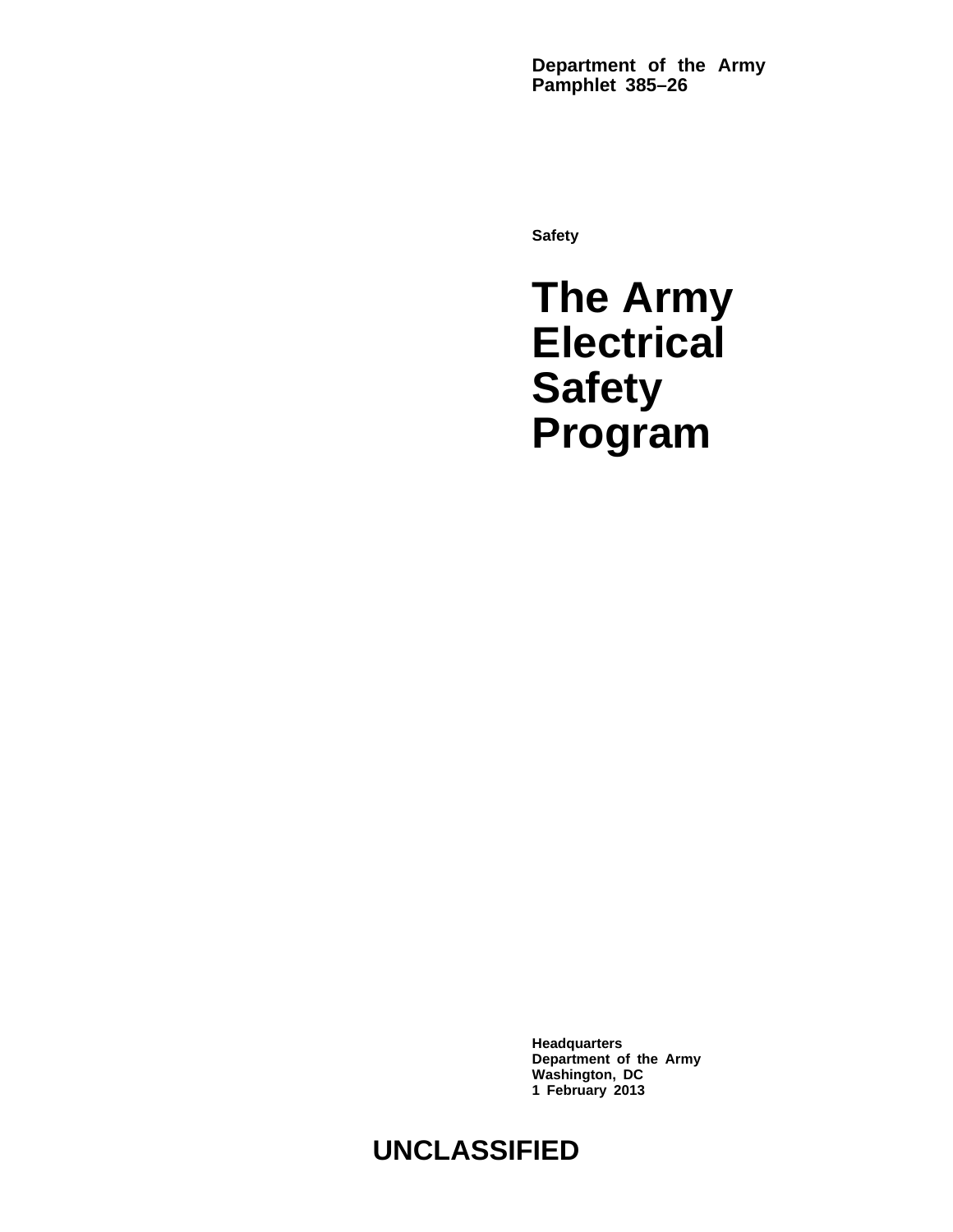# *SUMMARY*

DA PAM 385–26 The Army Electrical Safety Program

This is a new Department of the Army pamphlet, dated 1 February 2013-

o This pamphlet introduces the Army Electrical Safety Program.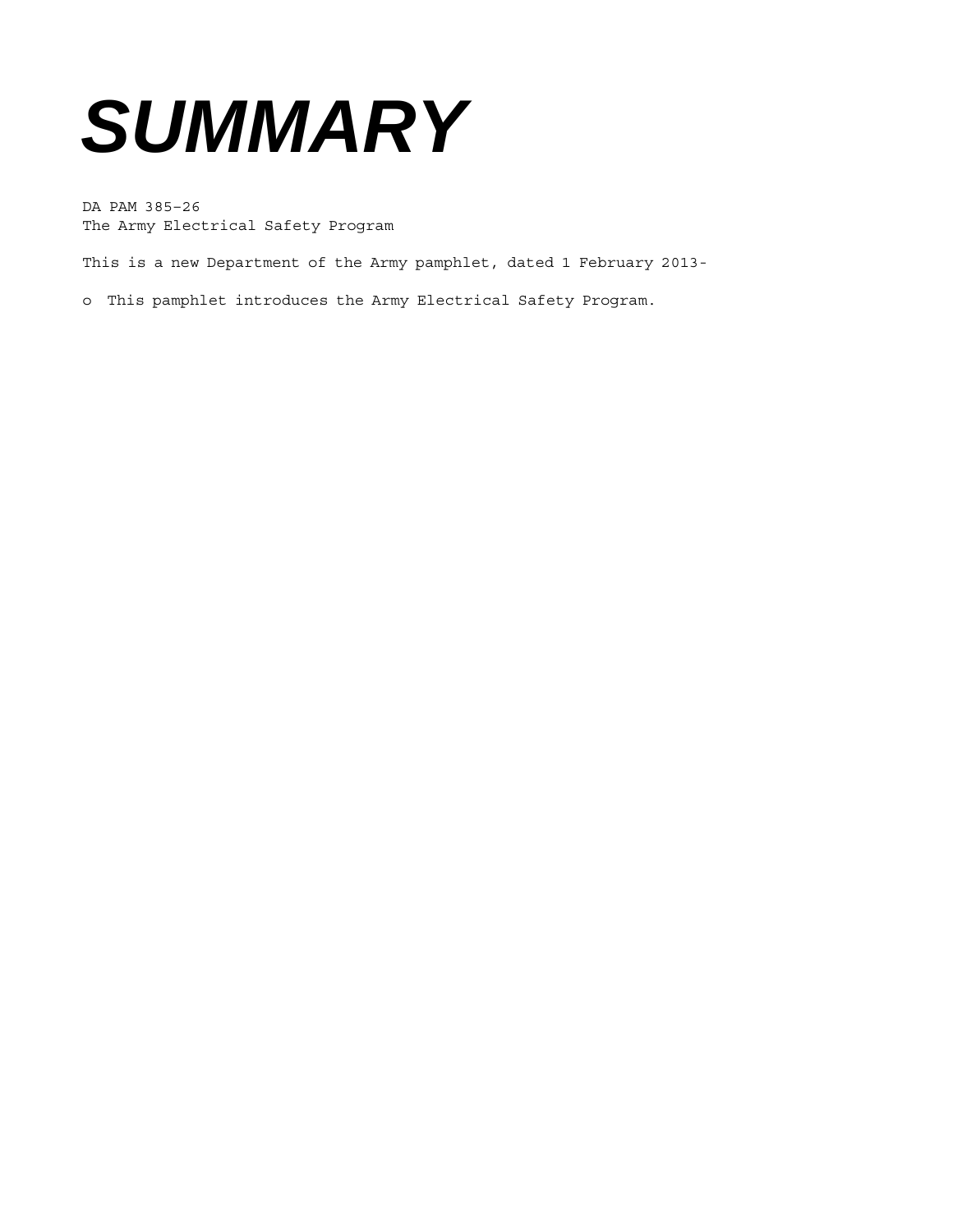**Headquarters Department of the Army Washington, DC 1 February 2013**

# **Department of the Army Pamphlet 385–26**

# **Safety**

# **The Army Electrical Safety Program**

By Order of the Secretary of the Army:

RAYMOND T. ODIERNO General, United States Army **Chief of Staff** 

Official:

JOYCE E. MORROW Administrative Assistant to the

Secretary of the Army

**History.** This publication is a new Department of the Army pamphlet.

**Summary.** This pamphlet prescribes Army guidelines for protecting Army personnel, facilities, and equipment from electrical hazards. Guidelines were developed from the Consumer Product Safety Commission; Title 29, Code of Federal Regulations Section 1910 Subpart S (Occupational Safety and Health Standards); National Fire Protection Association 70 (National Electric Code®); and National Fire Protection Association 70E

(Standard for Electrical Safety in the Workplace®).

**Applicability.** This pamphlet applies to the Active Army, the Army National Guard/Army National Guard of the United States, and the U.S. Army Reserve, unless otherwise stated. It also applies to Army civilian employees and the U.S. Army Corp of Engineers and Civil Works activities and tenants and volunteers in accordance with Section 1588, Title 10, United States Code and AR 608–1.

**Proponent and exception authority.** The proponent for this pamphlet is the Director of Army Staff. The proponent has the authority to approve exceptions or waivers to this regulation that are consistent with controlling law and regulations. The proponent may delegate this approval authority, in writing, to a division chief within the proponent agency or its direct reporting unit or field operating agency, in the grade of colonel or the civilian equivalent. Activities may request a waiver to this regulation by providing justification that includes a full analysis of the expected benefits and must include formal review by the activity's senior legal officer. All waiver requests will be endorsed by the commander or senior leader of the requesting activity and forwarded through their higher headquarters to the policy proponent. Refer to AR 25–30 for specific guidance. The proponent has delegated approval authority to Director of Army Safety, Office of the Chief of Staff, Army.

**Suggested improvements.** Users are invited to send comments and suggested improvements on DA Form 2028 (Recommended Changes to Publications and Blank Forms) directly to Director of Army Safety, Office of the Chief of Staff, Army (DACS-SF), 9351 Hall Road, Building 1456, Fort Belvoir, VA 22060–5960.

**Distribution.** This pamphlet is available in electronic media only and is intended for command levels A, B, C, D, and E for the Active Army, the Army National Guard/Army National Guard of the United States, and the U.S. Army Reserve.

**Contents** (Listed by paragraph and page number)

**Chapter 1 General Information,** *page 1* Purpose • 1–1, *page 1* Scope • 1–2, *page 1* Standard operating procedures • 1–3, *page 1* Qualified and unqualified personnel • 1–4, *page 1* Training requirements, locations, and records • 1–5, *page 1* Electrical near misses and hazard reporting • 1–6, *page 1* Authority having jurisdiction • 1–7, *page 1* Electrical safety programs evaluation audits and inspections • 1–8, *page 1* Risk management • 1–9, *page 2*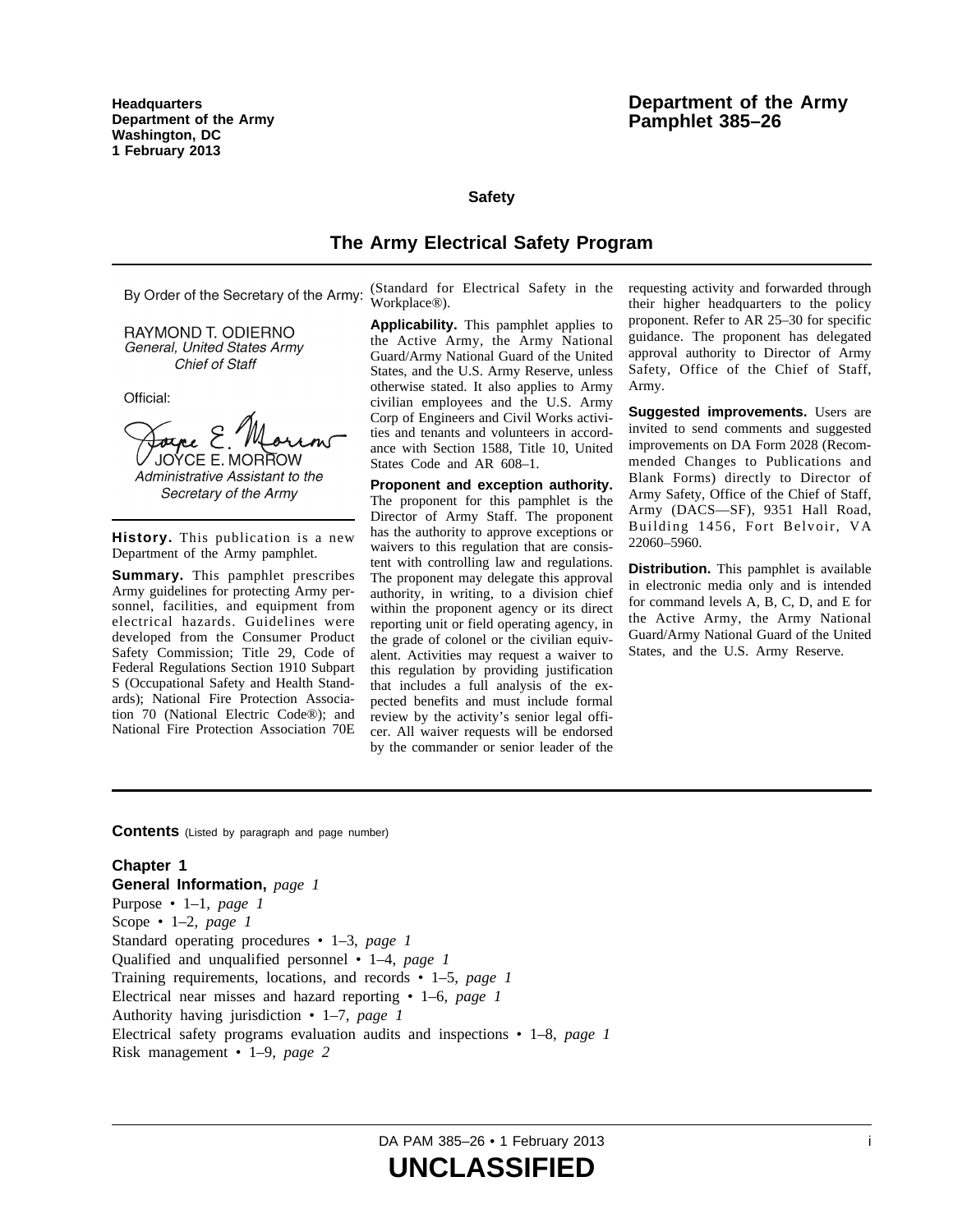# **Contents—Continued**

# **Chapter 2**

# **Electrical Safety for All Army Activities,** *page 2*

General requirements • 2–1, *page 2* Precautions for equipment commonly found in workplaces • 2–2, *page 2* Adapters • 2–3, *page 2* Extension cords • 2–4, *page 2* Electrical receptacles • 2–5, *page 3* Ground fault circuit interrupters • 2–6, *page 5* Portable electric heaters • 2–7, *page 5* Power lines • 2–8, *page 5*

# **Chapter 3**

# **Electrical Workplace Safety Requirements,** *page 6*

Introduction • 3–1, *page 6* Energized work • 3–2, *page 6* Qualified personnel • 3–3, *page 6* Electrical hazard analysis • 3–4, *page 6* Worksite safety briefing • 3–5, *page 6* Control of hazardous energy • 3–6, *page 7* Energized electrical work permit • 3–7, *page 8* Approach boundaries • 3–8, *page 8* Overhead lines • 3–9, *page 10* Lineman and similar electrical workers • 3–10, *page 12* Warning and alerting techniques • 3–11, *page 12* Equipment Safety • 3–12, *page 12*

# **Chapter 4**

# **Electrical Workplace Safety Requirements,** *page 13*

Removal of conductive objects • 4–1, *page 13* Required personnel • 4–2, *page 13* Working on or near exposed parts • 4–3, *page 13* Shock protection • 4–4, *page 14* Tasks requiring two hands • 4–5, *page 14* Electrical personal protective equipment and protective clothing • 4–6, *page 14* Clothing systems • 4–7, *page 15* Arc rated clothing • 4–8, *page 15* Electric arc hazards • 4–9, *page 15* Types of arc rated fabrics • 4–10, *page 16* Maintenance and use • 4–11, *page 16* Clean and electrical testing of personnel protective equipment • 4–12, *page 16* General protective equipment and tools • 4–13, *page 16* Emergency and/or rescue equipment • 4–14, *page 16* Overcurrent protection • 4–15, *page 17* Electrical service failure • 4–16, *page 17*

# **Chapter 5**

# **Electrical Safety in Army Facilities, Installations, and Infrastructures,** *page 17*

Introduction • 5–1, *page 17* Grounding • 5–2, *page 17* Facility grounding systems • 5–3, *page 18* Bonding • 5–4, *page 18* Temporary wiring • 5–5, *page 18* Electrical panel-boards • 5–6, *page 18* Uses of equipment when flammable materials and/or atmospheres are present • 5–7, *page 19* Hazardous (classified) locations • 5–8, *page 19*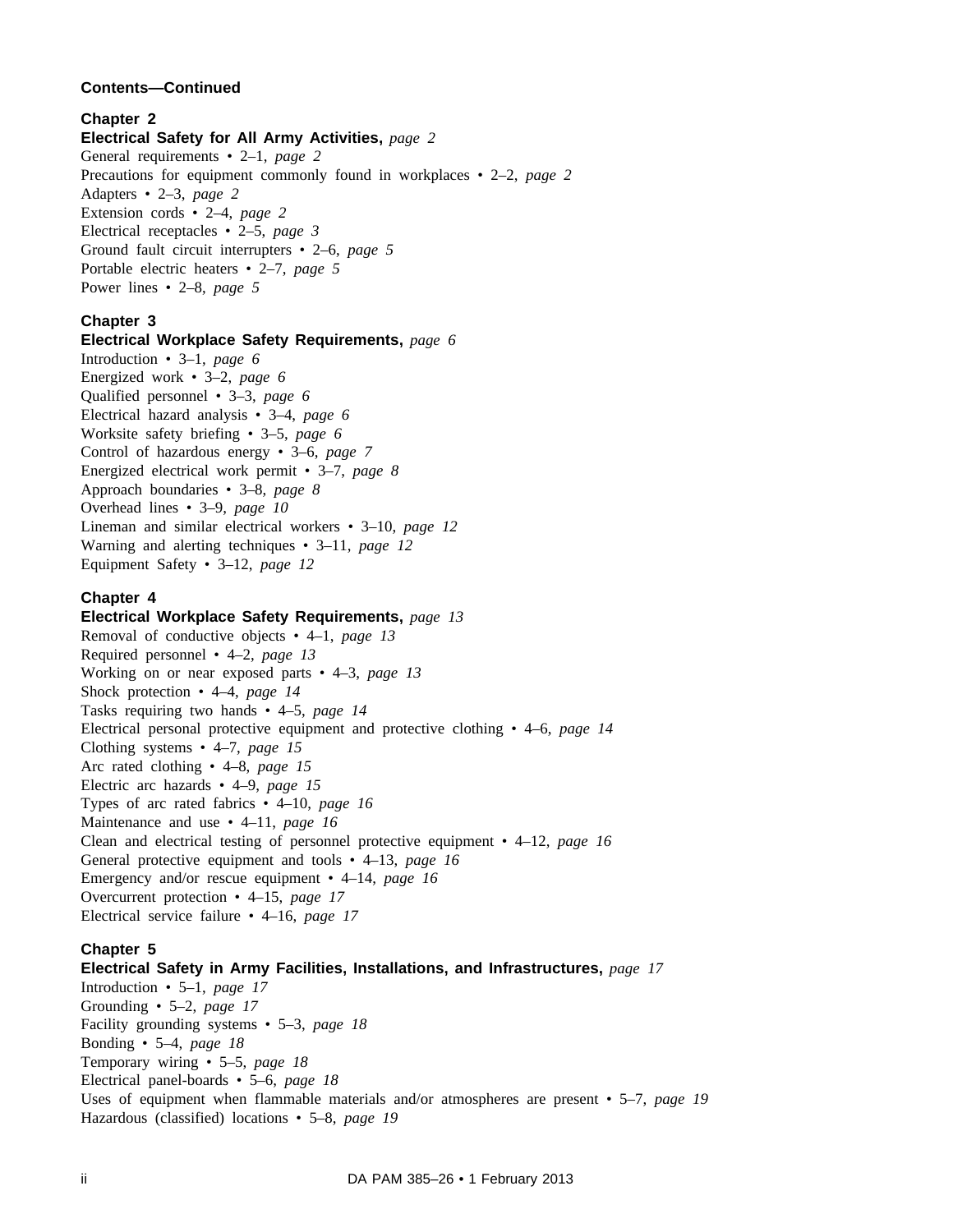# **Contents—Continued**

Defective or damaged equipment • 5–9, *page 20* Spaces and/or clearances about electrical and/or electronic equipment • 5–10, *page 20* Emergency equipment • 5–11, *page 20*

# **Chapter 6**

# **Electrical Safety in Contingency Base Operations,** *page 20*

General • 6–1, *page 20* Applications of contingency construction standards for electrical installations • 6–2, *page 21*

# **Chapter 7**

**Tactical Electrical Safety,** *page 21* Introduction • 7–1, *page 21* Tactical operations • 7–2, *page 21* Additional hazards and precautions • 7–3, *page 22*

# **Appendixes**

- **A.** References, *page 23*
- **B.** Grounding of Equipment Connected by Cord and Plug, *page 26*
- **C.** Ground Fault Circuit Interrupters, *page 28*
- **D.** Polarity of Connections, *page 30*
- **E.** Grounding, *page 33*
- **F.** Grounding Path, *page 35*
- **G.** Standards for Electrical Protective Equipment, *page 35*
- **H.** Hazard Analysis Factors Prior to Performing Electrical Work, *page 36*
- **I.** Guidelines for Equipment Inspection and Approval by the Authority Having Jurisdiction, *page 37*

### **Table List**

Table 3–1: Limited approach boundary, *page 8*

- Table 3–2: Restricted approach distances for qualified personnel, *page 9*
- Table 3–3: Limited approach boundary, *page 10*
- Table 3–4: Approach distances for qualified employees alternating current, *page 11*
- Table G–1: Standards for electrical protective equipment, *page 35*
- Table G–2: Standards for Other Related Protective Equipment, *page 36*

# **Figure List**

- Figure 2–1: Example of a suitable extension cord, *page 3*
- Figure 2–2: Hot receptacle outlet (disconnect appliance immediately), *page 4*
- Figure 2–3: Incorrect method for unplugging cords, *page 4*
- Figure 3–1: Example of tag and lock used for locking out equipment, *page 7*
- Figure 4–1: Example of an appropriate personal protective equipment and protective clothing for category 0 or 1 range, *page 15*
- Figure 5–1: Example of switch gear, panel boards, and motor control centers, *page 19*
- Figure B–1: Cord- and plug-connected equipment without a grounding conductor, *page 27*
- Figure B–2: Cord- and plug-connected equipment with a grounding conductor, *page 27*
- Figure C–1: Electrical outlet equipped with a ground fault circuit interrupter, *page 28*
- Figure C–2: Ground fault circuit interrupters, *page 30*
- Figure D–1: Typical 120V branch circuit with correct wiring, *page 31*
- Figure D–2: 120V branch circuit with polarity reversed, *page 31*
- Figure D–3: Reversed polarity resulting in internal fault in equipment wiring, *page 31*
- Figure D–4: White and green wires reversed, *page 32*
- Figure D–5: Black and green wires reversed, *page 32*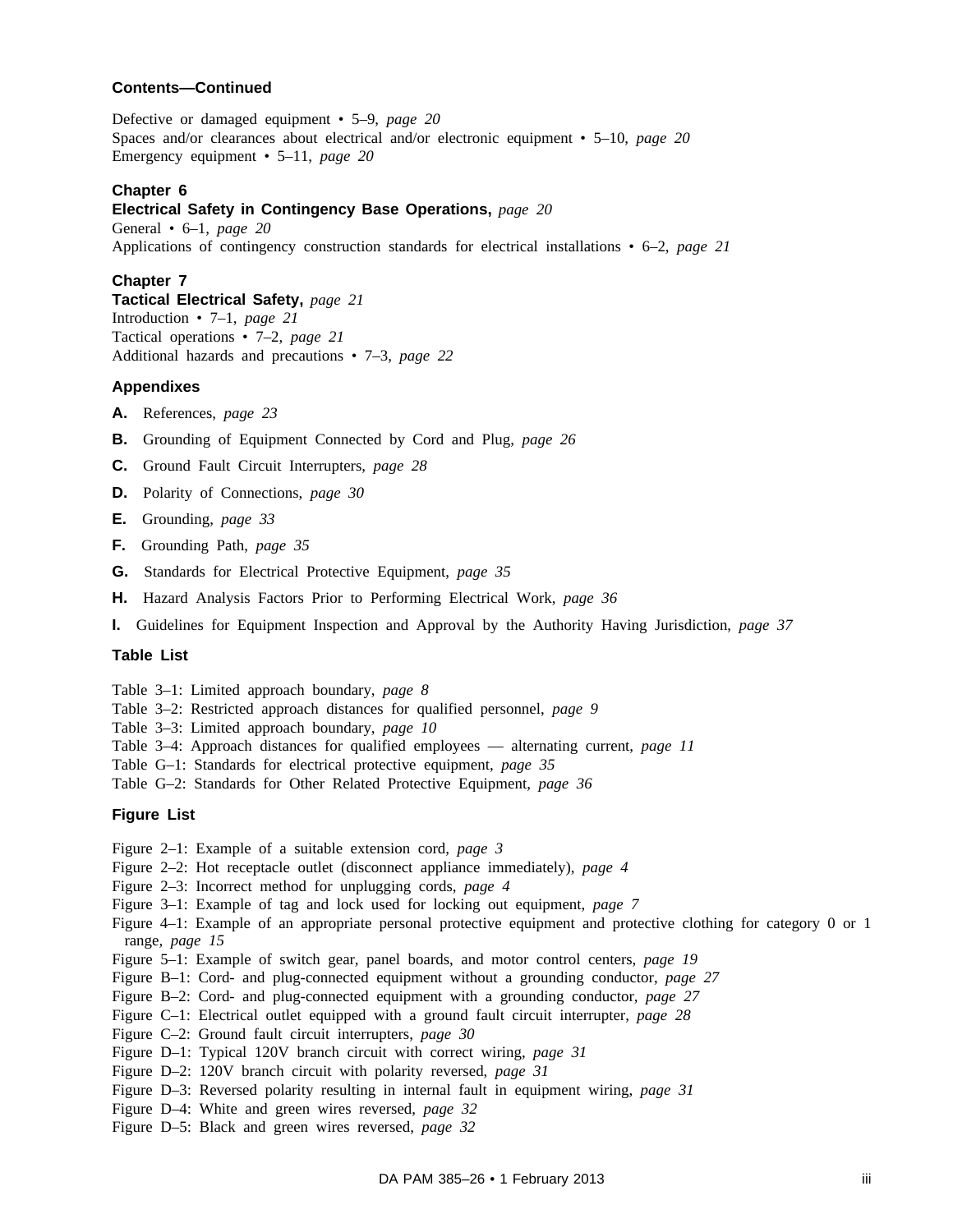# **Contents—Continued**

Figure D–6: Duplex receptacle correctly wired to designated terminals, *page 33* Figure E–1: System and equipment grounding, *page 34*

# **Glossary**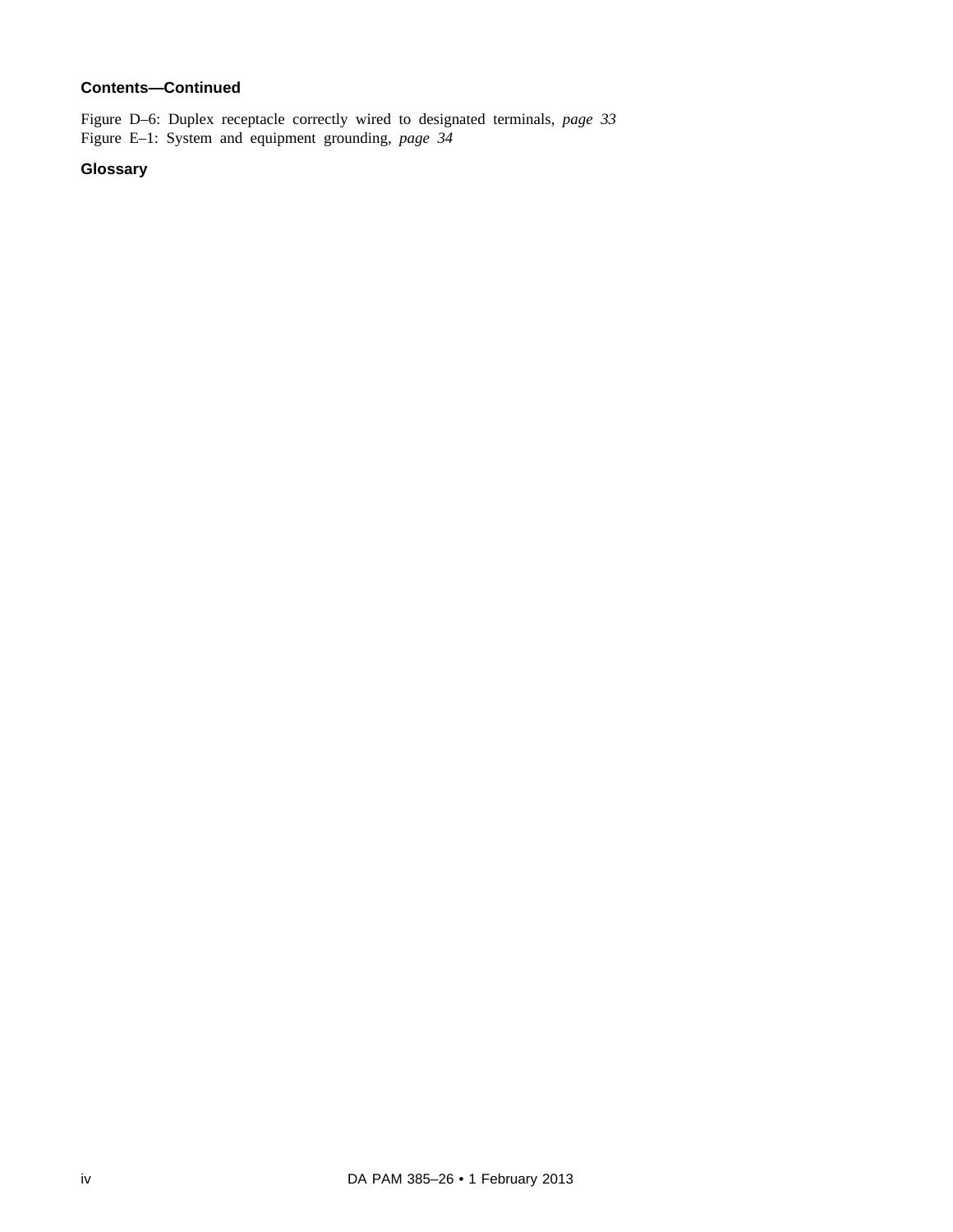# **Chapter 1 General Information**

# **1–1. Purpose**

The purpose of this pamphlet is to provide electrical safety guidance to protect Army personnel, facilities, and equipment against electrical hazards. This includes unqualified personnel that use electrical services and appliances in administrative buildings, living in military quarters and/or qualified personnel that conduct electrical work.

# **1–2. Scope**

This pamphlet applies to all Department of the Army (DA) personnel, including military, civilian, and contractors for safeguarding against the hazards associated with electrical energy. Design of electrical systems, workplace safety, and safety requirements for special electrical equipment will be in compliance with Title 29, Code of Federal Regulations, 1910 Subpart S (29 CFR 1910S); Engineer Manual 385–1–1; Unified Facilities Criteria (UFC) 4–021–01; Technical Bulletin 385–4; UFC 3–560–01; National Fire Protection Association (NFPA) 70 (National Electric Code® (NEC)); and NFPA 70E, as applicable. This pamphlet will highlight procedures and work practices routinely used in Army facilities, workplaces, and recreational and contingency operations. However, local commanders are responsible for establishing electrical safety programs to protect Army personnel, facilities, and equipment in their area of responsibility.

# **1–3. Standard operating procedures**

Written standard operating procedures (SOPs) are required for those hazardous electrical operations identified through job safety analyses in accordance with Army Regulation (AR) 385–10 (see SOPs). Each initial SOP and any changes or updates will be coordinated and documented with the organization safety office and the appropriate technical advisor.

# **1–4. Qualified and unqualified personnel**

Only qualified personnel will conduct any electrical related work. Qualified personnel include employees (and their supervisors) working on or near exposed electrical circuits or unlisted equipment posing a shock or arc flash hazard who have received work specific training, and demonstrate knowledge and skills needed to control the hazards associated with the electrical work. A worker may be qualified for one kind of electrical work, but not for another. Unqualified personnel do not perform such work and have not received the required training and are not knowledgeable about the hazards associated with conducting electrical related work.

# **1–5. Training requirements, locations, and records**

The required training will be classroom or on-the-job, or a combination of the two. Completion of the training, and completion of refresher training, will be documented and maintained on file. Retention of training files for the duration of the personnel's duties involving exposure to electrical and/or electronic work is required.

*a. Qualified person.* Personnel that have been trained, in the classroom or on-the-job or a combination of the two, in: emergency procedures; proper use of special precautionary techniques; proper protective equipment; determining nominal voltage; approach distances; and determining degree and extent of hazard (see NFPA 70E, paragraph 110.6).

*b. Unqualified person.* Personnel that are not qualified electrical workers will be trained in and be familiar with any of the electrical safety related practices that might occur routinely in their work area. All personnel will receive training on general electrical related procedures and hazards and precautions in their workplace.

# **1–6. Electrical near misses and hazard reporting**

Electrical near misses, to include power surge, repetitive circuit breaker activations (see note below), tripped ground fault circuit interrupter (GFCI), and observed electrical hazards such as downed wires, damaged fixtures, missing guards, and frayed wiring will be reported immediately to the immediate supervisor and the local safety office. These incidents will be investigated to determine cause and will identify, at a minimum, any design or systemic problems or issues, personnel qualifications, equipment malfunctions, and if any procedures were missed or violated. Report this information to the safety office having jurisdiction.

*Note.* Shocks and minor electrical burns are mishaps and must be reported immediately to the supervisor.

# **1–7. Authority having jurisdiction**

Commanders will appoint an authority having jurisdiction (AHJ) for electrical matters. The AHJ is an organization, office, or individual responsible for approving equipment, materials, an installation, or a procedure. Commanders may use the AHJ appointed by the installation or higher headquarters.

# **1–8. Electrical safety programs evaluation audits and inspections**

Electrical safety programs will be evaluated as a major element of the Standard Army Safety and Occupational Health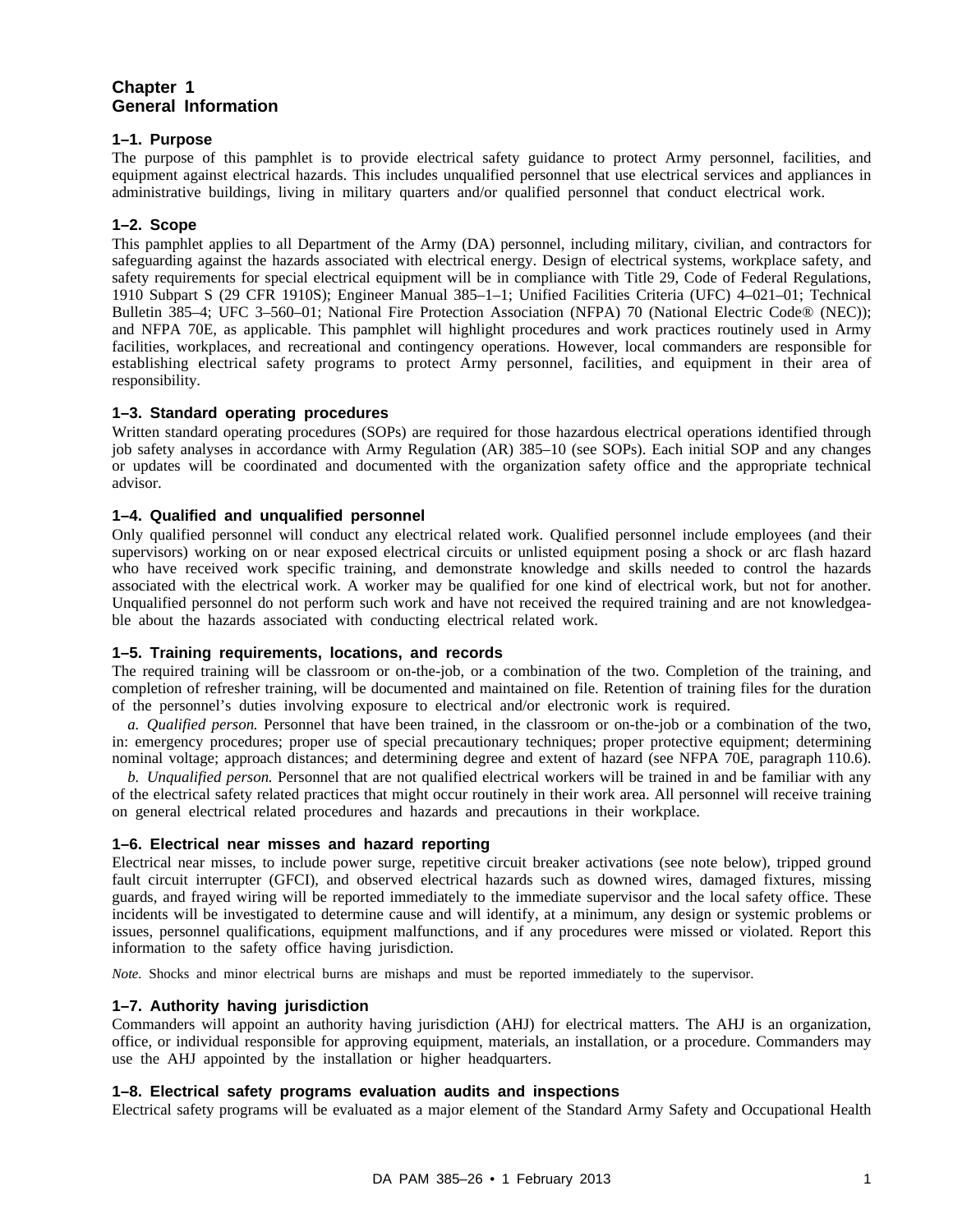Program in accordance with DA Pamphlet (Pam) 385–10 to ensure that standard procedures are implemented in all elements of electrical safety in accordance with references cited in paragraph 1–2.

# **1–9. Risk management**

An approved risk management worksheet with job hazard analysis is required in all electrical related operations. A risk assessment will be developed in all electrical related operations before work is started within the limited approach boundary or arc flash boundary of energized electrical conductors and circuit parts operating at 50 volts (V) or more or where an electrical hazard exists. Appropriate control measures will be implemented prior to start of work. Job hazard analysis will be developed for all workers working within limited approach boundary or arc flash boundary of energized electrical conductors and circuit parts operating at 50V or more or where an electrical hazard exists.

# **Chapter 2 Electrical Safety for All Army Activities**

# **2–1. General requirements**

The following will apply to all workplaces, including military quarters and field locations:

*a.* Unqualified personnel will not conduct any electrical work and will not approach unprotected energized parts, including power lines. See paragraphs 3–8 through 3–10 for specific distances.

*b.* All electrical equipment used in Army workplaces will be listed by a NRTL or inspected and approved by the AHJ.

*c.* Military equipment released to the field under the auspices of AR 700–142 will be considered as equivalent to NRTL-listed equipment.

*d.* All equipment will be used in accordance with the listing.

*e.* All equipment will be used in accordance with manufacturer's instructions or technical manuals.

*f.* Maintenance will be performed on electrical equipment in accordance with manufacturer's instructions and technical manual instructions.

# **2–2. Precautions for equipment commonly found in workplaces**

The equipment in paragraphs 2–3 through 2–8 is found in many workplaces. Specific precautions and instructions for these will be applied.

# **2–3. Adapters**

Adapters to plug three-prong electrical plugs into two-prong receptacles are prohibited. These defeat the electrical grounding circuit and can create a hazard. See appendix B for additional guidance on grounding.

# **2–4. Extension cords**

Use extension cords only when necessary and only on a temporary basis. The following usage guidelines apply: *a.* Use only polarized extension cords with polarized appliances (see fig 2–1).

*b.* Make sure cords do not dangle from the counter or table tops where they can be pulled down or tripped over.

*c.* Replace cracked or worn extension cords with appropriately rated and sized cords that have NRTL listing, safety closures, and other safety features (see fig 2–1).

*d.* Insert plugs fully so that no part of the prongs is exposed when the extension cord is in use.

*e.* When disconnecting cords, pull the plug rather than the cord itself. Pulling on the cord damages the conductors and the terminations in the plug.

*f.* Check the plug and the body of the extension cord while the cord is in use. Replace the cord if it is hot. This is an indication that the cord is overloaded and should be replaced with a cord having larger conductors.

*g.* Never use a coiled or looped extension cord. Never cover any part of an extension cord with newspapers, clothing, rugs, or any objects because it can overheat and cause a fire. Protect the cord when it is being used in an area where it is likely to be damaged by heavy furniture or foot traffic.

*h.* Do not use staples or nails to attach extension cords to a baseboard or to another surface. This could damage the cord and present a shock or fire hazard.

*i.* Ensure appliances are used with cords that are rated at or above the current and voltage need by the appliance.

*j.* Use only three-wire extension cords for appliances and power tools with three-prong plugs. Never remove the third (round or U-shaped) grounding prong, which is a safety feature designed to reduce the risk of shock and electrocution. Never use adaptors designed to defeat the grounding connection. Flexible cord used with grounding type equipment will contain an equipment grounding conductor.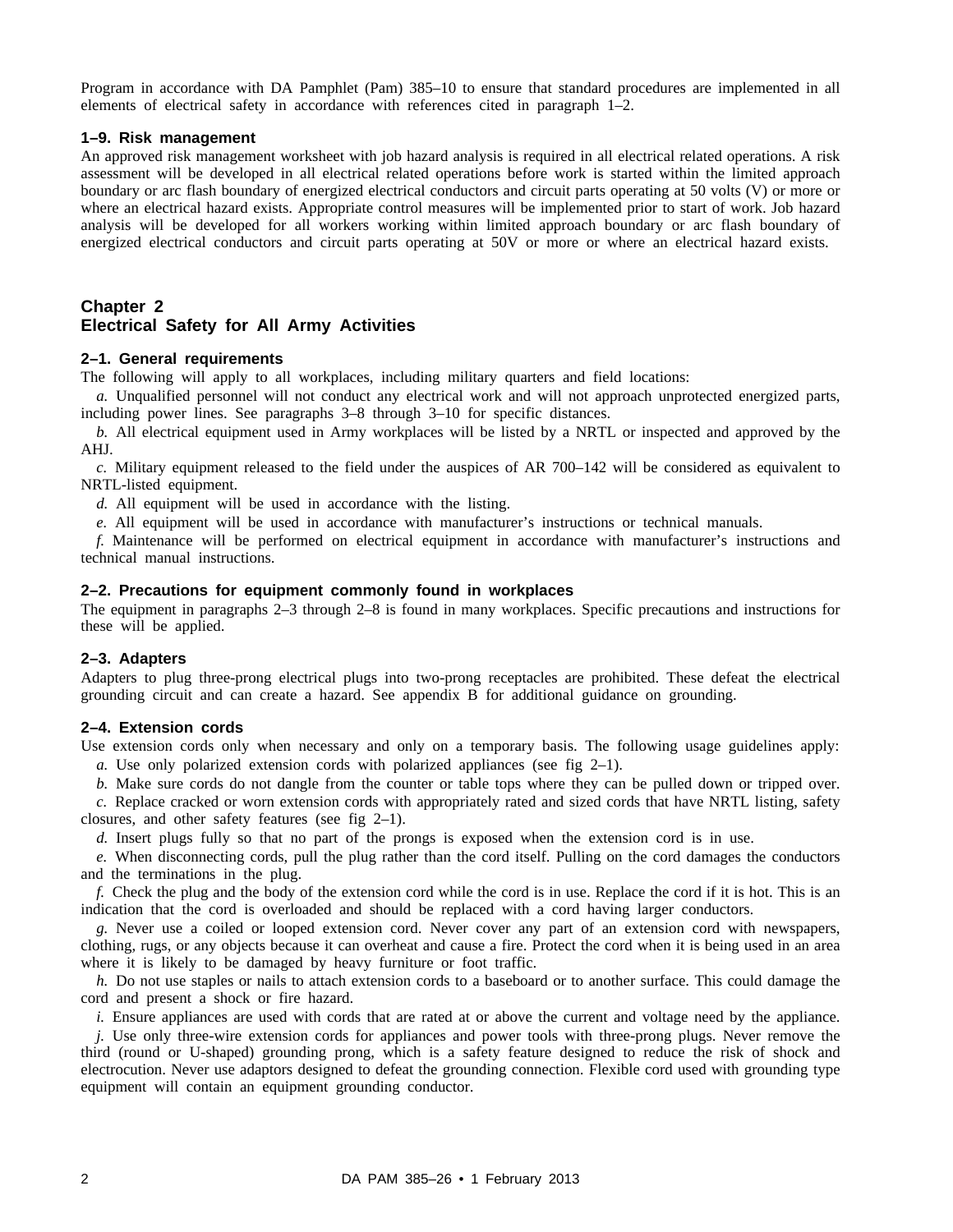

*k.* Check new cords to make sure they are listed by a NRTL.

*l.* When using outdoor tools and appliances, use only extension cords labeled for outdoor use and protected by a GFCI device.

*m.* Never repair electrical cords.

*n.* Stringing of extension cords (daisy chain or splitting) or going from one cord to several (tree branching) is prohibited unless approved by local safety authority.

*o.* Use power strips only for low amperage equipment such as computer monitor, fan, computer, printer, and so forth and they will not be daisy chained. Do not plug extension cords into plug strips.

*p.* Only authorized and qualified electricians may repair cords. Repaired cords are no longer covered by NRTLs (such as UL, FM, TUV). Therefore, a risk assessment must be considered prior to reusing repaired cords. All repairs will meet the requirements of NFPA 70 (NEC), Sections 110.14(B) and 400.9.

*q.* Do not run extension cords through windows, holes in walls, in between doors, or under carpets or rugs.

*r.* Do not use extension cords with electrical appliances when the manufacturer's instructions warn against their use.

*s.* Do not use extension cords in areas where flammable liquids are stored or used unless they are properly rated in accordance with NFPA 70 (NEC).

*t.* Hands must not be wet when plugging and unplugging flexible cords and connected equipment.

*u.* Handle portable equipment and flexible cords in a manner which will not place the handler and/or user at risk or cause damage.

*v.* Do not use extension cords to raise and lower equipment.

*w.* Cord- and plug-connected tools and equipment have the same issues as extension cords; therefore, these requirements also apply to their use.

*x.* Portable cord- and plug-connected equipment and flexible cord sets (extension cords) will be visually inspected for external defects (such as loose parts, deformed and missing pins, or damage to outer jacket or insulation) before use on any shift, and for evidence of possible internal damage (such as pinched or crushed outer jacket). Cord- and plugconnected equipment and flexible cord sets (extension cords) which remain connected once they are put in place and are not exposed to damage need not be visually inspected until they are relocated. If there is a defect or evidence of damage that might expose an employee to injury, the defective or damaged item will be removed from service, and no employee may use it until repairs and tests necessary to render the equipment safe have been made by a qualified electrician.

*y.* When using extension cords and cord- and plug-connected equipment in wet or damp locations, indoor or outdoor, a GFCI will be used for protection against shock or electrocution.

*z.* Job-made extension cords are prohibited. Only purchased, approved extensions cords are acceptable.

# **2–5. Electrical receptacles**

Electrical outlets in walls and floors may present shock and electrical fire hazards to Army personnel, facilities, and equipment. Use and install receptacles in accordance with NFPA 70 (NEC) and manufacturer's instructions. The following are general guidelines: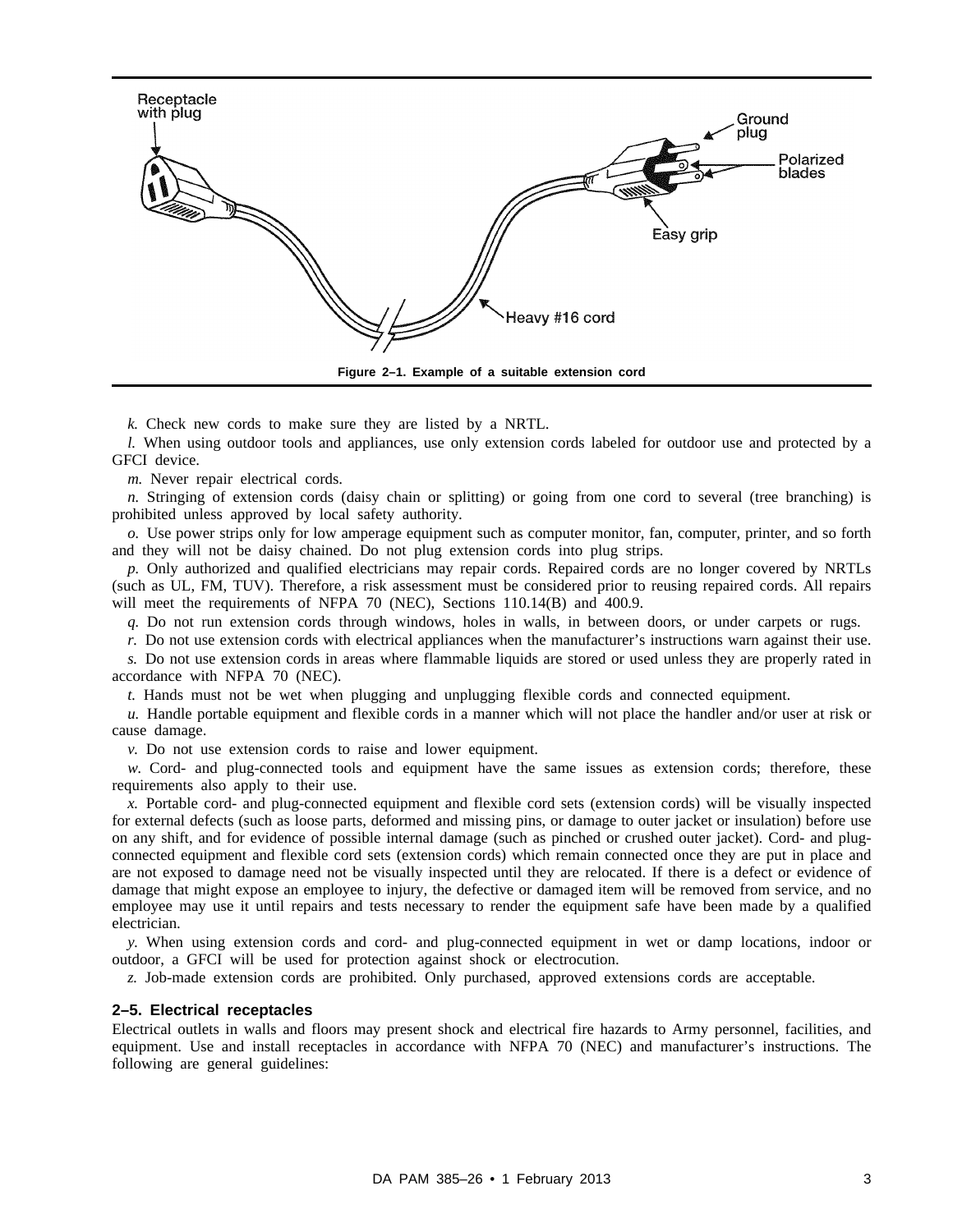*a.* Only qualified personnel will install receptacles or replace damaged receptacles or those which feel hot, emit smoke or sparks, have loose fitting plugs, have signs of melting or carbonization (soot), or those where plugged-in lamps flicker or fail to light.

*b.* Receptacles installed on 15- and 20-ampere branch circuits will be of the grounding-type. Grounding-type receptacles will be installed only on circuits of the voltage class and current for which they are rated.

*c.* Receptacles will be mounted in boxes or assemblies designed for the purpose and such boxes or assembles will be securely fastened in place.

*d.* Receptacle faceplates will be installed so that they completely cover the opening and seat against the mounting surface. Replace damaged faceplates.

*e.* Damaged and deteriorated receptacles must be replaced immediately after identification and marked and/or labeled to prevent use until replaced.

*f.* To prevent damage to receptacles, appliances should be switched off before unplugging from a receptacle.

*g.* GFCI-protected receptacles will be installed in all potentially wet locations (for example, restrooms, outdoors, pools, spas, garages, sinks of any type, and so forth) and indoor outlets that serve these locations (see NFPA 70 (NEC), Section 210.8).

*h.* Properly identify and label all GFCI receptacles.

*i.* Immediately discontinue use of a receptacle outlet that is too hot (see fig 2–2). Obtain help from a qualified electrician as soon as possible. Follow local procedures for contacting a qualified electrician. Contact your supervisor.

*j.* Do not unplug appliances by pulling on the cord (see fig 2–3). The brittle plastic face of the receptacle may crack and break away, leaving live parts of the receptacle exposed. Unplugging by pulling on the cord also damages the cord by breaking strands of the conductors.

*k.* Attachment plugs and receptacles must not be connected or altered in a manner which would prevent proper continuity of the equipment grounding conductor at the point where plugs are attached to receptacles. Attachment plugs and receptacles must not be altered to allow the grounding pole of a plug to be inserted into slots intended for connection to the current-carrying conductors. Adapter plugs that defeat the grounding connections will not be used.



**Figure 2–2. Hot receptacle outlet (disconnect appliance immediately)**



**Figure 2–3. Incorrect method for unplugging cords**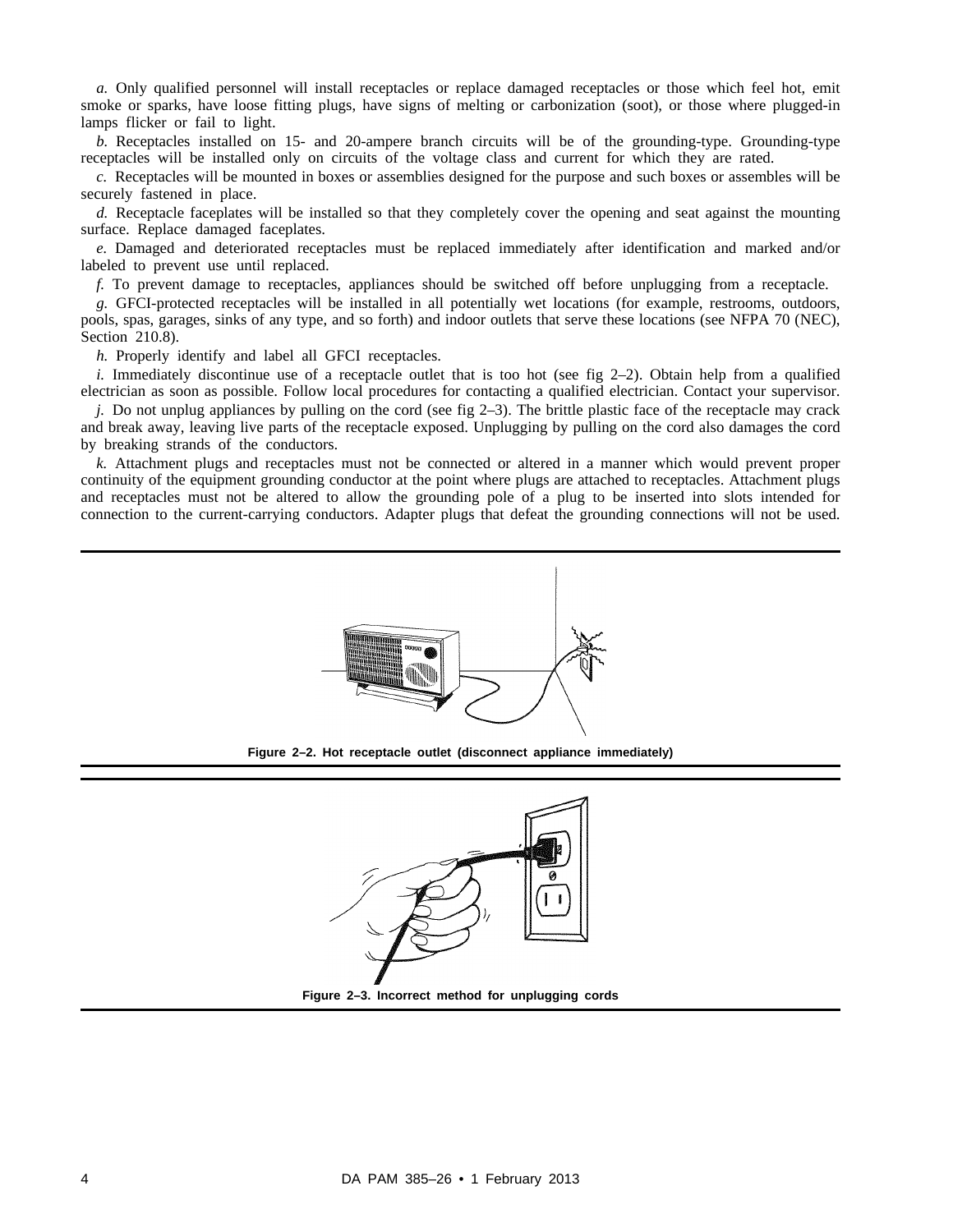### **2–6. Ground fault circuit interrupters**

*a.* GFCIs will be used where power outlets are required in damp or wet locations and within 6 feet (ft) (1.83 meters (m)) of a water source. GFCIs are required for power outlets where live maintenance work is performed on cord- and plug-connected equipment (see app C for details on GFCIs).

(1) Verification of correct installation of GFCIs is required. Officials in charge of maintenance facilities should verify that the following initial test has been or is performed on each GFCI-protected circuit:

*(a)* First, plug known working electrical equipment, such as a lamp or a radio, into the GFCI outlet, turn it on, and verify that it operates (receives power).

*(b)* Then, press the Push-to-Test button on the receptacle. Verify that the equipment turns off and remains off, indicating that power has been removed.

*(c)* Finally, press the Reset button on the GFCI. Verify that the equipment operates.

(2) If pressing the Push-to-Test button does not interrupt power to the equipment, ask the installation or facility electrician to check to see if the GFCI is correctly wired. In addition to this initial test, the Push-to Test button will be tested monthly.

*b.* Periodic testing with a GFCI tester is recommended to ensure the GFCI is functioning at the correct current levels. Replace defective GFCI receptacles.

*c.* All cord- and plug-connected electrical equipment and power tools, as well as extension cords and plug strips, will be protected by a GFCI. A portable GFCI will be used when a permanently installed GFCI receptacle is not available.

# **2–7. Portable electric heaters**

The local command will establish a policy on portable electric heaters. Portable electric heaters are high-wattage appliances that have the potential to overload circuits and/or cords or ignite nearby combustible materials like curtains, beds, sofas, paper, clothing, and flammable liquids. If ignition results from a heater left on and unattended, a major fire could result.

*a.* Never operate a heater suspected of being damaged. Before use, inspect the heater, cord, and plug for damage. Follow all operation and maintenance instructions or visit http://www.recalls.gov to see if that model of electric heater has been recalled. Also visit the Consumer Safety Product Services Web site at http://www.cpsc.gov for additional information.

*b.* Never leave the heater operating while unattended or while sleeping.

*c.* Keep combustible material such as beds, sofas, curtains, papers, and clothes at least 3 ft (0.9 m) from the front, sides, and rear of the heater.

*d.* Be sure the heater plug fits tightly into the wall outlet. If not, do not use the outlet to power the heater.

*e.* During use, check frequently to determine if the heater plug or cord, wall outlet, or faceplate is hot. If so, discontinue use of the heater and have a qualified electrician check and/or replace the plug or faulty wall outlet(s). If the cord is hot, disconnect the heater, and have it inspected and/or repaired by an authorized repair person.

*f.* Never power the heater with an extension cord or power strip.

*g.* Ensure that the heater is placed on a stable, level surface, and located where it will not be knocked over.

*h.* Always keep electric heaters away from water, and never touch an electric heater if skin or clothing is wet.

*i.* In older buildings, consult with supporting facility electricians to determine if the building wiring can support the additional load of portable electric heaters.

# **2–8. Power lines**

# *a. Downed electrical wires.*

*Note.* Everything is assumed to be energized until tested and confirmed to be de-energized.

Fallen power lines (even if they are not sparking or humming) can kill if touched, or even the ground nearby is touched. Downed wires can energize other objects, including fences, water pipes, bushes and trees, buildings, telephone/cable television/fiber optic cables, man-hole castings, reinforcement bars in pavement, and other electric utilities. During storms, downed wires can also energize wind-blown objects such as canopies, aluminum roofs, siding, sheds, and so forth. Be cautious and contact appropriate utility personnel if downed wires or damaged electrical equipment are observed. Circuits do not always turn off when a power line falls into a tree or onto the ground.

(1) Do not assume that a downed conductor is safe simply because it is on the ground or is not sparking.

(2) Do not assume that all coated, weatherproof, or insulated wire is just telephone, television, or fiber-optic cable. Test it to ensure it is not live before touching it.

(3) Low-hanging wires still have voltage potential even if they are not touching the ground. Do not touch them.

(4) Never drive over downed power lines. Assume that they are energized. If they are not energized, downed lines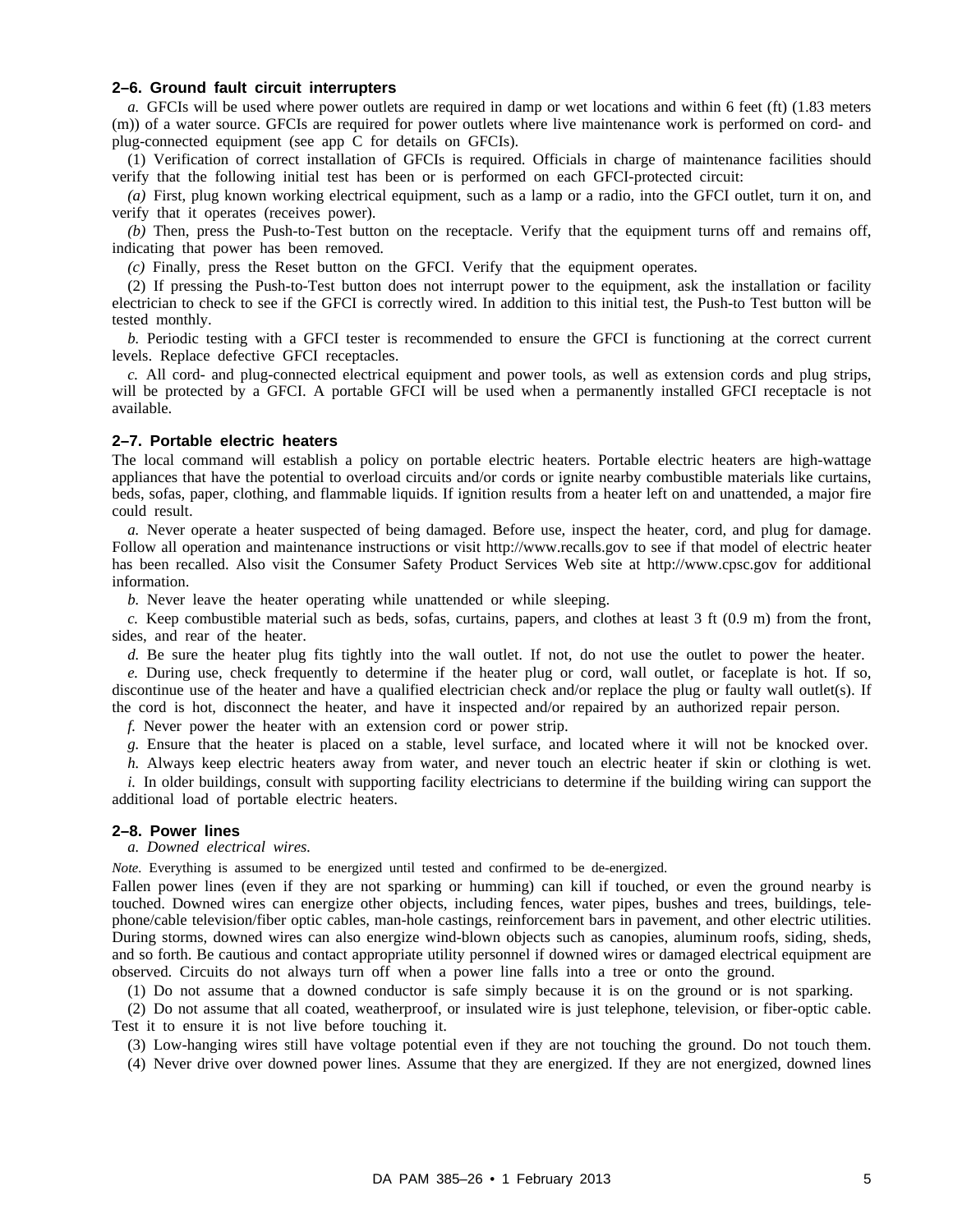can still become entangled in equipment or vehicles and cause damage or injury. If contact is made with an energized power line while in a vehicle, remain calm and do not get out unless the vehicle is on fire. If possible, call for help.

(5) If exiting a vehicle is required because of fire or other life-threatening hazards, jump clear of the vehicle without touching any part of it and the ground at the same time. Jump as far as possible away from the vehicle, shuffle away with both feet on the ground, or hop away, with both feet landing on the ground at the same time. Do not run away from the vehicle as the electricity forms rings of different voltages. Running may cause legs to "bridge" current from a higher ring to a lower voltage ring. This could result in a shock. Get a safe distance away.

*b. Overhead power lines.*

(1) Items caught in or contacting overhead lines may be energized and dangerous. Do not attempt to remove. Report to the utility service.

(2) Use extreme caution when working, placing, and/or moving items (for example, ladders, poles, tree trimming equipment, and so forth) near power lines (see para 3–8 for specific distance requirements).

# **Chapter 3 Electrical Workplace Safety Requirements**

### **3–1. Introduction**

This section focuses on protection of unqualified and qualified personnel working in workplaces where electrical work is conducted. This electrical work includes work performed on the facility distribution system, on electrical utilization equipment, or on overhead lines.

# **3–2. Energized work**

Where ever possible, de-energize electrical circuits and equipment. Energized work will not be conducted unless it is determined that de-energization is not possible. An Energized Electrical Work Permit (EEWP) must be completed and de-energized work must be authorized by the AHJ prior to commencement. The EEWP will be designed by local command as an element of the Command Electrical Safety Program, to include local EEWP procedures.

# **3–3. Qualified personnel**

Only qualified personnel will conduct electrical work and will be permitted to determine the energization state of circuits before work is performed.

### **3–4. Electrical hazard analysis**

An electrical hazard analysis will be conducted by qualified supervisors of all Army operations where electrical work is conducted on facility electrical distribution systems or electrical equipment or devices within the limited approach boundary of exposed, energized electrical conductors or circuit parts, and/or working within the arc flash boundary of electrical equipment, in accordance with NFPA 70E. This analysis consists of a shock hazard analysis and an arc flash hazard analysis. The shock hazard analysis will be used to determine the voltage of the circuits and equipment, establish the shock hazard boundaries (limited, restricted, prohibited), and the required protective equipment for protection against electrical shock. The arc flash hazard analysis will determine the arc flash energy (measured in calories/square centimeters (cal/cm^2)); establish the arc flash boundary (established at 1.2 cal/cm^2, which is the onset of a second-degree burn); and determine the appropriate arc rated clothing and PPE against arc flash hazards. Additional details on conducting the shock hazard analysis and arc flash hazard analysis are contained in NFPA 70E, Chapter 1, Articles 130.4 and 130.5. Use Annex D in NFPA 70E to establish the arc flash protection boundary.

# **3–5. Worksite safety briefing**

Whenever work involves accessing energized parts, the qualified person in charge will conduct a job safety briefing with the personnel performing the work.

- *a.* The job safety briefing will address, at a minimum—
- (1) Hazards associated with the work.
- (2) Procedures involved in the work.
- (3) Any special precautions required to maintain electrical safety.
- (4) Control of energy sources.
- (5) PPE and clothing required for the work.
- (6) Location of emergency and/or first aid equipment.
- (7) Emergency call number and procedures.
- (8) Voltage of circuits and equipment.
- (9) Shock hazard boundaries.
- (10) Arc flash energy.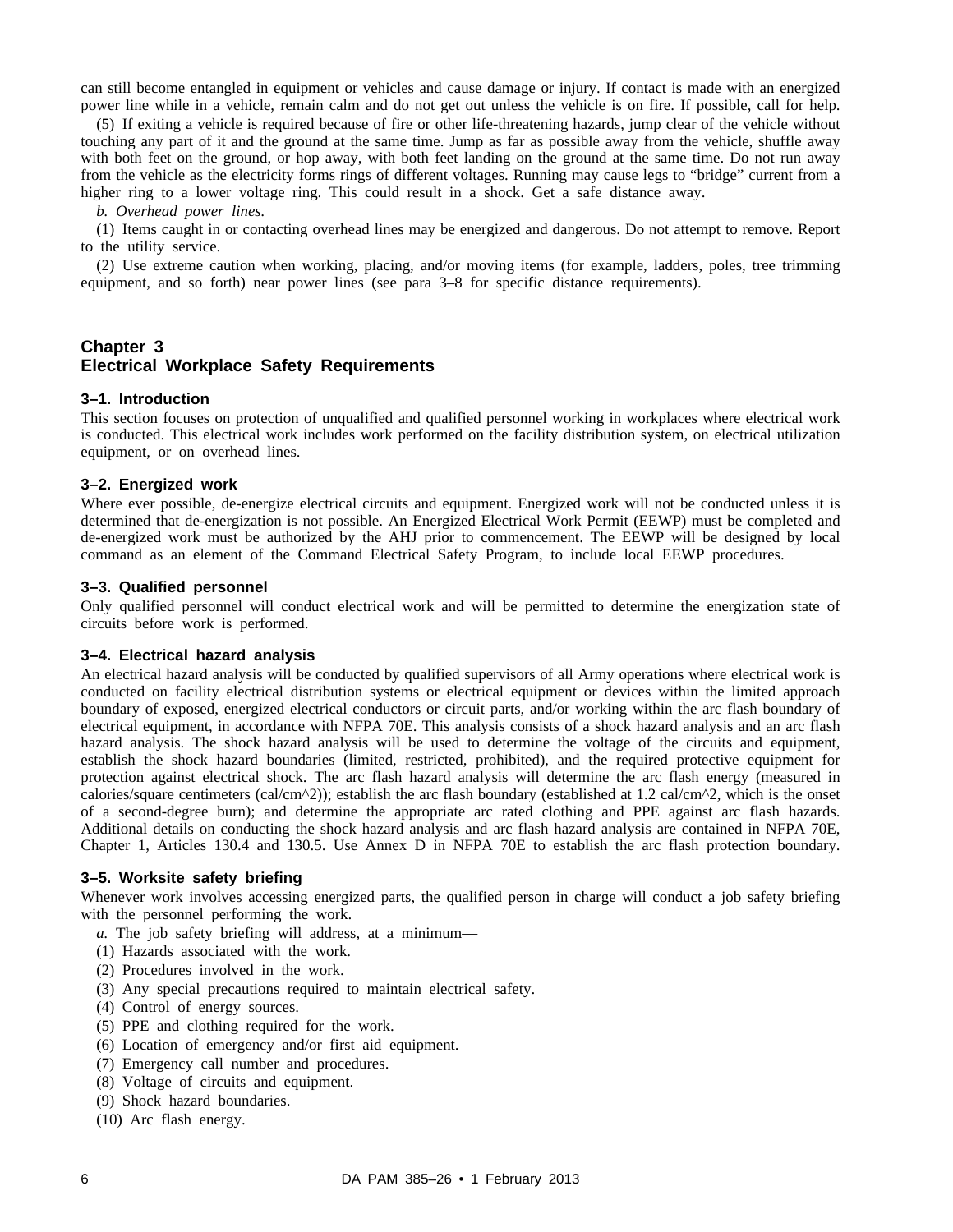(11) Arc flash protection boundary.

(12) Location and procedure for emergency power disconnect.

*b.* For routine work, a brief discussion will meet the requirement if the employee, due to training and experience, can reasonably be expected to recognize and avoid the hazards involved in the job. Additional job briefings will occur if any one of the following conditions exists:

- (1) New and unfamiliar work.
- (2) Performed infrequently.
- (3) Outside of normal duties.
- (4) Performed differently than in a documented procedure.
- (5) Complicated work or incurs new electrical hazards.

(6) Worker cannot be expected to recognize and avoid the hazards involved in the job (in particular, this may apply to newly assigned personnel).

# **3–6. Control of hazardous energy**

*a. Lockout and/or tagout.* Each employer will document and implement lockout and/or tagout procedures to safeguard employees from injury while they are working on or near de-energized electric circuits and equipment. The lockout and/or tagout procedures will meet the requirements of DA Pam 385–10 (see lockout and/or tagout); NFPA 70E, Chapter 1, Article 120; and 29 CFR 1910.147(c) through (f), 1910.269(d) through (m), 1910.333; and 29 CFR 1926.417 (see fig 3–1).

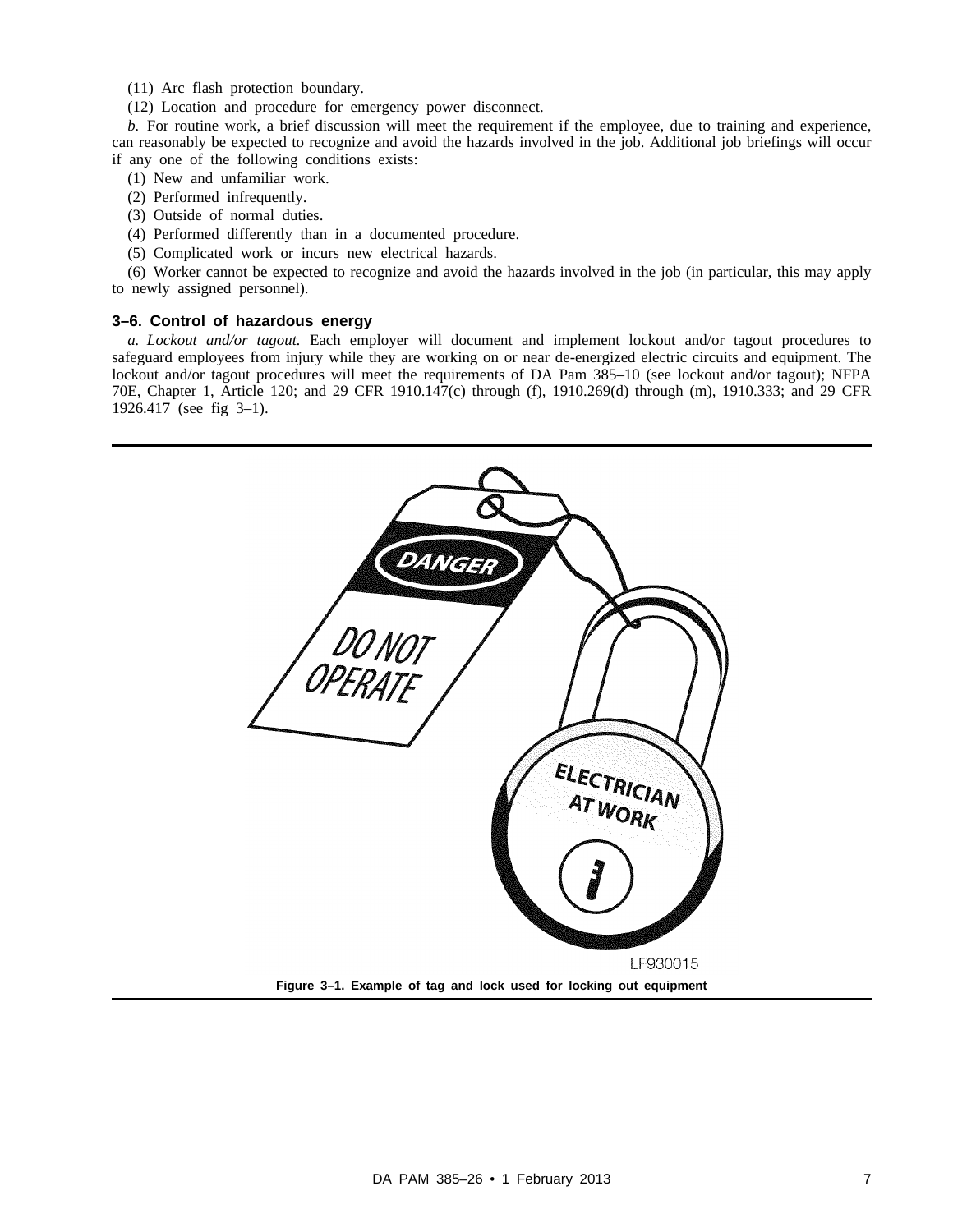*b. De-energization.* The first choice in performing electrical work is to remove the electrical hazard, or de-energize equipment. De-energization will be the preferred method of establishing electrical safety and working on electrical equipment. De-energization procedures will include—

(1) Determining all possible sources of electrical energy.

(2) Opening disconnecting devices and/or disconnecting power sources and verifying they are (electrically) open. Equipment will be disconnected from power sources where possible.

(3) Preventing accidental and/or inadvertent reconnection of the equipment. For most equipment, removing the supply cable and keeping it in view (within 6 ft (1.83 m)) and under direct control during maintenance is adequate. For larger equipment or permanently installed equipment, lockout and/or tagout may be necessary to test to verify deenergization.

*Note.* Ensure test equipment is functioning properly by using a known voltage source before relying upon it for de-energization testing and verify the test equipment is still functioning correctly by using the known source again after the de-energization test.

(4) Grounding circuit parts before contact. There may be the possibility that stored or induced electrical energy exists (for example, capacitors).

# **3–7. Energized electrical work permit**

When electrical work is going to be conducted within the limited approach boundary or arc flash boundary of energized electrical conductors or circuit parts operating at 50V or more, or where an electrical hazard exists, an EEWP will be required. In accordance with NFPA 70E, Section 130.1, a written permit is required when working on energized electrical conductors or circuit parts that are not placed in an electrically safe work condition. The AHJ will approve the written EEWP, under risk authority established by the commander.

# **3–8. Approach boundaries**

Approach boundaries specify minimum safe distances from exposed energized electrical circuits or circuit parts posing a shock hazard (limited, restricted, and prohibited approach) or an arc flash hazard (arc flash boundary).

*a. Limited approach boundary.* The boundary is to protect unqualified personnel (not performing work on exposed energized electrical circuits above 50V and untrained in such work) from a shock hazard.

(1) Unqualified personnel may not approach energized exposed electrical parts or bring conductive objects within 10 ft (3 m) or the distance as dictated by following table 3–1. If approach within these distances is required, a qualified person will be notified to de-energize the parts or appropriate PPE or temporary insulating barriers will be utilized.

(2) Warning signs or temporary barriers will be installed in areas where energized electrical parts are exposed. Unqualified persons will be escorted by a qualified person within this area. In maintenance shops, where exposed energized parts are commonly encountered, permanent signs affixed to all entrances to the shop area will meet the signage requirement. Warning signs will be orange and black with a warning for areas that have exposed voltages from 50 to 600V, in accordance with the American National Standards Institute (ANSI) Z535.4. Areas that have exposed voltages exceeding 600V will be posted with red, white, and black DANGER signs. The sign will read "Danger-High Voltage-Keep Out" per NFPA 70 (NEC), Section 110.34(C) and 29 CFR 1910.303(h)(5)(iii). New signs should meet ANSI Z535.2–2011 standard. For system voltages with exposed moveable conductors with fixed circuit parts use distances specified in table 3–1.

| Table 3-1<br>Limited approach boundary <sup>1</sup> |                                                                       |                                                             |  |
|-----------------------------------------------------|-----------------------------------------------------------------------|-------------------------------------------------------------|--|
| Voltage range (phase to phase) $2$                  | Exposed movable conductor <sup>3</sup> (Minimum<br>approach distance) | Exposed fixed circuit part (Minimum ap-<br>proach distance) |  |
| 750V and less                                       | 10 ft 0 in <sup>4</sup> (3.05 m)                                      | 3 ft 6 in (1.07 m)                                          |  |
| Over 750V, not over 15kV <sup>3</sup>               | 10 ft 0 in (3.05 m)                                                   | 5 ft 0 in (1.53 m)                                          |  |
| Over 15kV, not over 36kV                            | 10 ft 0 in (3.05 m)                                                   | 6 ft 0 in (1.83 m)                                          |  |
| Over 36kV, not over 72.5kV                          | 10 ft 0 in (3.05 m)                                                   | 8 ft 0 in (2.44 m)                                          |  |
| Over 72.5kV, not over 121kV                         | 10 ft 8 in. (3.25 m)                                                  | 8 ft 0 in (2.44 m)                                          |  |
| Over 121kV, not over 145kV                          | 11 ft 8 in (3.36 m)                                                   | 10 ft 0 in (3.05 m)                                         |  |
| 11 ft 8 in (3.56 m)<br>Over 145kV, not over 169kV   |                                                                       | 11 ft 8 in (3.56 m)                                         |  |
| 13 ft 0 in (3.97 m)<br>Over 169kV, not over 242kV   |                                                                       | 13 ft 0 in (3.97 m)                                         |  |
| Over 242kV, not over 362kV                          | 15 ft 4 in (4.68 m)                                                   | 15 ft 4 in (4.68 m)                                         |  |
| Over 362kV, not over 550kV                          | 19 ft 9 in (5.8 m)                                                    | 19 ft 0 in (5.8 m)                                          |  |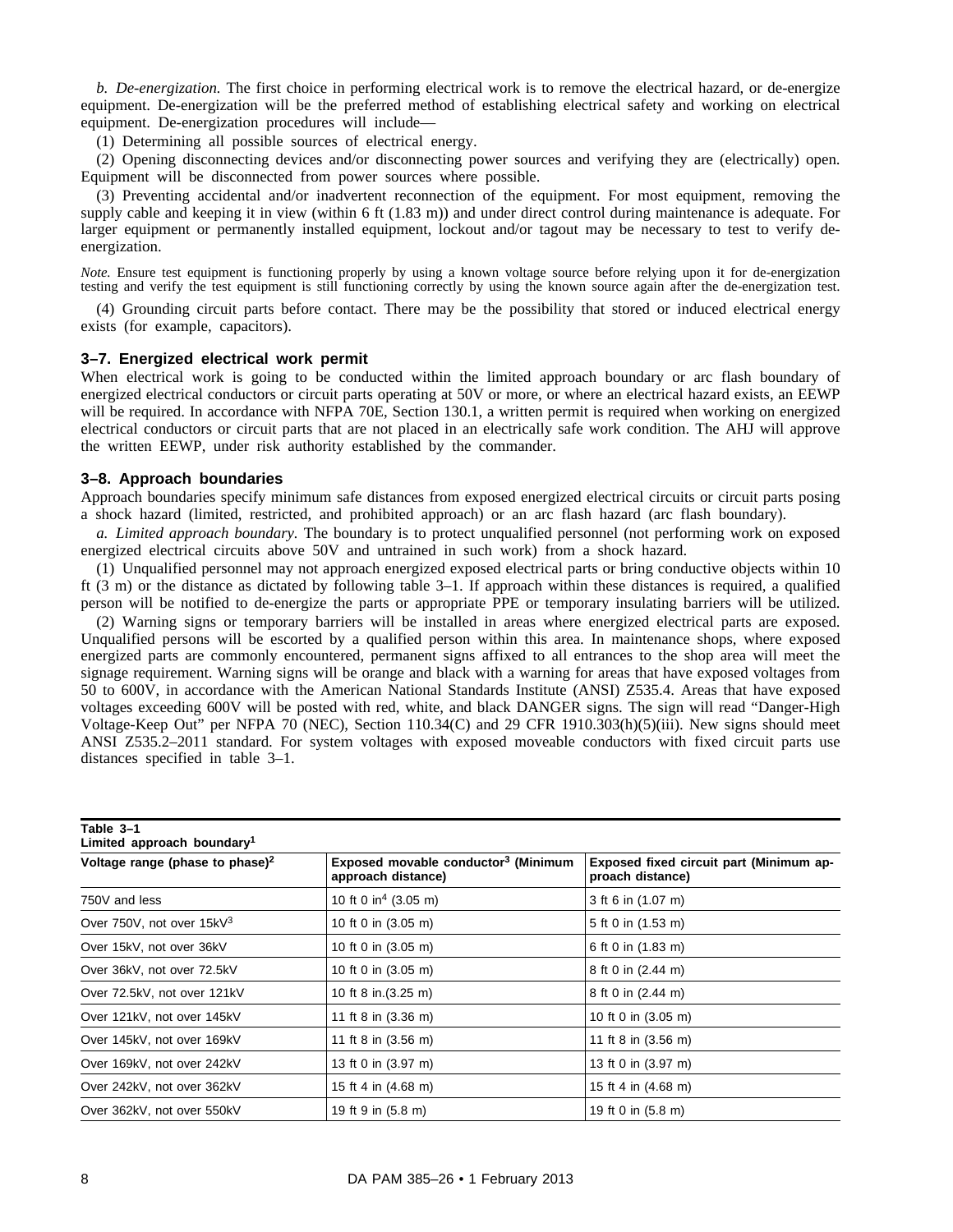| Table 3-1<br>Limited approach boundary <sup>1</sup> -Continued |                     |                                  |  |
|----------------------------------------------------------------|---------------------|----------------------------------|--|
| Over 550kV, not over 800kV                                     | 23 ft 9 in (7.24 m) | $ 23$ ft 9 in $(7.24 \text{ m})$ |  |

Notes:

<sup>1</sup> Table taken from NFPA 70E, 2012 Edition.

<sup>2</sup> For single-phase systems, select the range that is equal to the system's maximum phase-to-ground voltage multiplied by 1.732.

 $3$  A condition in which the distance between the conductor and a person is not under the control of the person. The term is normally applied to overhead line conductors supported by poles.

<sup>4</sup> The following abbreviations are introduced in this chart: kV (kilovolt) and in (inch).

*b. Restricted approach boundary.* The boundary is to protect qualified personnel working near exposed electrical circuits above 50V from inadvertent contact with those circuits.

(1) Only qualified personnel may access live electrical parts or approach electrical parts within the restricted approach distances specified in table 3–2.

| Table 3-2<br>Restricted approach distances for qualified personnel <sup>1</sup> |                                        |  |
|---------------------------------------------------------------------------------|----------------------------------------|--|
| Voltage range (phase to phase)                                                  | Minimum approach distance <sup>2</sup> |  |
| 300V and less                                                                   | Avoid contact                          |  |
| Over 300V, not over 750V                                                        | 1 ft 0 in $(304.8 \text{ mm})^3$       |  |
| Over 750V, not over 15kV                                                        | 2 ft 2 in (660.4 mm)                   |  |
| Over 15kV, not over 36kV                                                        | 2 ft 7 in (787.4 mm)                   |  |
| Over 36kV, not over 46kV                                                        | 2 ft 9 in (838.2 mm)                   |  |
| Over 46kV, not over 121kV                                                       | 3 ft 4 in (1.016 m)                    |  |
| Over 121kV, not over 145kV                                                      | 3 ft 10 in (1.168 m)                   |  |
| Over 145kV, not over 169kV                                                      | 4 ft 3 in (1.295 m)                    |  |
| Over 169kV, not over 242kV                                                      | 5 ft 8 in (1.727 m)                    |  |
| Over 242kV, not over 362kV                                                      | 9 ft 2 in (2.794 m)                    |  |
| Over 362kV, not over 550kV                                                      | 11 ft 10 in (3.607 m)                  |  |
| Over 550kV, not over 800kV                                                      | 15 ft 11 in (4.852 m)                  |  |

Notes:

<sup>1</sup> Table taken from NFPA 70E, 2012 Edition.

<sup>2</sup> For the purpose of this table, no qualified person will approach or take any conductive object, tool, and so forth, within the minimum approach distance. Where electrical measurements of energized equipment is required, insulating components of test equipment will be construed as meeting the "avoid contact."

 $2$  The following abbreviation is introduced in this chart: mm (millimeter).

(2) The minimum approach requirement for under 300V is in table 3–2, provided the test equipment is rated for that voltage. Requirements for PPE and voltage rated gloves are determined by an arc flash and shock hazard analysis, and may be required.

*c. Prohibited approach boundary.* The boundary is to protect working qualified personnel from contacting an uninsulated body part to an energized electrical circuit (see table 3–3).

(1) Hazard and/or risk analysis must be performed to determine insulated protective equipment (rubber insulating gloves with leather protectors, rubber insulating blankets, and so forth) and insulated and/or insulating hand tools required within this boundary.

(2) NFPA 70E defines protective equipment based on the electrical equipment being worked on and the type of work performed. For work meeting those definitions, PPE specified in NFPA 70E can be used provided written documentation (for example, local SOPs, regulations, guidelines, and so forth) references the appropriate table and definition that defines work being performed.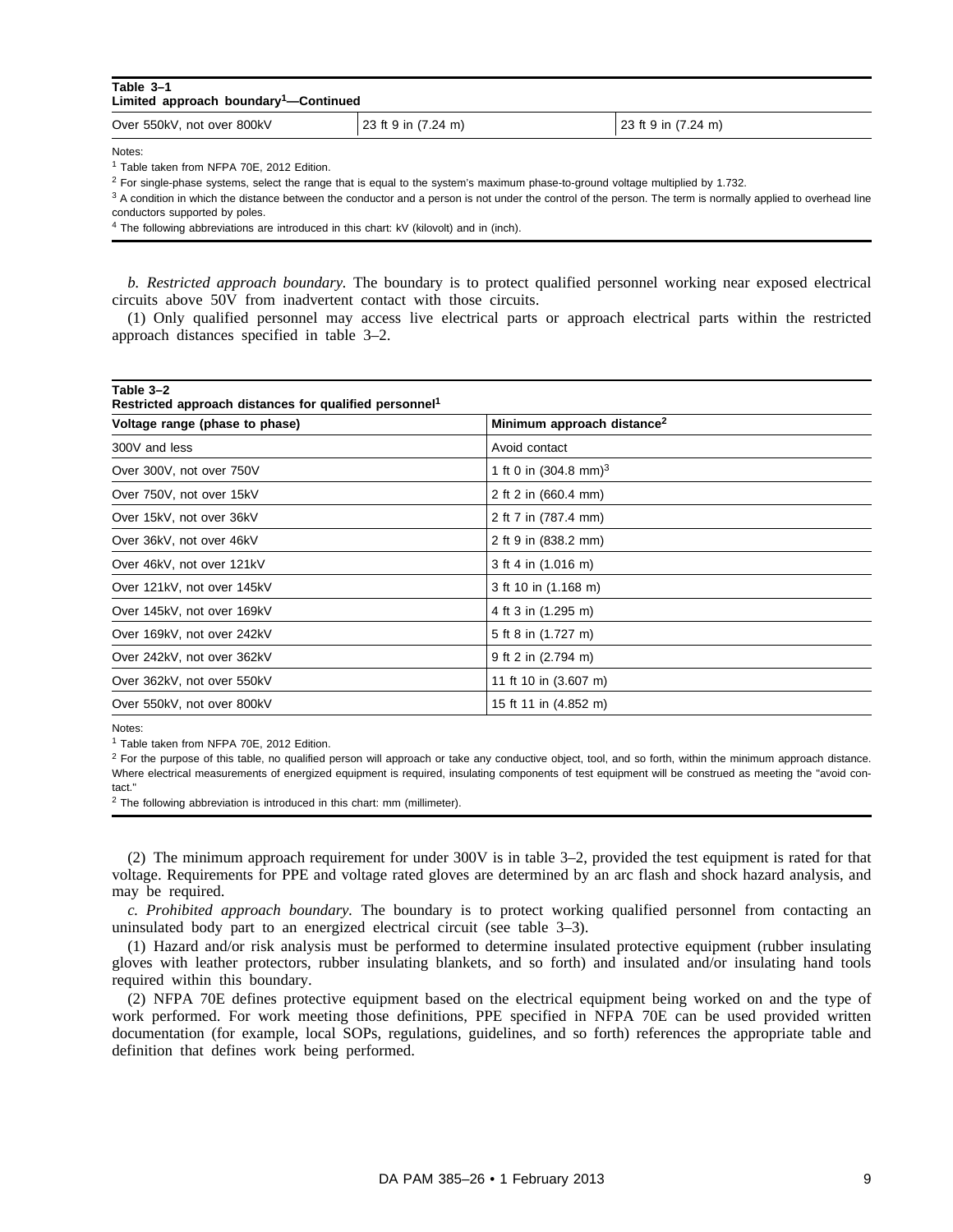| Table 3-3<br>Limited approach boundary <sup>1</sup> |                                                       |  |
|-----------------------------------------------------|-------------------------------------------------------|--|
| Voltage range (phase to phase) prohibited distance  | Prohibited distance (at or less than stated distance) |  |
| 300V and less                                       | Avoid contact                                         |  |
| Over 300V, not over 750V                            | 0 ft 1 in (25.4 mm)                                   |  |
| Over 750V, not over 15kV                            | 0 ft 7 in (177.8 mm)                                  |  |
| Over 15kV, not over 36kV                            | 0 ft 10 in (254 mm)                                   |  |
| Over 36kV, not over 46kV                            | 1 ft 5 in (431.8 mm)                                  |  |
| Over 46kV, not over 72.5kV                          | 2 ft 2 in (661 mm)                                    |  |
| Over 72.5kV, not over 121kV                         | 2 ft 9 in $(838 \text{ cm}^2)$                        |  |
| Over 121kV, not over 145kV                          | 3 ft 4 in (1.016 m)                                   |  |
| Over 145kV, not over 169kV                          | 3 ft 9 in (1.143 m)                                   |  |
| Over 169kV, not over 242kV                          | 5 ft 2 in (1.575 m)                                   |  |
| Over 242kV, not over 362kV                          | 8 ft 8 in (2.642 m)                                   |  |
| Over 362kV, not over 550kV                          | 11 ft 4 in (3.454 m)                                  |  |
| Over 550kV, not over 800kV                          | 15 ft 5 in (4.699 m)                                  |  |

Notes:

<sup>1</sup> Table taken from NFPA 70E, 2012 Edition.

<sup>2</sup> The following abbreviation is introduced in this chart: cm (centimeter).

*d. Arc flash boundaries.* Arc flash hazards are possible on electrical systems and equipment rated 208V, three-phase, or more, if work is conducted on energized electrical conductors or circuit parts, while a person is interacting with the electrical equipment (opening or closing circuit breakers and disconnect switches or racking power circuit breakers out of or into a cubicle), and during the process of establishing an electrically safe work condition (lockout/tagout). An arc flash can occur when electrical parts are shorted, or may occur when the electrical equipment fails due to improper or inadequate maintenance, where the resulting arc produces an intense flash of ultraviolet light, a radiant energy (incident energy), a shock wave from the arc, and a spray of molten metal from the superheated metal parts. In general, arc flash hazards are prevalent on power circuits and equipment energized at 208V, three-phase or more. An arc flash boundary can exceed the shock hazard approach distances for qualified personnel and, in some cases, unqualified workers. Where an arc flash hazard analysis has not yet been completed, the requirements of UFC 3–560–01, Chapter 4, will be used to determine the proper arc flash PPE. An arc flash hazard analysis will be conducted in accordance with the requirements of NFPA 70E. Contact the installation and/or organization safety office for technical assistance, if needed.

(1) *Maintenance.* Maintenance of electrical protective devices (circuit breakers, protective relays, and so forth), according to the manufacturer's instructions, is required in order to maintain safe, reliable electrical equipment and systems. Improper maintenance can have a dramatic impact on arc flash energy (see NFPA 70E, Sections 130.5 and 205.3) This generally is not the case for maintenance and testing of electronic equipment, even those having higher voltages, because the possible current is limited.

(2) *Operating conditions.* Under normal operating conditions, enclosed energized electrical conductors or circuit parts of equipment that are properly installed and maintained are less likely to pose an arc flash hazard. On the other hand, exposed electrical conductors and circuit parts that are either improperly maintained or operated pose a potential arc flash hazard.

# **3–9. Overhead lines**

If work is to be performed near overhead lines, the lines will be de-energized and grounded, or other protective measures will be provided before work is started. If the lines are to be de-energized, arrangements will be made with the person or organization that operates or controls the electric circuits involved to de-energize and ground them. If protective measures, such as guarding, isolating, or insulating are provided, these precautions will prevent employees from contacting such lines directly with any part of their body or indirectly through conductive materials, tools, or equipment.

### *a. Unqualified persons.*

(1) When an unqualified person is working in an elevated position near overhead lines, the location will be such that the person and the longest conductive object he or she may be handling cannot come closer to any unguarded, energized overhead line than the following distances:

*(a)* For voltages to ground 50kV or below - 10 ft (305 cm).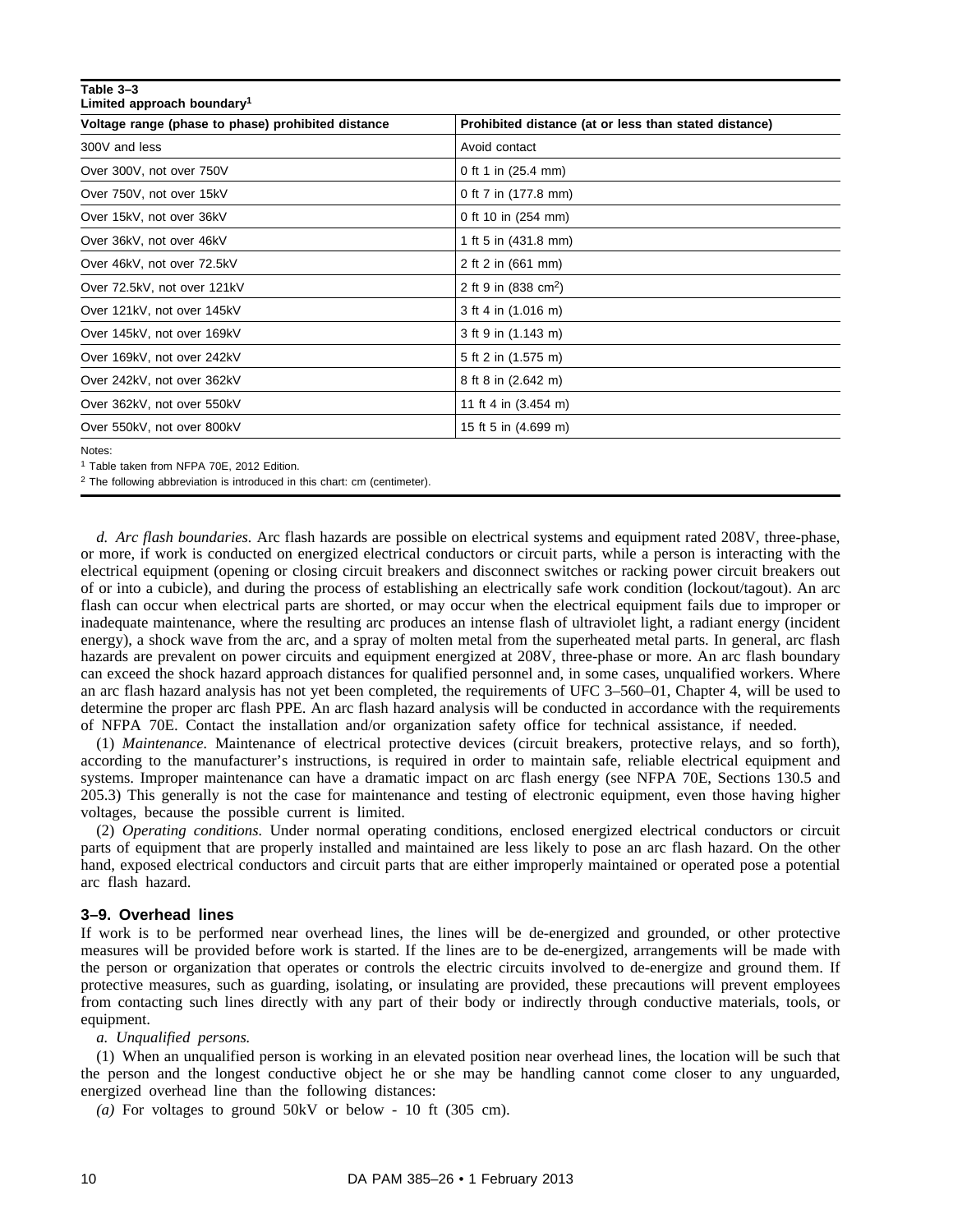*(b)* For voltages to ground over 50kV - 10 ft (305 cm) plus 4 in (10 cm) for every 10kV over 50kV.

(2) When an unqualified person is working on the ground in the vicinity of overhead lines, the person may not bring any conductive object closer to unguarded, energized overhead lines than the distances given in subparagraphs (1)(a) and (b), above.

*Note.* For voltages normally encountered with overhead power lines, objects which do not have an insulating rating for the voltage involved are considered to be conductive.

*b. Qualified persons.* When a qualified person is working in the vicinity of overhead lines, whether in an elevated position or on the ground, the person may not approach or take any conductive object without an approved insulating handle closer to exposed energized parts than shown in table 3–4 unless—

(1) The person is insulated from the energized part (gloves, with sleeves if necessary, rated for the voltage involved are considered to be insulation of the person from the energized part on which work is performed); or

(2) The energized part is insulated both from all other conductive objects at a different potential and from the person; or

(3) The person is insulated from all conductive objects at a potential different from that of the energized part.

| Voltage range (phase to phase) | Minimum approach distance |  |
|--------------------------------|---------------------------|--|
| 300V and less                  | Avoid contact             |  |
| Over 300V, not over 750V       | 1 ft 0 in (30.5 cm)       |  |
| Over 750V, not over 2kV        | 1 ft 6 in (46 cm)         |  |
| Over 2kV, not over 15kV        | 2 ft 0 in (61 cm)         |  |
| Over 15kV, not over 37kV       | 3 ft 0 in (91 cm)         |  |
| Over 37kV, not over 87.5kV     | 3 ft 6 in (107 cm)        |  |
| Over 87.5kV, not over 121kV    | 4 ft 0 in (122 cm)        |  |
| Over 121kV, not over 140kV     | 4 ft 6 in (137 cm)        |  |

<sup>1</sup> Table taken from NFPA 70E, 2012 Edition.

*c. Vehicular and mechanical equipment.*

(1) Any vehicle or mechanical equipment (cranes, man lifts, uninsulated bucket trucks, backhoes, dump trucks, and so forth) capable of having parts of its structure elevated near energized overhead lines will be operated so that a clearance of 10 ft (305 cm) is maintained. If the voltage is higher than 50kV, the clearance will be increased 4 in (10 cm) for every 10kV over that voltage. However, under any of the following conditions, the clearance may be reduced:

*(a)* If the vehicle is in transit with its structure lowered, the clearance may be reduced to 4 ft (122 cm). If the voltage is higher than 50kV, the clearance will be increased 4 in (10 cm) for every 10kV over that voltage.

*(b)* If insulating barriers are installed to prevent contact with the lines, and if the barriers are rated for the voltage of the line being guarded and are not a part of or an attachment to the vehicle or its raised structure, the clearance may be reduced to a distance within the designed working dimensions of the insulating barrier.

*(c)* If the equipment is an aerial lift insulated for the voltage involved, and if a qualified person performs the work, the clearance (between the uninsulated portion of the aerial lift and the power line) may be reduced to the distance given in table 3–4.

(2) Employees standing on the ground may not contact the vehicle or mechanical equipment or any of its attachments unless—

*(a)* The employee is using protective equipment rated for the voltage; or

*(b)* The equipment is located so that no uninsulated part of its structure (that portion of the structure that provides a conductive path to employees on the ground) can come closer to the line than permitted in subparagraphs (1)(a) and (b), above.

(3) If any vehicle or mechanical equipment capable of having parts of its structure elevated near energized overhead lines is intentionally grounded, employees working on the ground near the point of grounding may not stand at the grounding location whenever there is a possibility of overhead line contact. Additional precautions, such as the use of barricades or insulation, will be taken to protect employees from hazardous ground potentials, depending on earth resistivity and fault currents, which can develop within the first few ft or more outward from the grounding point.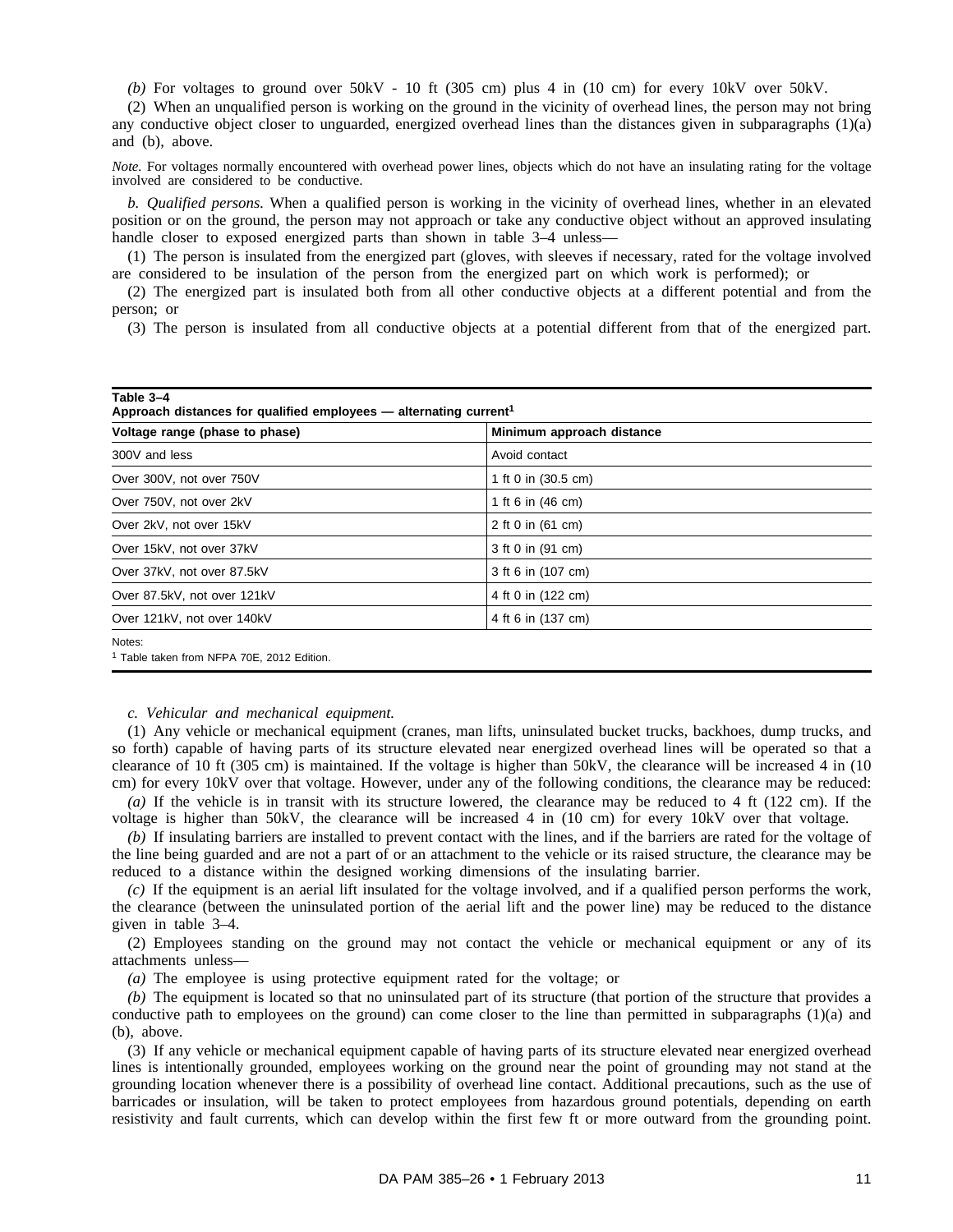Employees will wear appropriate PPE and protective clothing to protect them from hazards of high-voltage apparatus. Employees authorized or required to work on high-voltage systems will be completely familiar with the PPE and protective clothing they need for adequate protection while working on such systems (refer to applicable standards in app G for suggested types of PPE and protective clothing).

*d. Tactical equipment.*

(1) Tactical equipment may have additional precautions. Check technical manuals before use.

(2) Tactical antenna masts usually require clearance of twice the height of the mast for clearance from power lines and other energized parts.

# **3–10. Lineman and similar electrical workers**

Overhead wire linemen, underground high voltage mechanics, exterior high voltage test and evaluation personnel, and all contractors engaged in similar work on Army-owned or controlled settings have the potential to come in contact with energized conductors. This includes those individuals that maintain traffic signals, outside (pole) lights, signs, and any other operation involving hazardous energy in elevated or underground applications. Individuals that only work on communications, supervisory control and data acquisition industrial control systems, cable television, and similar lowvoltage systems may be partially or completely exempted from these requirements by the local command.

*a.* All lineman are required to comply with the requirements of 29 CFR 1910, UFC 3–560–01, NFPA 70 and any standards adopted by the utility supplying the Army facility, as needed. In the event that a utility regulation conflicts with this requirement, the AHJ will determine the requirement. There will always be a minimum of two qualified linemen working at the same location.

*b.* Linemen must also be able to demonstrate competency when working at elevated or underground conditions. Qualifications will include fall arrest training, harness selection and use, confined space rescue training, and pole rescue training. Commands are permitted to require additional training such as tower line safety, high voltage maintenance safety, and so forth.

*c.* Linemen will meet appropriate physical and medical suitability requirements as determined by the local command and the AHJ.

*d.* Linemen will be provided with PPE appropriate to their tasks as determined by the local command and AHJ.

*e.* Electrical workers and/or linemen will be trained for confined space entry, as appropriate.

# **3–11. Warning and alerting techniques**

The following warning and alerting techniques will be used to warn and protect employees from hazards which could cause injury due to electric shock, burns, or failure of electric equipment parts:

*a.* Safety signs, safety symbols, or accident prevention tags will be used to warn employees about electrical hazards which may endanger them. Appropriate warning signs will also be posted in areas where other hazards are known to exist. Warning signs may be required in the vicinity of toxic fumes, high-intensity visible light, X-ray producing equipment, laser devices, radio frequency equipment, and radioactive materials.

*b.* Barricades will be used in conjunction with safety signs to prevent or limit employee access to work areas exposing employees to uninsulated, energized conductors, or circuit parts. Conductive barricades may not be used where they might cause an electrical contact hazard.

*c.* If signs and barricades do not provide sufficient warning and protection from electrical hazards, an attendant will be stationed to warn and protect employees.

# **3–12. Equipment Safety**

Faulty electrical equipment or equipment misuse has been the cause of many fires, injuries, and deaths. In fact, electrical fires are the number one cause of fire in the workplace.

*a.* When using electrical equipment, a worker is protected primarily by engineering controls (design features) that prevent the worker from being exposed to the hazard. The worker needs no special work controls or protective equipment.

*b.* When engineering controls are absent, or removed, the worker must be protected by administrative controls, including training, work control such as a SOP, and PPE. There are many levels between these two extremes. Regardless, all workers are responsible for using safe equipment and reporting damage, degradation, or modification that might affect engineering controls.

*c.* All electrical equipment that contains or produces energy greater than 50V alternating current (AC) or 100V direct current (DC) must meet one of the following conditions to be safe for use:

(1) Listed by a NRTL and used as intended (for example, as described in the manufacturer's instructions or technical manual). NRTLs examine equipment, and those that have engineering controls that make them safe for the user are stamped with a listing symbol. NRTLs approved by the Occupational Safety and Health Administration are listed at http://www.osha.gov/dts/otpca/nrtl/nrtllist.html.

*Note*. The NRTL mark is often found near the power cord where it enters the equipment. If equipment plugs into the wall (either at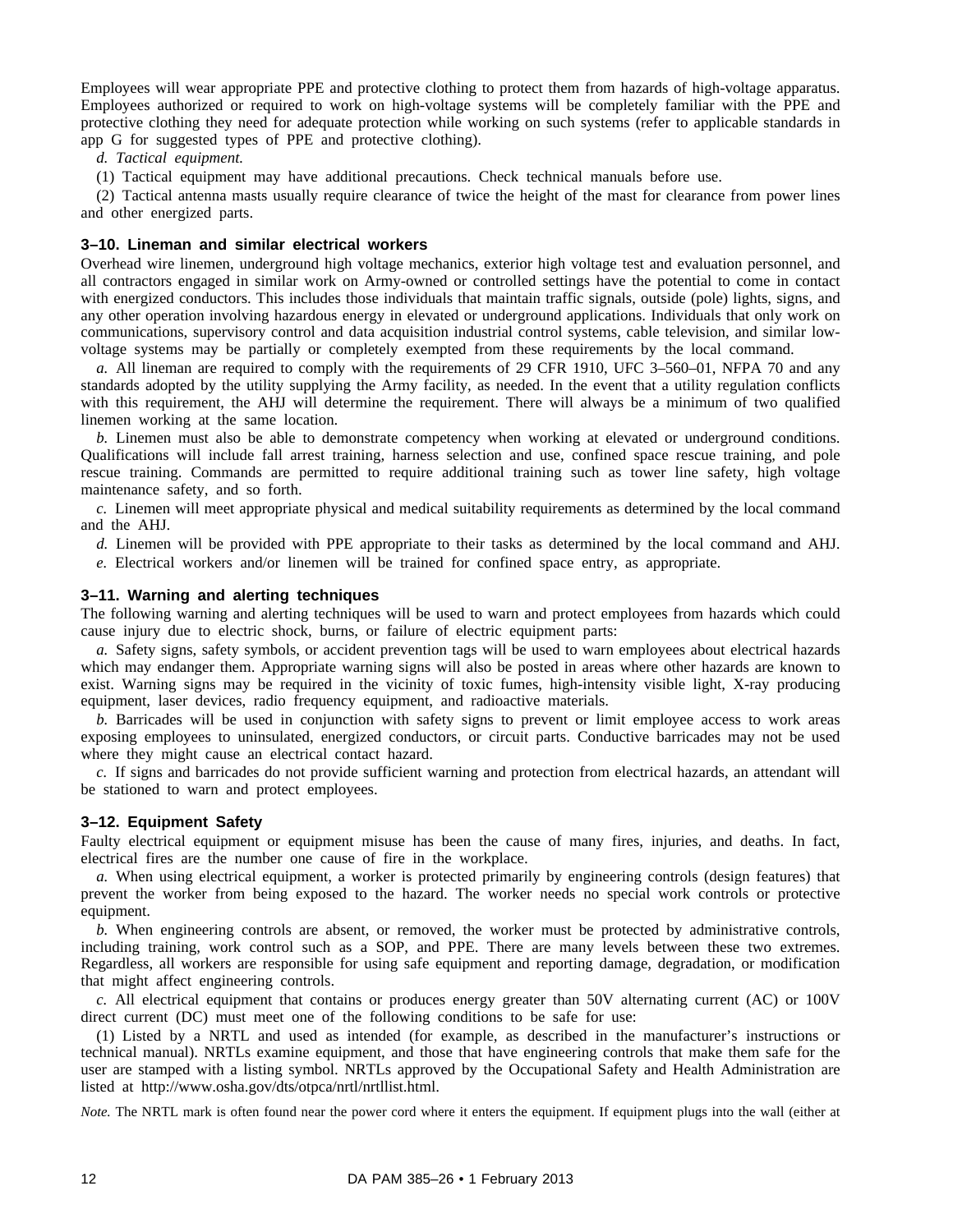home of in the office), it should have one of these marks. If not, do not use the equipment. All potential equipment users (Family and friends) should be taught to look for NRTL marks.

(2) It is military unique equipment released to the field under the auspices of AR 700–142 and is used as intended; this equipment is considered equivalent to NRTL-listed equipment.

(3) It is manufactured by a reputable manufacturer as defined by the AHJ and is used as intended.

(4) It is inspected, approved, and labeled as safe for its intended use by the AHJ. Inspection requirements are detailed in appendix I.

*d.* Equipment sold in the European Union (EU) bears a CE (European Conformity) marking. CE is not accepted by the Occupational Safety and Health Administration or the Army as a NRTL. It is a self-certification by the party who puts the product on the market in the EU (for example, an EU-based manufacturer, the importer, or distributor of a product made outside the EU, or an EU-based office of a non-EU manufacturer). All electrical equipment marked with CE is considered unlisted and must be inspected, approved, and labeled safe for use by the AHJ prior to use.

*e.* NRTL-listed equipment must be purchased and used if available, even if a less expensive unlisted product is available. Equipment that appears to be of significantly lower cost, is a seasonal product, or is foreign made may have a counterfeit listing. When in doubt, visit the manufacturer's Web site for confirmation.

*f.* All equipment inspected and approved by the AHJ must be labeled with name of inspector and date. If a representative sample of two units that are built identically are inspected and approved, the remainder may be assumed to be comparable and put into use following a visual external inspection.

*g.* All contractors and subcontractors are responsible for the electrical equipment they use. They must assure that the electrical equipment brought into an Army facility is NRTL-listed or approved by a qualified electrical expert.

*h.* All rental equipment must be NRTL-listed or approved by the AHJ, and inspected by an AHJ prior to initial use.

# **Chapter 4 Electrical Workplace Safety Requirements**

# **4–1. Removal of conductive objects**

Personnel working near exposed, energized electrical conductors or circuit parts will remove all rings, jewelry, watches, and other conductive items before commencing work on energized equipment. Conductive eyeglasses do not need to be removed. If a possible hazard is expected from wearing conductive eyewear, either nonconductive eyewear will be worn or nonconductive goggles will be worn over the eyewear.

# **4–2. Required personnel**

At a minimum, two qualified persons must be in the immediate area at all times when work is being performed on exposed, energized electrical conductors, or circuit parts carrying 50V or more. Each qualified person must be able to see and hear the other. This ensures that the qualified person will be available to assist the other in case of an accident. Each qualified person will know the location of, have unobstructed access to, and know how to operate the power cutoff for the work area, and how to contact emergency personnel. When hazard levels are significant, a safety watch is required; refer to NFPA 70E or UFC 3-560-01 for specific requirements.

# **4–3. Working on or near exposed parts**

Safety-related work practices will be integrated in all operations to prevent electric shock or other injuries that could potentially result from either direct or indirect electrical contacts when work is performed near or on equipment or circuits which are or may be energized. The specific safety-related work practices will be consistent with the nature and extent of the associated electrical hazards.

*a. De-energized parts.* Energized electric conductors and/or circuit parts will be de-energized before the employee works within the limited approach boundary and/or the arc flash boundary of the equipment, unless the employer can demonstrate that de-energizing introduces additional or increased hazards or is infeasible due to equipment design or operational limitations. This decision will only be made by a management official with concurrence by the safety office in writing. Energized electric conductors and/or circuit parts with less than 50V to ground do not need to be deenergized if there is no increased exposure to electrical burns or to explosion due to electric arcs.

*Note.* Do not confuse inconvenient with infeasible, as they are not the same.

*b. Energized electric conductors and circuit parts.* In situations where exposed, energized electric conductors or circuit parts are not de-energized because of other safety related issues (for example, for reasons of increased or additional hazards or infeasibility), other safety-related work practices will be used to protect employees that may be exposed to electrical hazards involved. These safety-related work practices will protect employees against contact with energized circuit parts directly with any part of their body or indirectly through some other conductive object. The work practices that are used will be suitable for the conditions under which the work is to be performed and for the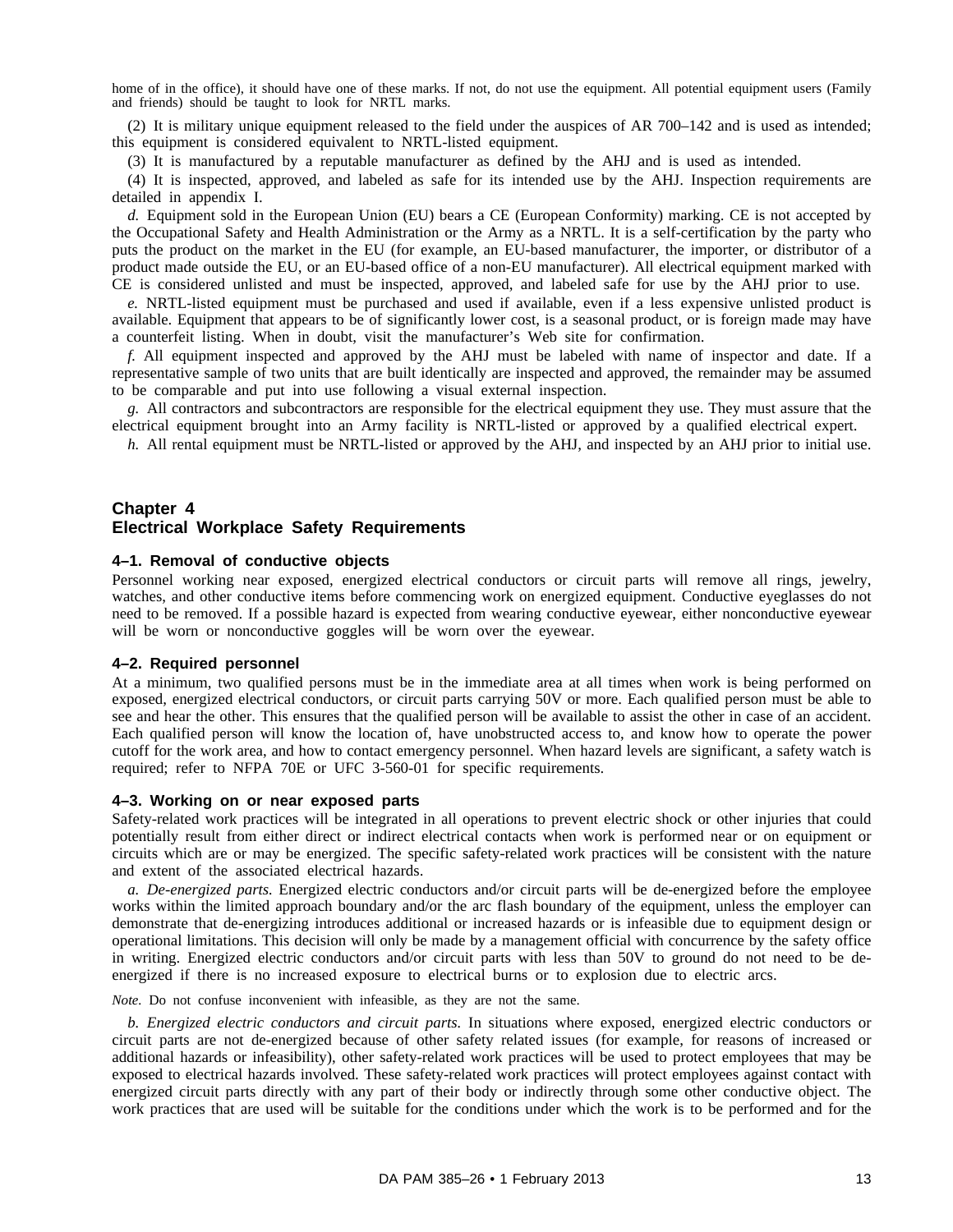voltage level and/or arc flash incident energy of the exposed electric conductors or circuit parts. Work practices will be included in EEWP.

# **4–4. Shock protection**

Rubber insulating gloves will be used while conducting exposed, energized electrical work. Use rubber insulating gloves with leather protectors where there is a danger of hand injury from electric shock due to contact with energized electrical conductors or circuit parts. Use rubber insulating gloves with leather protectors and rubber insulating sleeves where there is a danger of hand and arm injury from electric shock due to contact with energized electrical conductors or circuit parts. Rubber insulating gloves will be rated for the voltage to which the gloves will be exposed (see NFPA 70E).

# **4–5. Tasks requiring two hands**

When both hands are needed for such tasks as voltage measurements, firmly grasp the insulated leads and place them on the test points. When measuring, follow the procedures outlined below. Never work on energized parts when hands, feet, or body are wet or perspiring or when standing on a wet surface.

# **4–6. Electrical personal protective equipment and protective clothing**

*a.* When working around potential electrical hazards, personnel will be provided with, and will use, electrical PPE and arc rated protective clothing that is appropriate for the specific parts of the body to be protected and for the work to be performed (see fig 4–1). Appropriate shock protection PPE will be determined by the supervisor and qualified employee. If the incident energy and shock and arc flash hazard are calculated by the AHJ, determine PPE based on NFPA 70E. If not known and PPE is determined by voltage and task, refer to UFC 3-560-01.

*b.* PPE and protective clothing will be maintained in a safe, reliable condition and will be periodically inspected or tested in accordance with manufacturer's guidance. All inspections and testing will be documented and maintained by the supervisor. If the insulating capability of PPE and protective clothing may be subject to damage during use, the insulating material will be protected (for example, an outer covering of leather is sometimes used for the protection of rubber insulating material). Employees will wear arc rated clothing and PPE that can be provided as an arc flash suit (consisting of an arc flash jacket, pants, and hood), arc rated shirts and pants, or as arc rated coveralls, or as a combination of arc rated jacket and pants, or, for increased protection, as arc rated coveralls with jacket and pants. These combinations of arc rated protection also require an arc rated face shield, balaclava (sock-hood), safety goggles or glasses, hearing protection (ear canal inserts), and heavy duty leather gloves and footwear for arc flash energy up to 12 cal/cm^2. Where the arc flash incident energy is greater than 12 cal/cm^2, an appropriately rated arc flash suit with hood will be used. Various weight arc rated fabrics are available. Generally, the higher degree of protection is provided by heavier weight fabrics and/or by layering combinations of one or more layers of arc rated clothing. Work clothes will be made of natural materials, such as cotton or wool, or arc rated materials and will have full-length sleeves. Sleeves will be rolled down and collar buttons fastened for the greatest protection. Additional work-rest cycles will be considered for workers wearing higher levels of PPE.

*c.* Employees will wear leather shoes or boots that comply with the requirements of the American Society for Testing and Materials International (ASTM) F2413 - 11. No metal parts will be present in the sole, toe, or heel of the shoes where nonconductive shoes are required.

*d.* Workers will wear approved hardhats when—

- (1) Working above ground on poles, structures, or buildings or in trees.
- (2) Working on the ground near poles, structures, buildings, or trees in which work is being done.
- (3) Visiting or observing in areas where overhead work is being done.

*Note.* Hardhats must be rated per ANSI/International Safety Equipment Association (ISEA) Z89.1 as follows: Type 1 (top head protection); Type 2 (lateral impact head protection); Class  $\vec{E}$  – 20,000V for electrical protection; or Class  $G - 2,200V$  for electrical protection.

*e.* Class C equals no electrical protection. Whenever eyes are in danger of being injured, workers will wear safety glasses or other eye protectors meeting ANSI standards. When the work being performed dictates, workers will wear nonmetallic and nonconductive eye protection. Appropriate PPE is needed to protect workers from arc flash hazards. When protecting from a potential arc flash hazard, safety glasses or goggles will be worn in addition to an arc rated face shield (exposure up to 12 cal/cm^2) or arc flash hood (exposure greater than 12 cal/cm^2).

*f.* Employees will wear gloves, suitable for voltage exposures of 50V to ground or more as required, otherwise suitable work gloves will be worn while handling materials and equipment to prevent the possibility of slivers, cuts, and skin irritation. The following requirements apply for rubber gloves:

(1) Rubber gloves will be of appropriate voltage rating for the work being performed. All rubber gloves will meet the standards set forth by ANSI and ASTM D120 - 09.

(2) Rubber gloves issued for service will be tested at appropriate voltage levels at intervals not exceeding 6 months.

(3) Leather glove protectors will be worn over rubber gloves except where leather protectors are not required by 29 CFR 1910.137 or ASTM F496 - 08. Rubber gloves should be kept inside of leather protectors.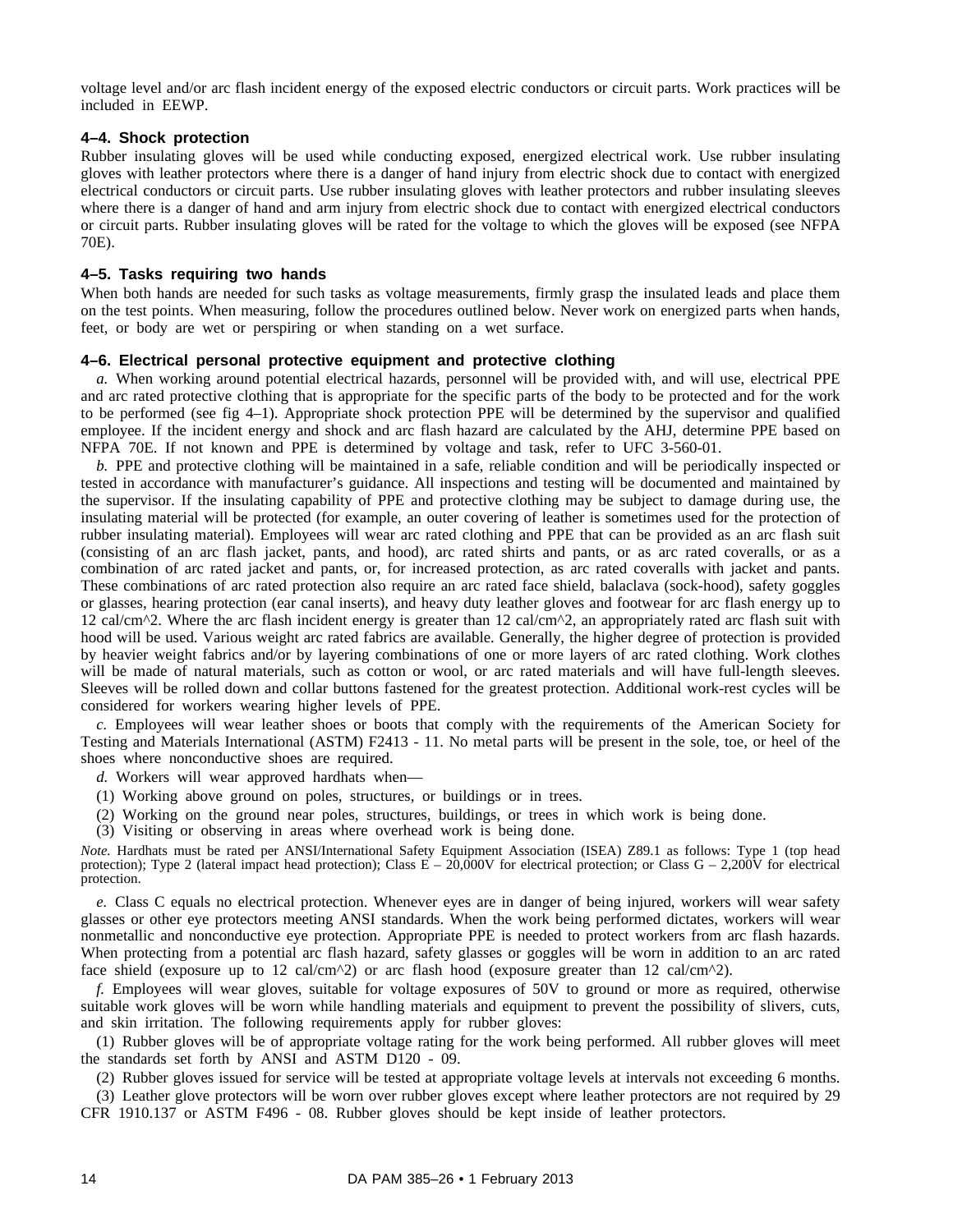(4) Rubber gloves will be carried cuff down in a bag, box, or container that is designed for this purpose.

(5) Rubber gloves will be visually inspected and field air-tested before use each day and at other times if there is cause to suspect damage.

(6) Rubber gloves will be uniquely identified (for example, serial number or other marking). The results of dielectric tests should be documented for verification and validation.

(7) Rubber gloves will be wiped clean of any oil, grease, or other damaging substances as soon as possible.



# **4–7. Clothing systems**

All clothing worn by workers working under possible electrical hazard conditions will be considered part of the employees' protective clothing system. This includes rainwear, cold weather wear, and underclothing. Protective clothing will provide a good functional fit to increase the protection and comfort of the clothing. When required for arc flash hazards, protection will be increased by wearing single or multiple layers of arc rated outer garments over nonmelting clothing. Sleeves and shirts will be fully buttoned and appropriate neck, head, and hand coverings provided.

# **4–8. Arc rated clothing**

All arc rated fabrics will comply with ASTM F1506 - 10a and NFPA 70E, Article 130. (See NFPA 70E, para 130.5 for details on the arc flash hazard analysis.)

# **4–9. Electric arc hazards**

Electric shock is a widely recognized hazard and involves current flow through or on the body. Burns from electric arcs are not as well recognized. There is no contact required and the burns can be severe, especially if the clothing ignites and continues to burn, or melts. The extent of the employee's injury is dependent on the length of the arc gap, available fault current, duration of the arc, distance of the employee from the arc, percentage of the body burned, employee's age, medical condition, and number of layers of the clothing system. The proper clothing system will minimize or reduce the burn injury.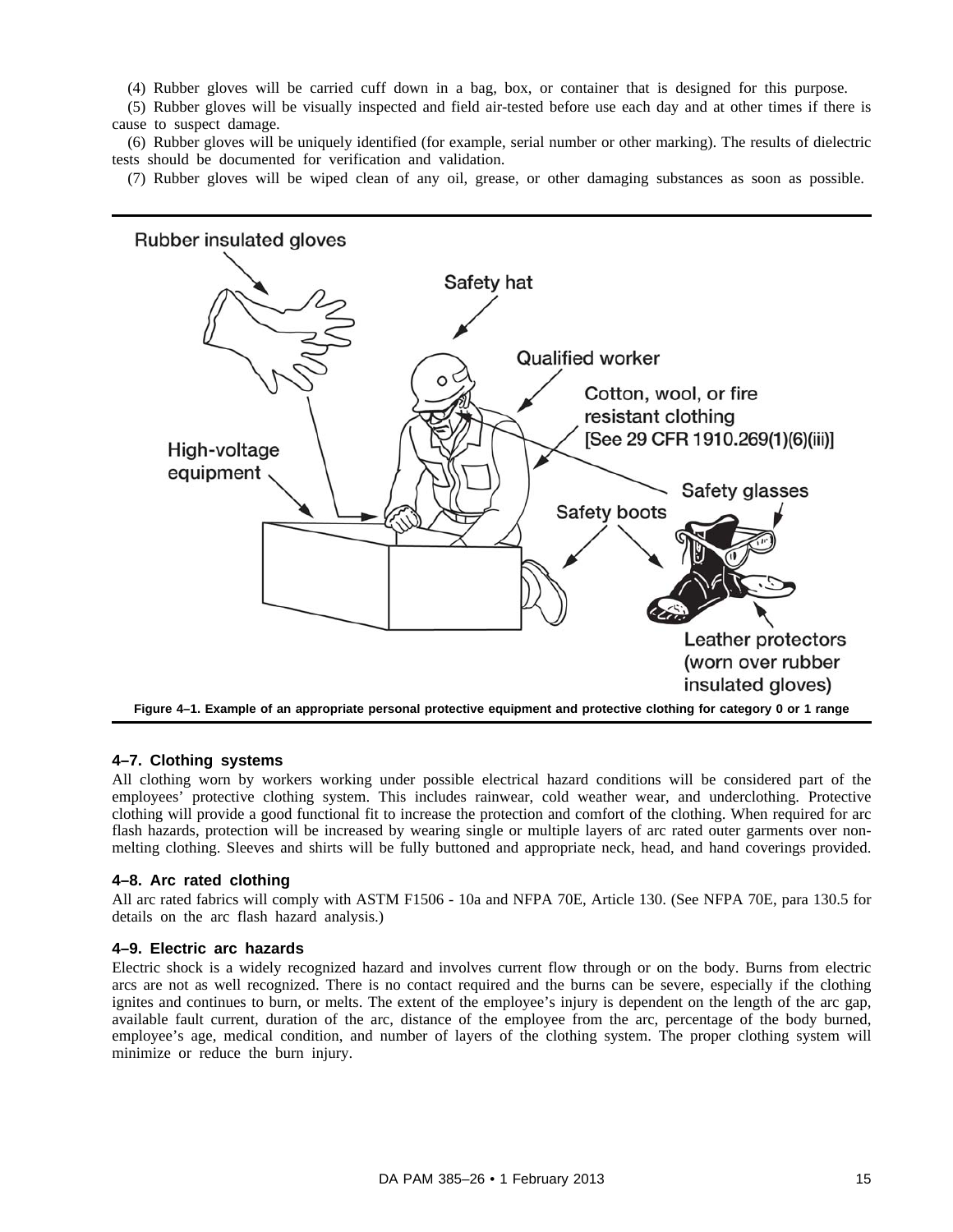# **4–10. Types of arc rated fabrics**

Chemically dependent arc rated fabrics are treated with arc resistant and flame retardant chemicals added to the fiber or treatments applied to the fabric. These treatments are activated by heat and produce gases that smother the flame. Typically, these fabrics have a definite life as defined by the manufacturer. This is usually defined by the number of home or commercial washings and dryings to which the garment is exposed. Inherently arc rated fabrics, by their composition, do not burn in air. The arc rating of this fabric is not affected by washing per the manufacturer's instructions.

# **4–11. Maintenance and use**

Maintain electrical protective equipment and arc flash clothing and PPE in a safe, reliable condition following the manufacturer's recommendations. Inspect insulating equipment for damage before each day's use and immediately following any incident that can reasonably be suspected of having caused damage. Supervisors will maintain documentation on all inspections. Rubber insulating gloves will be given an air test, along with the inspection. Rubber gloves will be given an air test, along with the inspection. Electrical protective equipment (rubber insulating) will be subjected to periodic electrical tests. Tests voltages and the maximum intervals between tests will be in accordance with ASTM F496 - 08; 29 CFR 1910.137, Table I–6; and NFPA 70E, Table 130.7(C)(7)(c).

# **4–12. Clean and electrical testing of personnel protective equipment**

Rubber-insulated PPE issued for use will receive periodic cleaning and electrical testing in accordance with the requirements of the appropriate ANSI and/or ASTM standards (see app G). The intervals of retest for rubber goods issued for service will not be more than 6 months for gloves and 12 months for sleeves and blankets. Gloves or sleeves that have been electrically tested but not issued for service will not be placed into service unless they have been electrically tested within the previous 12 months.

*a.* All testing methods, apparatus, and facilities will meet the applicable ANSI and/or ASTM standard. The method used and the results of such tests will be documented in accordance with local standards and made available for inspection.

*b.* Testing apparatus will be operated and maintained by personnel trained for such work. Calibration schedules and procedures for calibrating testing apparatus are recommended to be in accordance with local requirements.

*c.* Retested rubber-insulated PPE will be identified to indicate the date of the latest test or date of retest in accordance with the appropriate standard. Follow the manufacturer's recommendations on the type of paint or ink to be used to mark PPE.

# **4–13. General protective equipment and tools**

*a.* When working near exposed energized conductors or circuit parts, each employee will use insulated tools or handling equipment. If the insulating capability of insulated tools or handling equipment is subject to damage, the insulating material will be protected.

*b.* Fuse handling equipment, insulated for the circuit voltage, will be used to remove or install fuses when the fuse terminals are energized.

*c.* Ropes and hand lines used near exposed, energized parts will be nonconductive.

*d.* Protective shields, protective barriers, or insulating materials will be used for protection from shock, burns, or other electrically related injuries when working near exposed, energized parts which might be accidentally contacted or where dangerous electric heating or arcing might occur. When normally enclosed live parts are exposed for maintenance or repair, they will be guarded to protect unqualified persons from contact with the live parts.

# **4–14. Emergency and/or rescue equipment**

DA Pam 40–11 stipulates that the local medical authority must approve the contents, intended use, and maintenance of all first-aid kits and that personnel who may be required to perform first aid must receive approved first-aid training (see DA Pam 40–11).

*a.* Each maintenance facility in which personnel are exposed to 50V or higher will maintain emergency equipment in readily accessible and conspicuous locations and have workers trained in use of the emergency equipment. This equipment will include items for use in electrical emergencies and for first aid to electrical shock victims. Reserve these items for emergencies; they may not be used for routine purposes. Emergency equipment will be inspected monthly to ensure that all items are available and in good condition. Mobile maintenance facilities and transportable maintenance shelters that do not have ready access to a medical facility will be provided with a general purpose first aid kit, national stock number 6545–00–922–1200, if possible.

*b.* Where the eyes or body of any person may be exposed to injurious corrosive materials, suitable facilities for quick drenching or flushing of the eyes and body will be provided within the work area for immediate emergency use (see CFR 29 1910.151(c)).

*c.* Final determination of appropriate emergency and rescue equipment will be determined by local authorities.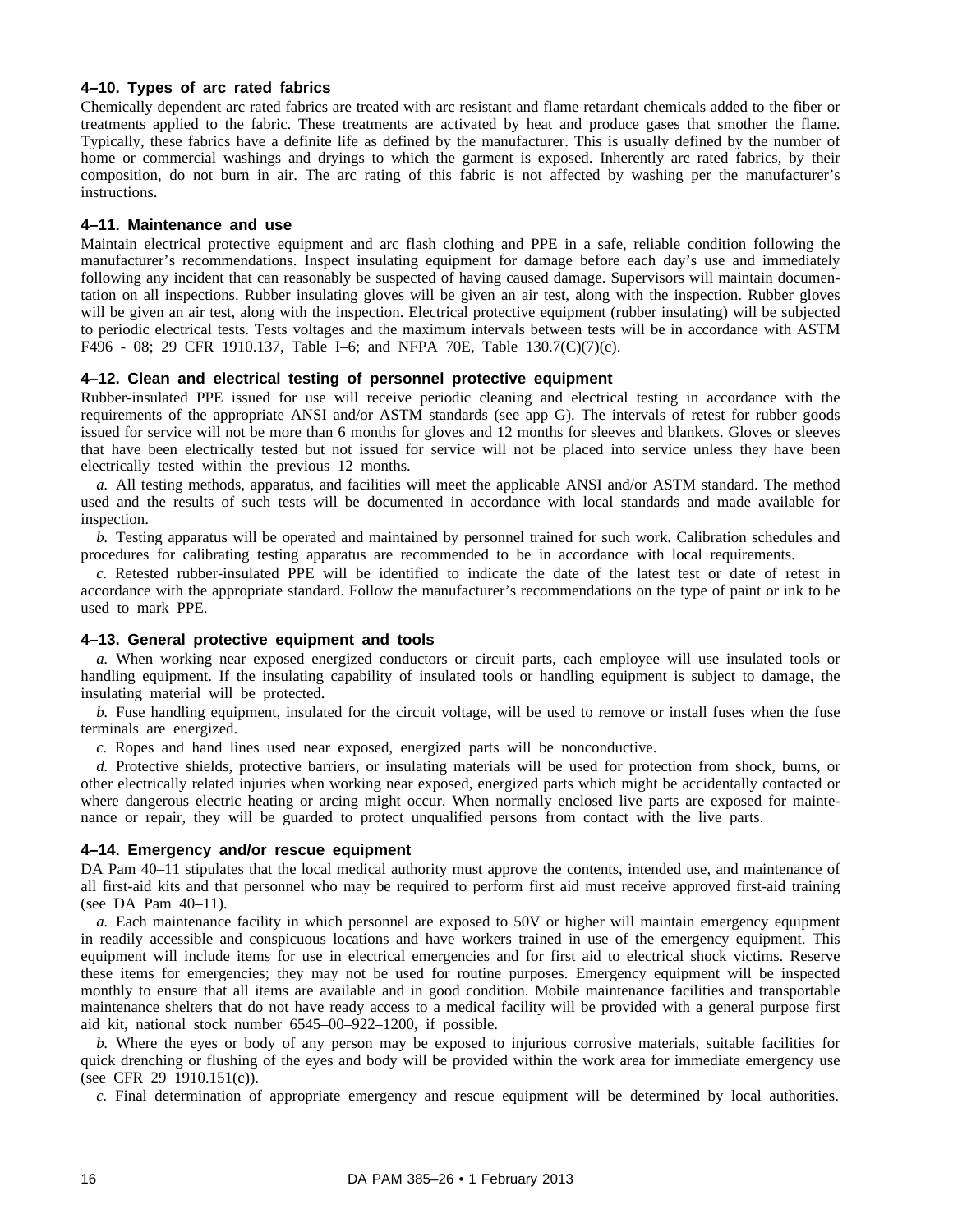### **4–15. Overcurrent protection**

*a. Circuit de-energized by a circuit protective device.* If a circuit is de-energized by a circuit protective device, the circuit may not be manually re-energized until it has been determined that the equipment and circuit can be safely energized. All personnel (electrical and nonelectrical) must be made aware of this.

*b. Repetitive manual reclosing.* The repetitive manual reclosing of circuit breakers or reenergizing circuits through replaced fuses is prohibited. (See NFPA 70E, Section  $130.7(L)$  and  $29$  CFR  $1910.334(b)(2)$ .)

*c. Reclosing circuits after protective device operation.* After a circuit is de-energized by a circuit protective device, the circuit may not be manually re-energized until it has been determined that the equipment and circuit can be safely energized. When it can be determined from the design of the circuit and the overcurrent devices involved that the automatic operation of a device was caused by an overload rather than a fault condition, no examination of the circuit or connected equipment is needed before the circuit is re-energized.

*d. Modifying or bypassing overcurrent protection.* Overcurrent protection of circuits and conductors may not be modified or bypassed, even on a temporary basis, unless directed by maintenance instructions in the system technical manual or the overcurrent protection has been developed and approved under engineering supervision.

*e. Failure due to overload.* When it can be determined by a qualified person (for example, engineer, electrician, or so forth) from the design of the circuit and the overcurrent devices involved that the automatic operation of a device was caused by an overload rather than a fault condition, no examination of the circuit or connected equipment is needed before the circuit is re-energized.

*f. Failure due to a fault.* If it is determined that the circuit breaker opened under fault conditions, it must be removed from service for inspection and electrical testing to verify reliability and safety before placing it back in service. Failure to do this can have a dramatic impact on the available arc flash energy.

### **4–16. Electrical service failure**

In the event that electrical service fails while power is being applied to either the equipment being maintained or that tested, measured, and used as diagnostic equipment—

*a.* Turn all equipment and test, measurement, and diagnostic equipment power switches to the OFF position.

*b.* Open the circuit breakers of the power source, where practical.

*c.* After service is restored, check that the equipment switches are in the OFF position before closing the circuit breakers.

# **Chapter 5 Electrical Safety in Army Facilities, Installations, and Infrastructures**

### **5–1. Introduction**

Electrical safety requirements for Army facilities, installations, and infrastructures will be implemented in accordance with 29 CFR 1910, Subpart S; NFPA 70E; NFPA 70 (NEC); and UFC 3-560-01. These general guidelines are highlighted to protect Army personnel, equipment, and facilities.

# **5–2. Grounding**

This paragraph focuses on grounding requirements for all Army systems, circuits, and equipment (see apps E and F for basic grounding and grounding path requirements and information). Systems that supply premises wiring will be grounded as follows:

*a.* All three-wire DC systems will have their neutral conductor grounded.

*b.* Two-wire DC systems operating at over 50V through 300V between conductors will be grounded unless they supply only industrial equipment in limited areas and are equipped with a ground detector; they are rectifier-derived from an AC system complying with 29 CFR 1910.304(g)(1)(iii), (g)(1)(iv), and (g)(1)(v); or they are fire-alarm circuits having a maximum current of 0.030 amperes.

*c.* AC systems of 50V to 1000V will be grounded as follows:

(1) The system can be so grounded that the maximum voltage to ground on the ungrounded conductors does not exceed 150V.

(2) If the system is nominally rated three-phase, four-wire connected in which the neutral is used as a circuit conductor; if the system is nominally rated three-phase, four-wire delta connected in which the midpoint of one phase is used as a circuit conductor; or if a service conductor is uninsulated.

*d.* AC systems of 50V to 1000V are not required to be grounded under any of the following conditions if the system is:

(1) Used exclusively to supply industrial electric furnaces for melting, refining, tempering, and the like.

(2) Separately derived and is used exclusively for rectifiers supplying only adjustable speed industrial drives.

(3) Separately derived and is supplied by a transformer that has a primary voltage rating less than 1000V, provided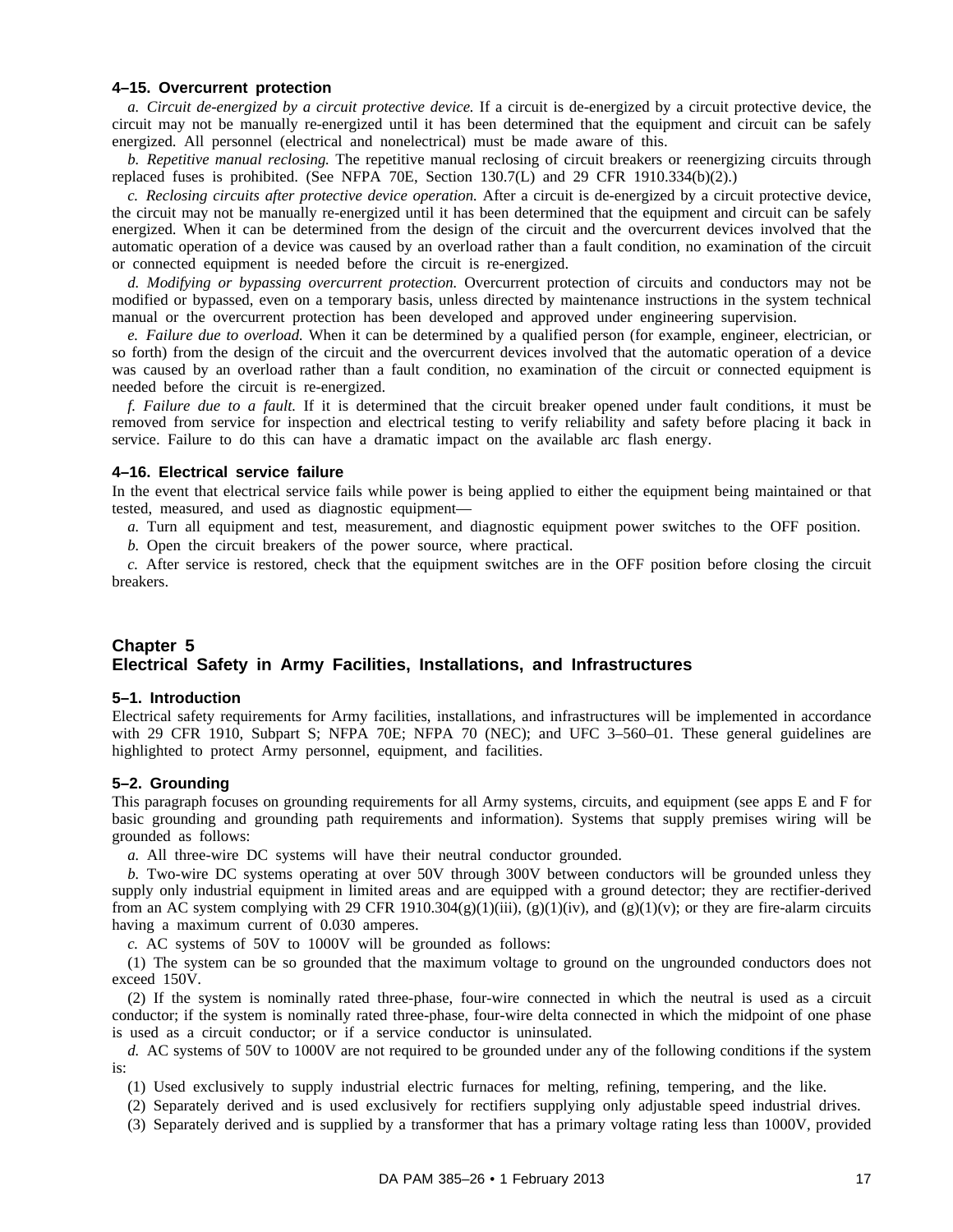all of the system is used exclusively for control circuits; the conditions of maintenance and supervision ensure that only qualified persons will service the installation; continuity of control power is required; and ground detectors are installed on the control system.

# **5–3. Facility grounding systems**

Facility grounding systems must be installed and maintained in accordance with NFPA 70 (NEC). All grounding points within a facility will be electrically continuous to a grounding (earth) electrode. The resistance measured from the facility's most remote grounding point to each electrode should not exceed 2 ohms. The resistance of the grounding electrode to earth should not exceed 25 ohms.

*a.* Mobile facilities will be grounded in accordance with their operating instructions. If used, the power generator will be grounded to a ground system. If the generator and vehicle are sited less than 25 ft (7.6 m) apart, either a common ground will be used or the two ground systems will be connected with bare copper cable, American wire gauge #6 or larger. If commercial power is used, the vehicle will be grounded to the commercial ground conductor at the first service disconnect.

*b.* Metal frames of electric equipment and tools, such as handheld power tools, must be connected to a grounding conductor (for example, they must contain a three-wire power cord and plug). Portable tools that are protected by an approved insulation system (listed by Underwriter's Laboratory or equivalent) need not be grounded.

*c.* Maintenance activities will maintain a file of up-to-date descriptions of all facility grounding installations, such as construction specifications and drawings, blueprints, work orders, and so forth. Installation engineers or other qualified personnel (as determined by local policy) should annually inspect grounding systems for compliance with appropriate standards, including conductor continuity. Continuity inspections should be made with a low-resistance ohmmeter. This will include nonpermanent facilities.

*d.* DA Pam 385–64 augments these requirements for grounding operations in explosive safety operations.

# **5–4. Bonding**

Caution will be taken to ensure that the main bonding jumper and equipment bonding jumper are sized and selected correctly. (See NFPA 70 (NEC), Article 250.) Bonding completes the grounding circuit so that it is continuous. If a ground fault occurs, the fault current will flow and open the overcurrent protection devices. The means of bonding will provide the following to ensure the grounding system is intact:

- *a.* A permanent connection.
- *b.* A positive continuity at all times.
- *c.* Ampacity to conduct fault current.

# **5–5. Temporary wiring**

*a.* All requirements for permanent wiring in 29 CFR 1910, Subpart S and NFPA 70 will also apply to temporary wiring in all Army facilities, installations, and operations. Remove temporary wiring immediately upon completion of the project or purpose for which the wiring was installed. Use temporary electrical installations of more than 600V only during periods of tests, experiments, emergencies, or construction-like activities.

*b.* Use temporary electrical power and lighting installations of 600V, nominal, or less only during remodeling, maintenance, or repair of buildings, structures, or equipment, and similar activities; for a period not to exceed 90 days for Christmas decorative lighting, carnivals, and similar purposes; or for experimental or development work and during emergencies.

*c.* Local regulations and/or SOPs, designs, and temporary structure plans will address temporary wiring methods and limitations, to include branch circuits, grounding requirements, receptacles disconnecting switches, and plug connectors.

*d.* Only grounding type receptacles will be used. Unless installed in a continuous grounded metallic raceway or metallic covered cable, each branch circuit will contain a separate equipment grounding conductor and all receptacles will be electrically connected to the grounding conductor.

*e.* Protect flexible cords and cables from accidental damage.

*f.* Support cable assemblies and flexible cords and cables in place at intervals that ensure that they will be protected from physical damage. Support will be in the form of staples, cables ties, straps, or similar type fittings installed so that they will not cause damage.

*g.* Use military equipment with temporary-type wiring, released under the provisions of AR 700–142, in accordance with the technical manual instructions.

# **5–6. Electrical panel-boards**

Keep electrical panels and/or box doors shut at all times. All circuits and circuit modifications will be legibly identified as to purpose or use on a circuit directory located on the face or inside of the panel door. Only qualified personnel will open or close electrical panel and/or box doors or touch any circuit breakers. Maintain proper clearance around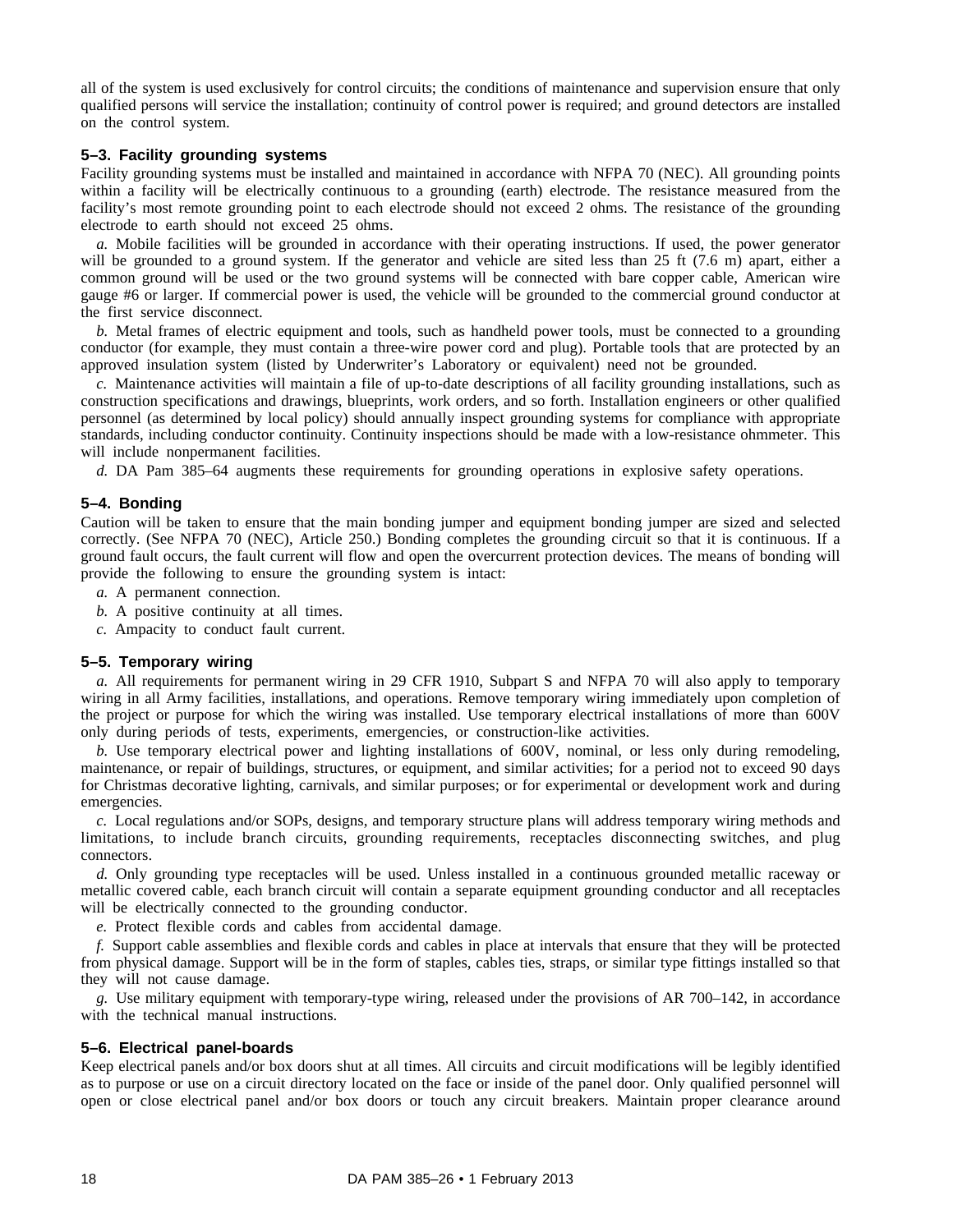electrical panels and/or box  $(36 \text{ in } (0.9 \text{ m})$  (depth),  $30 \text{ in } (0.76 \text{ m})$  (width) and  $6.5 \text{ ft } (1.98 \text{ m})$  (height) in most situations (see NFPA 70 (NEC), Article 110 for details) in front of panel door) and locate it so that it is not exposed to physical damage.



# **5–7. Uses of equipment when flammable materials and/or atmospheres are present**

When flammable materials or atmospheres are present, electrical equipment that is NRTL-listed for use in such environments or approval by the AHJ will be used to prevent hazardous conditions from developing. In areas where flammable liquids are stored or used, electrical equipment, wiring, switches, and so forth will meet the requirements of NFPA 70 (NEC).

# **5–8. Hazardous (classified) locations**

*a.* The locations of electrical equipment and wiring will be classified depending on the properties of the flammable vapors, liquids or gases, or combustible dusts or fibers that may be present. In classifying locations, each room, section, or area will be classified on an individual basis in accordance with NFPA 70 (NEC), Article 235 and Article 500; 29 CFR 1910.307; and/or Engineer Manual 385–1–1, table 11–2.

*b.* All hazardous (classified) locations within a facility and/or activity will be documented by the immediate supervisor responsible for the hazardous (classified) location.

*c.* All threaded conduit will be threaded with a National (American) Standard Pipe Taper standard conduit cutting die that provides 3/4-in taper per foot. The conduit will be made wrench tight to prevent sparking when fault current flows through the conduit system and to ensure the explosion proof or flame proof integrity of the conduit system where applicable. Equipment provided with threaded entries for field wiring connection will be installed in accordance 29 CFR 1910.307(g)(2)(iv)(A) or (g)(2)(iv)(B).

*d.* All electric and electronic equipment in hazardous locations will be protected at all times. The appropriate protection techniques will be used based on classification as listed in 29 CFR 1910.307(g)(3).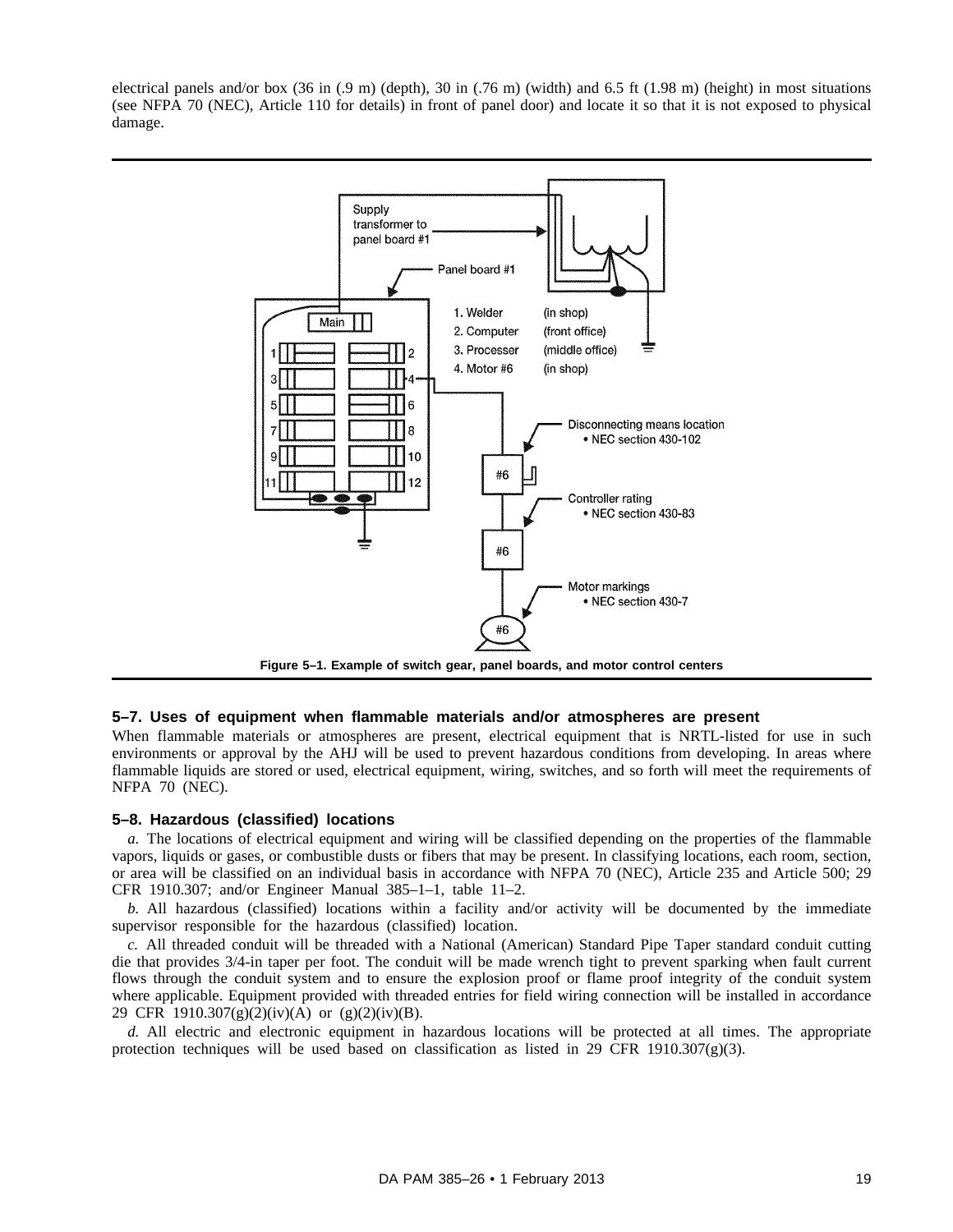*e.* All equipment, wiring methods, and installations of equipment in hazardous (classified) locations will be listed either as intrinsically safe, listed for the hazardous location, or demonstrated to be safe for the location.

*f.* Equipment and wiring listed for the hazardous (classified) location will be approved for class of location and for ignitable or combustible properties of the specific gas, vapor, dust, or fiber that will be present. Equipment will be marked to identify class, group, and operating temperature or temperature range for which it is approved.

# **5–9. Defective or damaged equipment**

When a defect or evidence of damage that can cause an electrical hazard is found, the defective or damaged item will be removed from service and reported to the appropriate authorities. Use is prohibited until repairs and tests necessary to render the equipment safe are completed.

# **5–10. Spaces and/or clearances about electrical and/or electronic equipment**

Sufficient access, working space, and illumination will be provided and maintained about all electric equipment to permit ready and safe operation and maintenance of such equipment. At least one entrance of sufficient area will be provided to give access to the working space.

*a.* Work space distances will be measured from the live parts if exposed or from the enclosure front or opening if live parts are enclosed.

*Note.* Concrete, brick, or tile walls are considered to be grounded.

*b.* Where live parts are normally exposed on the front of equipment, working space in front of such equipment may not be less than 3 ft (.9 m).

*c.* Workspace width may not be less than 30 in (76.2 cm) wide in front of the equipment or the width of the equipment, whichever is greater. In all cases, the working space will permit at least a 90-degree opening of equipment doors or hinged panels.

*d.* Working space is not required in back of assemblies where there are no renewable or adjustable parts such as fuses or switches on the back and where all connections are accessible from locations other than the back.

*e.* Working space may not be used for storage.

*f.* When normally enclosed live parts are exposed for inspection or servicing, the working space, if in a passageway or general open space, will be suitably guarded to prevent injury to personnel entering the area.

*g.* Proper illumination will be provided for all working and/or maintenance spaces.

*h.* Where provision of these working spaces is not practicable (for example, on the interior of shelters or similar equipment) address the hazard in the job briefing and consider additional hazard controls, such as an assistant and/or safety watch.

# **5–11. Emergency equipment**

Emergency equipment will be maintained in the facility as determined by local emergency authority and personnel will be trained in use of such equipment.

# **Chapter 6 Electrical Safety in Contingency Base Operations**

# **6–1. General**

All personnel will be protected from electrical related hazards. All leaders at each echelon of contingency base operations will ensure risk assessments identify electrical hazards and ensure appropriate controls are implemented to mitigate electrical risk. All components of contingency base operations will comply with Federal, Department of Defense, and Army electrical standards including all chapters in this pamphlet. Components of contingency base operations will not provide an unsafe condition or unnecessary risk to personnel. Electrical safety SOPs will be developed by the appropriate components in conjunction with local safety offices and must prescribe electrical safety policy, procedures, and responsibilities in identifying and mitigating electrical safety hazards and use of electrical equipment in local contingency base operations.

*a.* Force provider expeditionary (FPE) shelters' electrical devices (for example, circuits, receptacles, cord connectors, switches, and so forth) and wiring will be grounded in accordance with NFPA 70 (NEC). Ground fault protection will be provided, as required by NFPA 70 (NEC), especially when within 6 ft (1.8 m) of water or wet areas. All electrical wiring and any live parts will be protected and covered in accordance with NFPA 70 (NEC). Lightning protection will be installed in all FPE shelters in accordance with NFPA 780. This is implemented to protect personnel and FPE shelters against lightning related hazards.

*b.* System safety engineers will ensure electrical standards are met during review of all components of the FPE shelter at each development stage and prior to fielding.

*c.* Risk assessments will be conducted prior to placement of FPE shelters in accordance with DA Pam 385–30.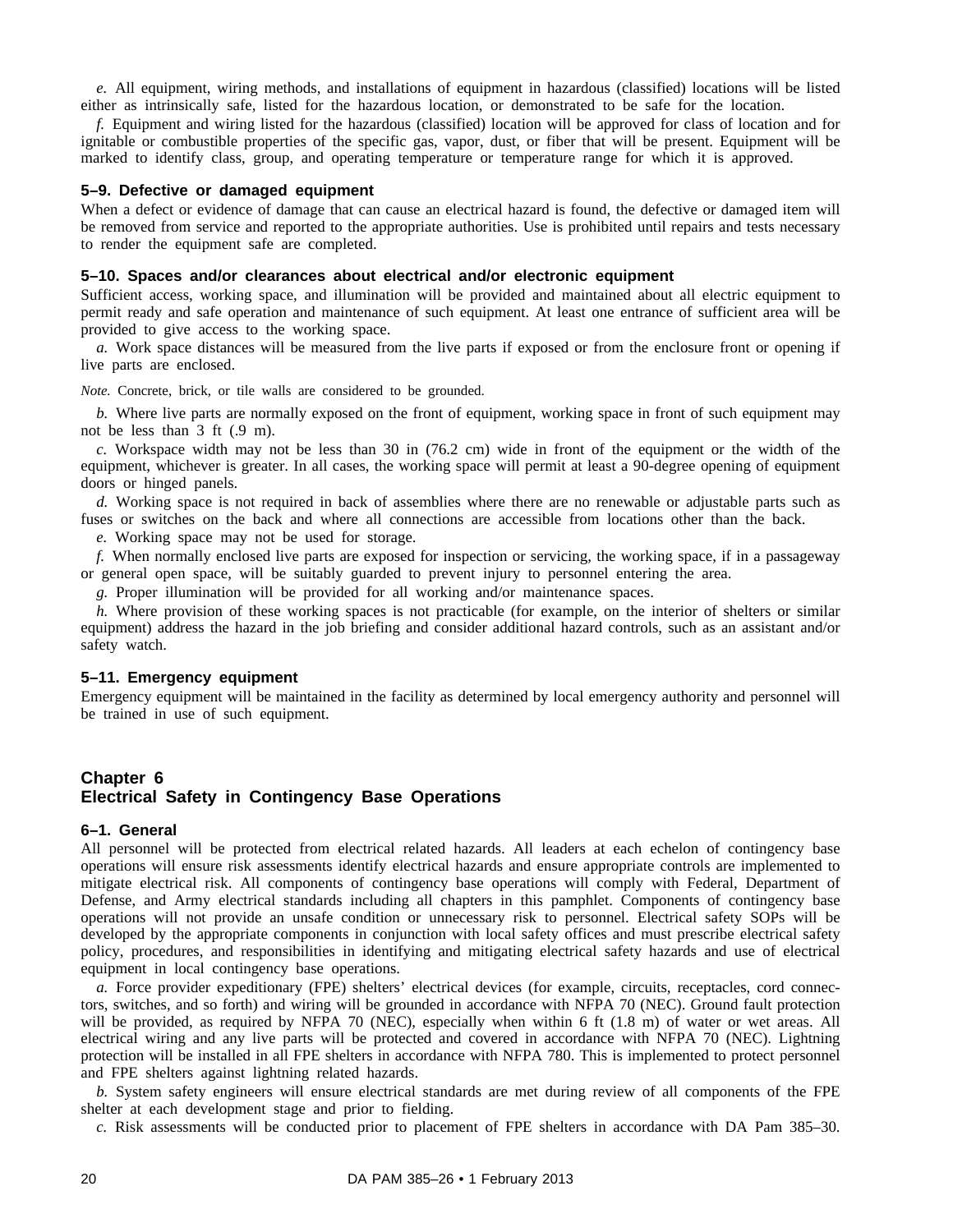*d.* Equipment will be NRTL-listed and used as intended, or inspected and approved as safe for intended use by the AHJ.

# **6–2. Applications of contingency construction standards for electrical installations**

*a.* Contingency construction standards for electrical installations are designed to safeguard life or limb, health, property, and welfare by regulating the design, construction, and installation of electrical systems and equipment.

*b.* Personnel, companies, or units will not erect, construct, alter, extend, repair, move, remove, or demolish electrical systems in any facility without prior approval from the base operations support commander or designated representative.

*c.* The Base Camp Master Plan construction standard will regulate the design, construction, and installation of electrical systems as the project pertains to initial, temporary, or semi-permanent contingency construction. All contingency construction must meet basic safety requirements for bonding, grounding, and safe building practices.

*d.* All workers, including contractors, will comply with the requirements in UFC 3–560–01. This includes safe clearance and lockout and/or tagout procedures, and arc flash PPE requirements.

*e.* Electrical work will be inspected and tested by a qualified electrician before occupancy or acceptance of the electrical work. The inspection will be commensurate with United States and host nation requirements, as applicable. No person will make connections from a utility, source of energy, fuel, or power to any building or system that has not been inspected and accepted by a qualified person that has conducted such tests to ensure buildings are in compliance with the construction standards.

*f.* All manufactured buildings will have a single point to disconnect power at the service entry.

*g.* All electrical work will comply with either the host nation's code, NFPA 70 (NEC), or the British Standard (BS) 7671. In general, the host nation code will be used in countries with an existing electrical code; NFPA 70 (NEC) will be used in countries where 60 hertz (Hz) power is predominant (but the country does not have an established electric code); and BS 7671 will be used in countries where 50 Hz power is predominant (but no electric code exists). In any of these instances it is possible to use NFPA 70 (NEC) if the command deems necessary. Where there is conflict between a general requirement and a specific requirement, the more stringent requirement will be applicable. In any instances where wiring based on different codes will be joined, the different codes will be documented and forwarded through the base operations support commander to the appropriate Service representative of the Tri-Service Electrical Working Group (TSEWG) for a decision as to which code will be used before work commences.

*h.* For any expeditionary operating area, a task force will be established with the mission of accessing and analyzing fire and electrical safety issues and directing action to reduce risk. The organization will have master electricians versed in other codes' (for example, BS 7671) requirements for bonding and grounding, and they will be utilized as the Government's quality assurance for electrical work in theater. At a minimum, fault current calculations and grounding impedance readings will be included as part of acceptance testing. The contractor who provides these assets must not be the contractor currently contracted to perform the electrical work.

*i.* A theater arbitration cell may be created and staffed to provide oversight for electrical work associated with contingency construction and maintenance-related projects which cannot comply with NFPA 70 (NEC). The theater arbitration cell will also include AHJ personnel. The AHJ personnel will process and review deviation requests. The AHJ personnel will forward the deviation request and recommendations to the TSEWG for final risk determination and acceptance. The TSEWG is responsible for all Department of Defense unified electrical criteria. The theater Army Service component command will be responsible for coordinating with TSEWG and disseminating and maintaining records of all deviation rulings.

*j.* Bonding and grounding of explosive and ammunition facilities and operations will be in accordance with AR 385–64 and supporting regulations.

# **Chapter 7 Tactical Electrical Safety**

### **7–1. Introduction**

In Army tactical operations, personnel may encounter electrical services and equipment that do not meet established safety standards. As much of the intrinsic safety in electrical services and equipment relies on compliance to safety standards, additional electrical hazards are often present with noncompliant systems. Additional precautions are necessary.

### **7–2. Tactical operations**

Leaders will consider electrical hazards in tactical operations and integrate these into composite risk management techniques. Chapter 2 requirements will apply.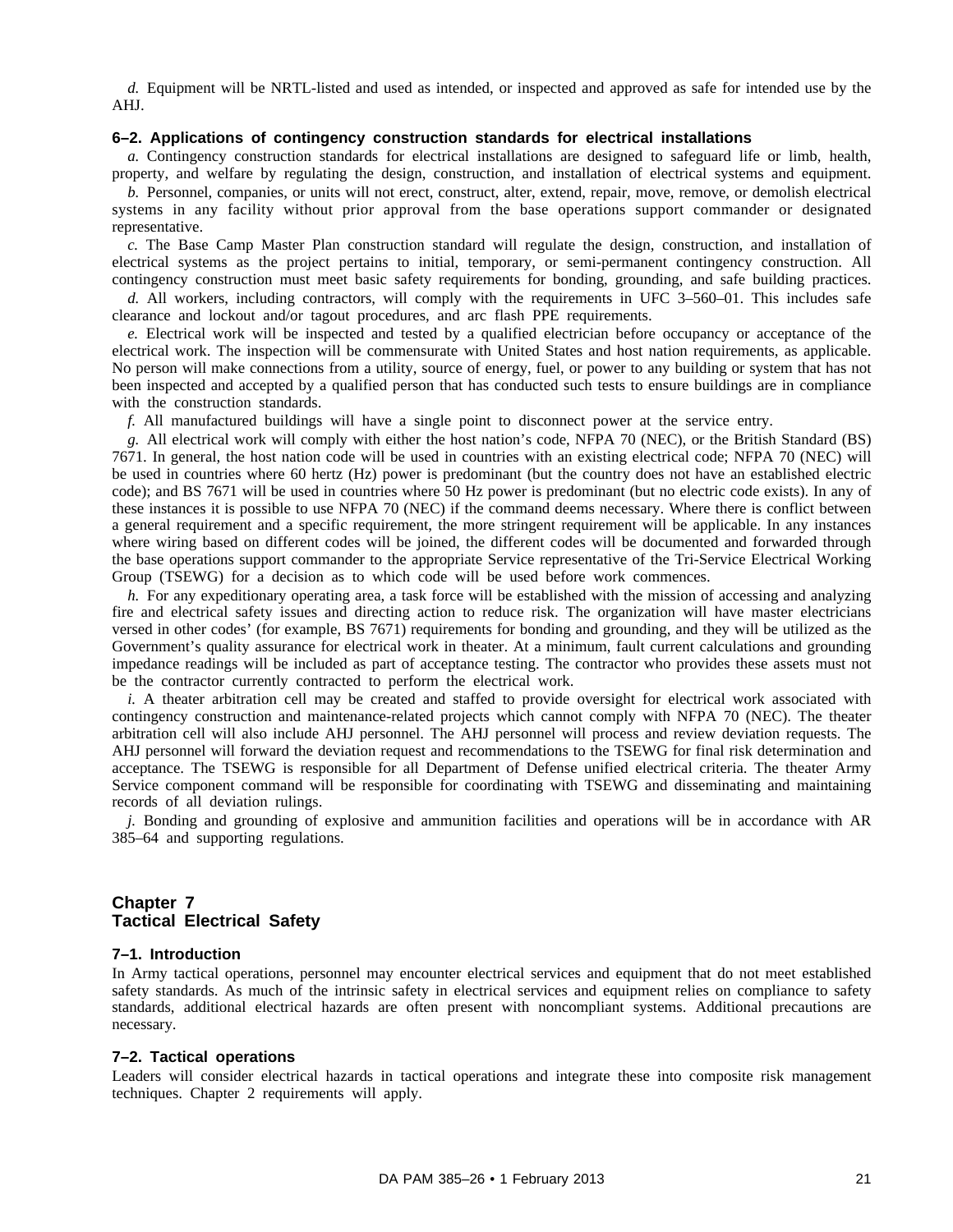# **7–3. Additional hazards and precautions**

*a. Army equipment.* All Army tactical electrical equipment will be used in accordance with the system technical manuals, including maintenance instructions.

*b. Commercial equipment.* Commercial electrical equipment used in tactical operations will be used in accordance with manufacturer's instructions and precautions. Temporary wiring will comply with chapter 4 and the NFPA 70 (NEC), or approved electrical safety standards used in theater.

*c. Low hanging and uninsulated power lines.* Power lines and exposed electrical parts will be treated as energized and avoided, with personnel keeping 20 ft (6 m) away. See paragraphs 3–8 through 3–10 for more information on approach distances.

*d. Host nation electrical services and equipment.* Electrical equipment outside of the continental United States has different voltages and other characteristics. These services may not be grounded and may lack basic electrical safety safeguards. Do not use host nation electrical services, equipment, and facilities unless competent authority determines that it is safe to do so. See chapter 5 for additional information. Electrical equipment and services are generally unsafe if—

(1) Covers are removed or wiring or other parts are exposed.

(2) Equipment is excessively hot or produces smoke or burning smell.

(3) The equipment gives a shock. A shock means the equipment surface is energized and dangerous. Nonelectrical equipment, such as plumbing, may become energized from unsafe electrical systems.

*Note.* Do not use any equipment or systems if there is any sensation of shock.

Report it immediately and safeguard it from use through barriers and signs until qualified personnel can de-energize or perform repairs.

*e. Tactical radio antennas.*

(1) Follow precautions found in system technical manuals. If unknown, keep antenna masts twice their height away from power lines and other exposed electrical parts.

(2) Keep antenna profile down as low as possible for vehicular and man-pack radio antennas. Tie vehicle mounted antennas where possible. Do not try to grab or hold the antenna down during movement.

*Note.* Antenna contact with power lines or other energized parts is lethal.

(3) Do not assume plastic or fiberglass-coated antennas are safe for power line contact.

(4) If electrical wire contact occurs—

*(a)* While in a vehicle, do not exit the vehicle unless it is immobile or on fire. Do not touch the antenna. Move the vehicle to break contact.

*(b)* And exit is necessary, do not touch the ground and vehicle at the same time. Land with both feet together and shuffle in small steps to avoid step potential hazards from electrified ground. Be careful to maintain balance.

*(c)* Do not render aid to victims until power is off or contact is removed and the area is safe to enter. You will become a victim if you contact an electrified victim or vehicle.

*f. Batteries.* Follow precautions and safety instructions provided with military batteries. Follow manufacturer's instructions and precautions with commercial batteries. If no precautions or instructions are provided the following guidance will be used:

(1) Do not short battery terminals. This produces a risk of fire and/or explosion. Protect exposed terminals on batteries from contact.

(2) Do not mix used and new batteries.

- (3) Do not mix battery of different chemistries (for example, lithium and alkaline).
- (4) Do not puncture batteries.

(5) Do not expose batteries to excessive heat or fire.

(6) Dispose of batteries in accordance with locally established SOPs.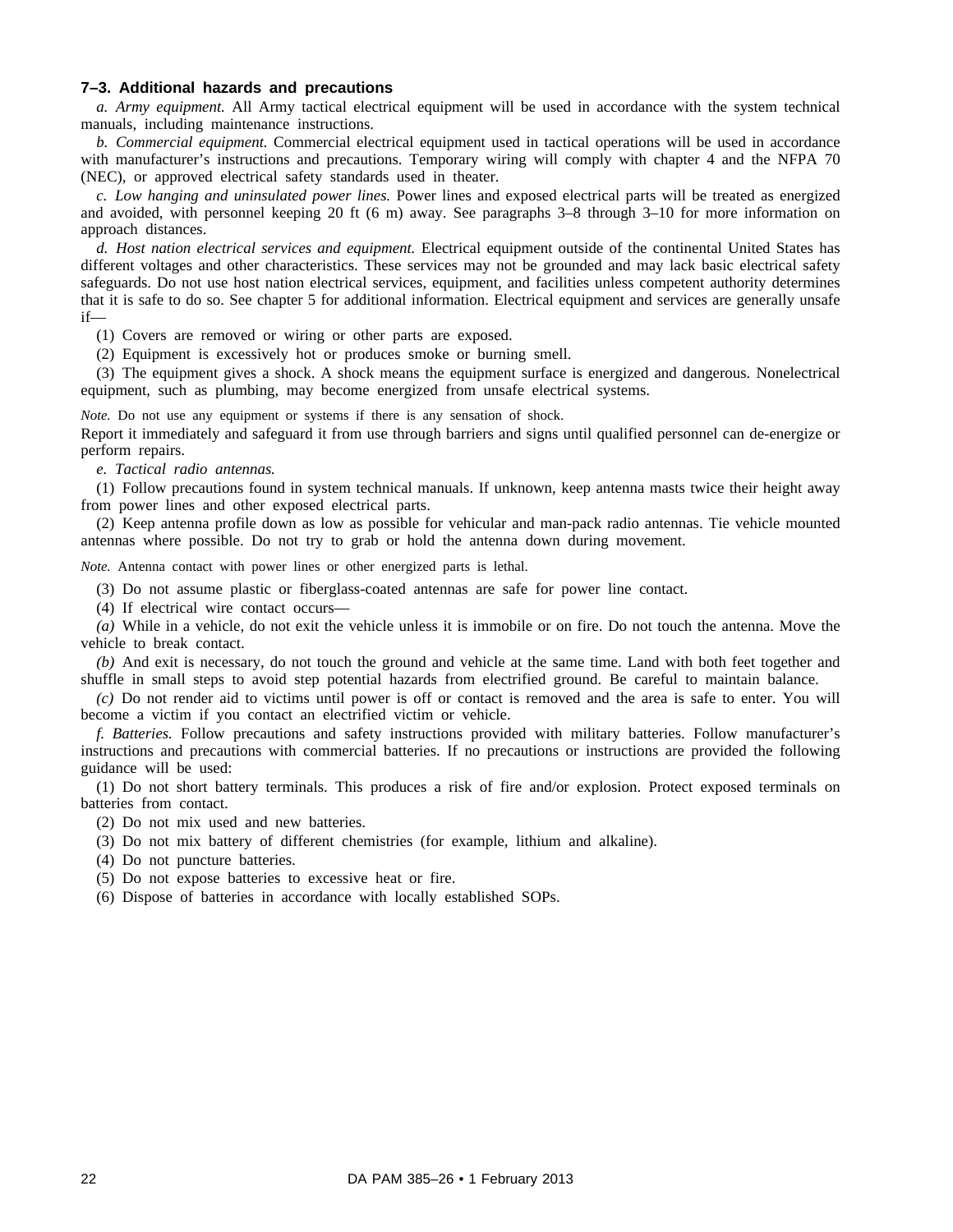# **Appendix A References**

# **Section I Required Publications**

Unless otherwise stated, all publications are available on the Army Publishing Directorate Web site at http://www.apd.army.mil/.

# **AR 385–10**

The Army Safety Program (Cited in para 1–3.)

# **DA Pam 385–10**

Army Safety Program (Cited in paras 1–8, 3–6*a*.)

# **Engineer Manual 385–1–1**

Safety and Health Requirements (Cited in paras 1–2, 5–8*a*.) (Available at http://publications.usace.army.mil/publications/eng-manuals/.)

# **29 CFR 1910**

Occupational Safety and Health Standards (Cited in paras 1–2, 3–6*a*, 3–8*a*(2), 3–10*a*, 4–6*g*(3), 4–11, 4–14*b*, 4–15*b*, 5–1, 5–2*b*, 5–5*a*, 5–8, C–5.).) (Available at http://www.gpo.gov/fdsys/.)

# **29 CFR 1926.417**

Lockout and tagging of circuits (Cited in para 3–6*a*.) (Available at http://www.gpo.gov/fdsys/.)

# **UFC 4–021–01**

Design and O&M: Mass Notification Systems (Cited in para 1–2.) (Available at http://www.wbdg.org/.)

# **Section II**

# **Related Publications**

A related publication is a source of additional information. The user does not have to read a related reference to understand this publication. ANSI publications are available for purchase from http://www.ansi.org. ASTM publications are available for purchase from http://www.astm.org. NFPA publications are available for purchase from http://www.nfpa.org.

# **AR 608–1**

Army Community Service Center

**AR 700–142**

Type Classification, Materiel Release, Fielding, and Transfer

**DA Pam 40–11** Preventive Medicine

**DA Pam 385–30** Mishap Risk Management

**DA Pam 385–40** Army Accident Investigations and Reporting

**DA Pam 385–64** Ammunition and Explosives Safety Standards

**ANSI ASC A14.1–2007** American National Standard for Ladders – Wood Safety Requirements

# **ANSI ASC A14.3–2008**

American National Standard for Ladders – Fixed-Safety Requirements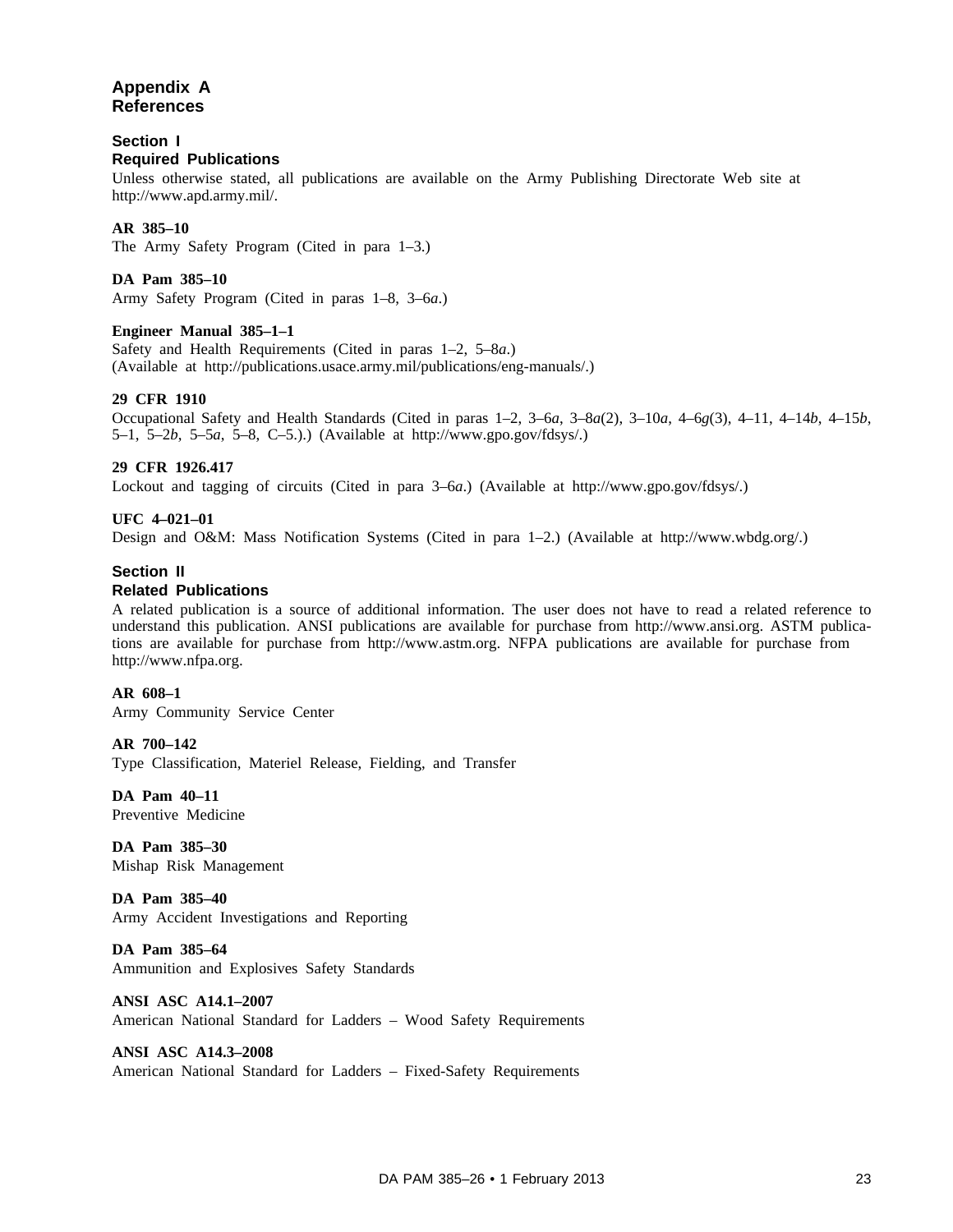# **ANSI ASC A14.4–2009**

American National Standard Safety Requirements for Job Made Wooden Ladders

**ANSI ASC A14.5–2007** American National Standard for Ladders – Portable Reinforced Plastic – Safety Requirements

**ANSI/International Safety Equipment Association (ISEA) Z87.1–2010** American National Standard for Occupational and Educational Personal Eye and Face Protection Devices

### **ANSI/ISEA Z89.1 – 2009**

American National Standard for Industrial Head Protection

**ANSI Z535 series** Safety Color Code

**ANSI Z535.2 – 2011** Environmental and Facility Safety Signs

**ASTM D120 – 09** Standard Specification for Rubber Insulating Gloves

**ASTM D1048 – 12** Standard Specification for Rubber Insulating Blankets

**ASTM D1049 – 98 (2010)** Standard Specification for Rubber Insulating Covers

**ASTM D1050 – 05 (2011)** Standard Specification for Rubber Insulating Line Hose

**ASTM D1051 – 08** Standard Specification for Rubber Insulating Sleeves

**ASTM F478 – 09** Standard Specification for In Service Care of Insulating Line Hose and Covers

**ASTM F479 – 06 (2011)** Standard Specification for the Service Care of Insulating Blankets

**ASTM F496 – 08** Standard Specification for In-Service Care of Insulating Gloves and Sleeves

**ASTM F696 – 06 (2011)** Standard Specification for Leather Protectors for Rubber Insulating Gloves and Mittens

**ASTM F711 – 02 (2007)** Standard Specification for Fiberglass Reinforced Plastic (FRP) Rod and Tube Used in Live Line Tools

**ASTM F712 – 06 (2011)** Standard Test Methods and Specifications for Electrically Insulating Plastic Guard Equipment for Protection of **Workers** 

**ASTM F855 – 09** Standard Specifications for Temporary Protective Grounds to Be Used on De-energized Electric Power Lines and Equipment

**ASTM F887 – 12e1** Standard Specifications for Personal Climbing Equipment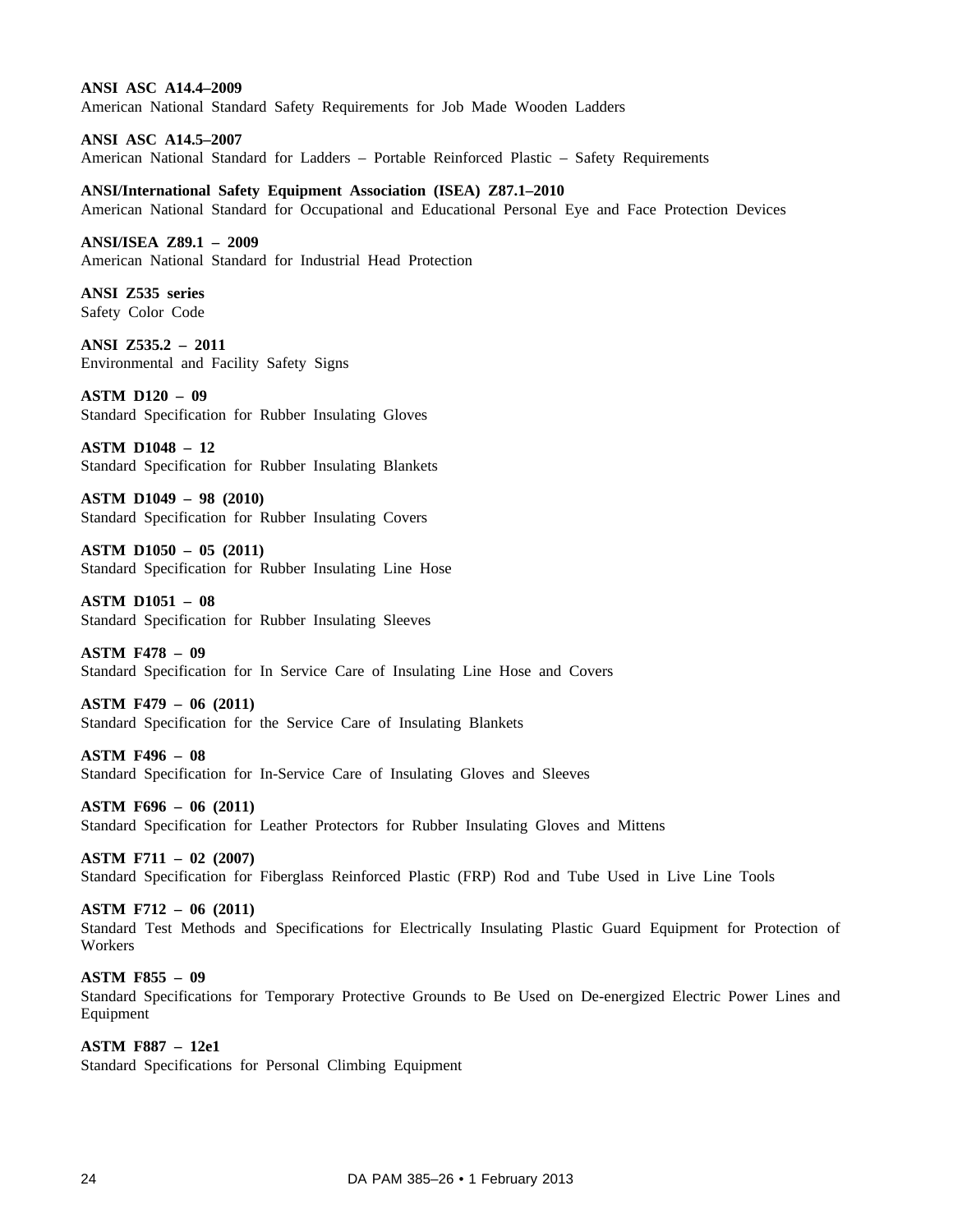**ASTM F1117 – 03 (2008)**

Standard Specification for Dielectric Footwear

**ASTM F1236 – 96 (2012)** Standard Guide for Visual Inspection of Electrical Protective Rubber Products

**ASTM F1505 – 10** Standard Specification for Insulated and Insulating Hand Tools

**ASTM F1506 – 10a**

Standard Performance Specification for Flame Resistant and Arc Rated Textile Materials for Wearing Apparel for Use by Electrical Workers Exposed to Momentary Electric Arc and Related Thermal Hazards

**ASTM F1742 – 03 (2011)** Standard Specification for PVC Insulating Sheeting

**ASTM F1891 – 12** Standard Specification for Arc and Flame Resistant Rainwear

**ASTM F2178 – 12** Standard Test Method for Determining the Arc Rating and Standard Specification for Face Protective Products

**ASTM F2249 – 03 (2009)** Standard Specification for In-Service Test Methods for Temporary Grounding Jumper Assemblies Used on Deenergized Electric Power Lines and Equipment

**ASTM F2412 – 11** Standard Test Methods for Foot Protection

**ASTM F2413 – 11** Standard Specification for Performance Requirements for Protective (Safety) Toe Cap Footwear

**ASTM F2522 – 12** Standard Test Method for Determining the Protective Performance of a Shield Attached on Live Line Tools or on Racking Rods for Electric Arc Hazards

**ASTM F2676 – 09** Standard Test Method for Determining the Protective Performance of an Arc Protective Blanket for Electric Arc Hazards

**ASTM F2677 – 08a** Standard Specification for Electrically Insulating Aprons

**BS 7671**

Requirements for Electrical Installations (Available for purchase from http://www.standardscentre.co.uk.)

**NFPA 70** National Electrical Code®

**NFPA 70E** Standard for Electrical Safety in the Workplace®

**NFPA 780** Standard for the Installation of Lightning Protection Systems

**Technical Bulletin 385–4** Safety Requirements for Maintenance of Electrical and Electronic Equipment

**UFC 3–560–01** Electrical Safety, O&M (Available at http://www.wbdg.org/.)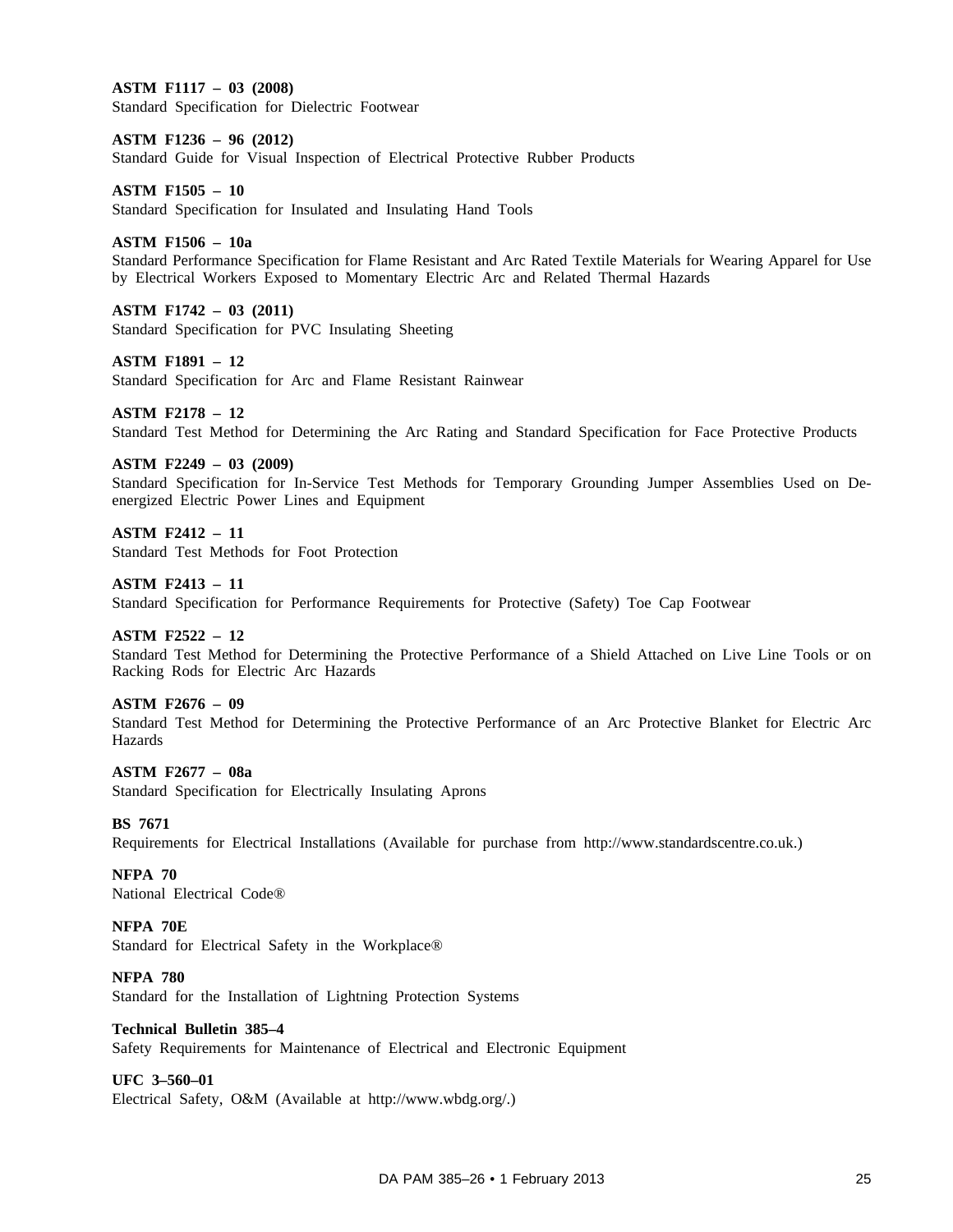# **10 USC 1588**

Authority to accept certain voluntary services (Available at http://uscode.house.gov/.)

# **Section III**

# **Prescribed Forms**

This section contains no entries.

# **Section IV**

# **Referenced Forms**

Unless otherwise indicated, DA forms are available on the Army Publishing Directorate Web site at http://www.apd.army.mil/.

# **DA Form 2028**

Recommended Changes to Publication and Blank Forms

# **Appendix B Grounding of Equipment Connected by Cord and Plug**

# **B–1. Grounding**

*a.* Under any of the conditions described below, exposed noncurrent-carrying metal parts of cord- and plugconnected equipment which may become energized will be grounded:

(1) If in a hazardous (classified) location.

(2) If operated at over 150V to ground, except for guarded motors and metal frames of electrically heated appliances if the appliance frames are permanently and effectively insulated from ground.

- (3) If the equipment is of the following types:
- *(a)* Refrigerators, freezers, and air conditioners.
- *(b)* Clothes-washing, clothes-drying, and dishwashing machines, sump pumps, and electrical aquarium equipment.
- *(c)* Hand-held motor-operated tools.

*(d)* Motor-operated appliances of the following types: hedge clippers, lawn mowers, snow blowers, and wet scrubbers.

*(e)* Cord- and plug-connected appliances used in damp or wet locations or by employees standing on the ground or on metal floors or working inside of metal tanks or boilers.

*(f)* Portable and mobile X-ray and associated equipment.

- *(g)* Tools likely to be used in wet and conductive locations.
- *(h)* Portable hand lamps.
- *b.* See paragraph B–2 for conditions of exposed electrical equipment.

# **B–2. Exposed electrical equipment**

Under the conditions described above, exposed noncurrent-carrying metal parts of cord- and plug-connected equipment must be grounded. Grounding metal parts is not required where the equipment is supplied through an isolating transformer with an ungrounded secondary transformer of not over 50V or if portable tools are protected by an approved system of double insulation. To ground cord- and plug-connected equipment, a third wire is commonly provided in the cord set and a third prong in the plug. The third wire serves as an equipment grounding conductor which is connected to the metal housing of a portable tool and a metal grounding bus inside the service entrance equipment. The service entrance equipment is located at the entrance point of the electric supply for a building or plant and contains, or serves, other panelboards which contain branch circuit protective devices such as fuses and circuit breakers. The third wire provides a path for fault current should an insulation failure occur. In this manner, dangerous fault current will be directed back to the source, the service entrance, and will enable circuit breakers or fuses to operate, thus opening the circuit and stopping the current flow.

# **B–3. Grounding conductor**

Figure B–1 illustrates the potential shock hazard that exists when no third wire (grounding conductor) is used. If a fault occurs, most of the current will follow the path of least resistance. If the worker provides a path to ground as shown, some portion of the current will flow away from the grounded white conductor (neutral) and return to ground through the worker. The severity of the shock received will depend on the amount of current that flows through the worker. Figure B–2 illustrates the advantage of a properly connected grounded conductor. Properly bonded conduit and associated metal enclosures can also serve as a grounding conductor.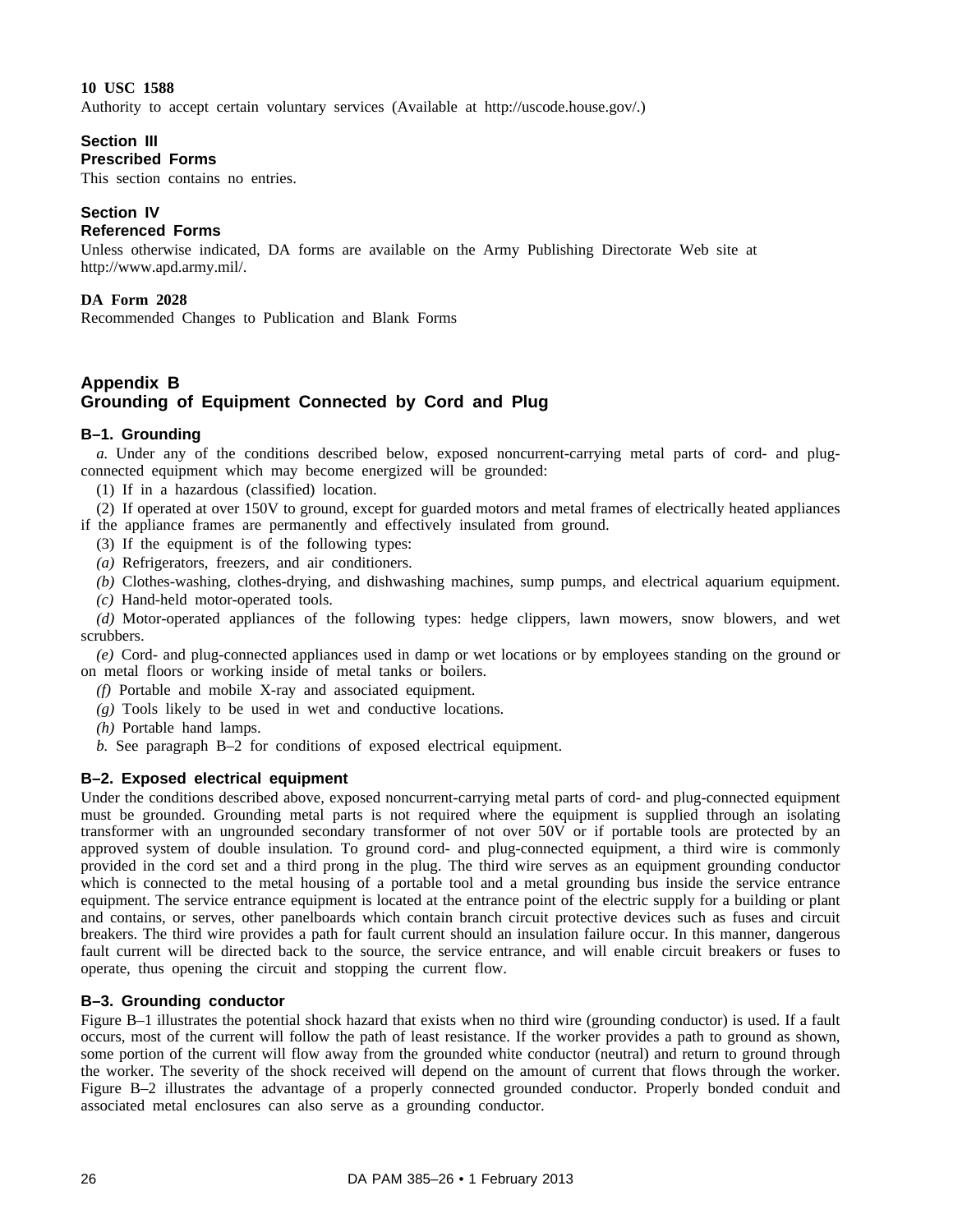

**Figure B–1. Cord- and plug-connected equipment without a grounding conductor**



**Figure B–2. Cord- and plug-connected equipment with a grounding conductor**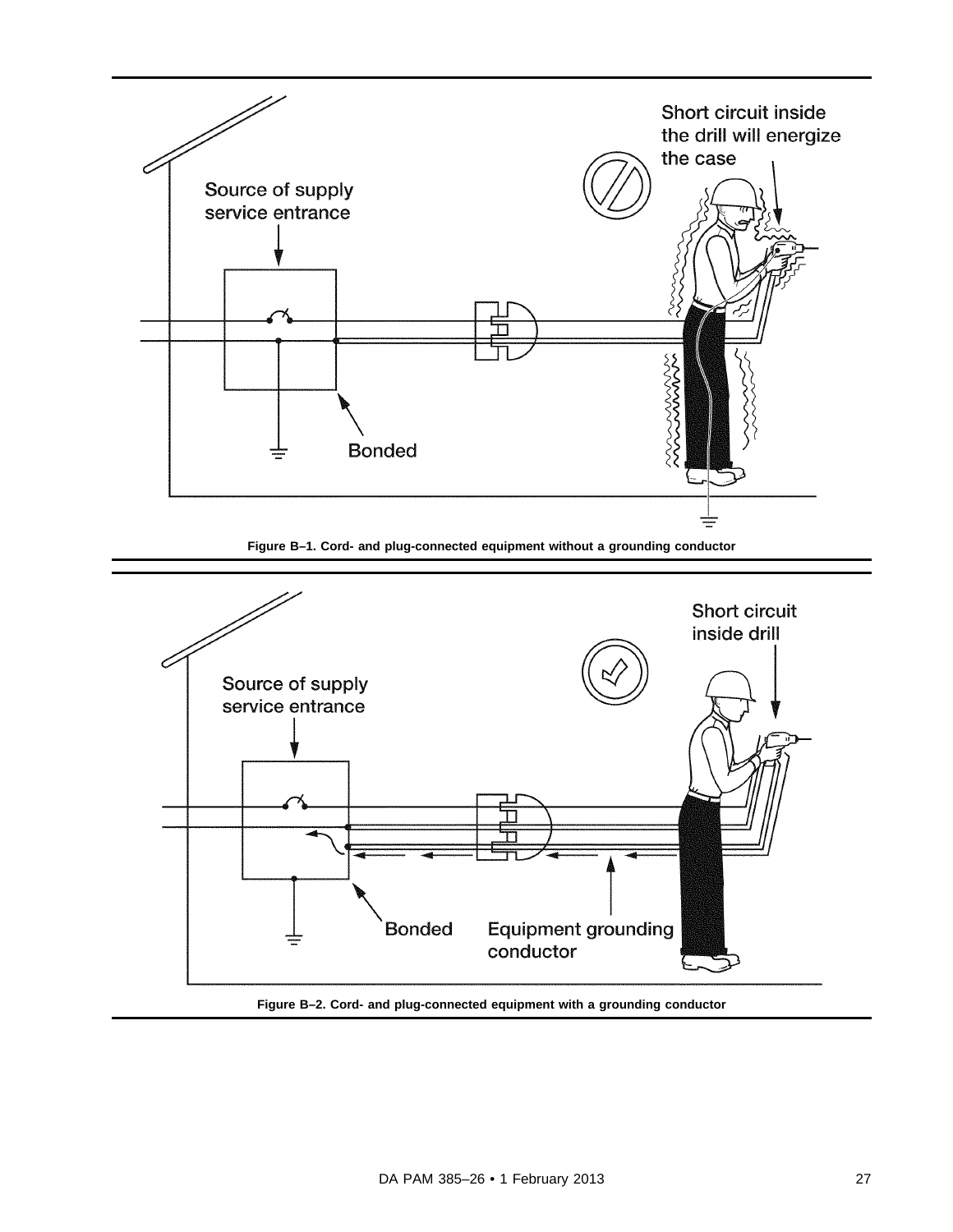# **Appendix C Ground Fault Circuit Interrupters**

# **C–1. General**

In most cases, insulation and grounding are used to prevent injury from electrical wiring systems or equipment. However, there are instances when these recognized methods do not provide the degree of protection required. To emphasize the importance of GFCIs (see fig C–1), below are examples of instances where GFCIs would provide additional protection.

*a.* Many portable hand tools, such as electric drills, are now manufactured with nonmetallic cases. If approved by a NRTL (for example, American National Safety Institute, Underwriters Laboratory, and so forth), such tools are referred to as double insulated. Although this design method assists in reducing the risk from grounding deficiencies, a shock hazard can still exist. In many cases, personnel must use such electrical equipment where there is considerable moisture or wetness. Although the person is insulated from the electrical wiring and components, there is still the possibility that water can enter the tool housing. Ordinary water conducts electricity. Therefore, if the water contacts energized parts, a path will be provided from inside the housing to the outside, bypassing the double insulation. When a person holding a hand tool under these conditions touches another conductive surface in the work environment, an electric shock will result.



**Figure C–1. Electrical outlet equipped with a ground fault circuit interrupter**

*b.* Double-insulated equipment or equipment with nonmetallic housings that do not require grounding under NFPA 70 (NEC) is used frequently around sinks or in situations where the equipment could be dropped into water. In many cases, the initial human response is to grab for the equipment. If a person's hand is placed in the water and another portion of the body is in contact with a conductive surface, a serious or deadly electric shock can occur.

*c.* In construction work and regular factory maintenance work, it is frequently necessary to use extension cord sets with portable equipment. These cords are regularly exposed to physical damage. Although safe work procedures require adequate protection, it is not possible to prevent all damage. Frequently, the damage is only to the insulation, exposing energized conductors. It is not unusual for a person to handle the cord often with the possibility of contacting the exposed wires while holding a metal case tool or while in contact with other conductive surfaces.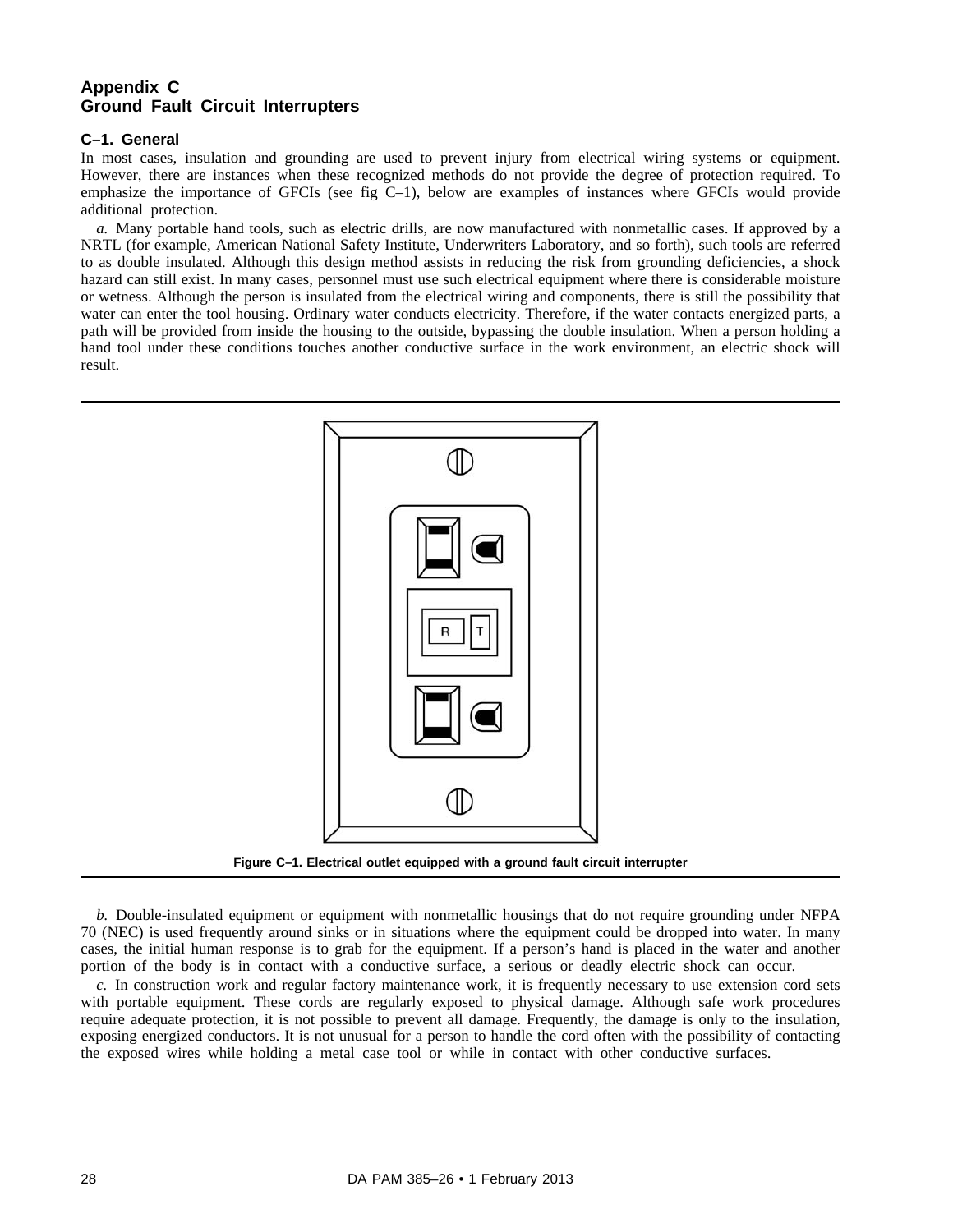*d.* The amount of current which flows under such conditions will be enough to cause serious human response. This can result in falls or other physical injury and, in many cases, death.

*e.* Since neither insulation (double insulation) nor grounding can provide protection under these conditions, it is necessary to use other protective measures. One acceptable method is a GFCI.

# **C–2. How ground fault circuit interrupters work**

*a.* A GFCI is not an overcurrent device like a fuse or circuit breaker. GFCIs are designed to sense an imbalance in current flow over the normal path. It is a device that protects personnel by de-energizing a circuit, or portion of a circuit, when the current to ground exceeds a specific value.

*b.* The GFCI contains a special sensor that monitors the strength of the magnetic field around each wire in the circuit when current is flowing. The magnetic field around a wire is directly proportional to the amount of current flow, thus the circuitry can accurately translate the magnetic information into current flow.

*c.* A GFCI compares the amount of current flowing between hot (black) to neutral (white). If there is any imbalance, it trips the circuit. It is able to sense a mismatch as small as  $5 + 1$  milliamperes (mA), and it can react as quickly as 1/40 of a second.

### **C–3. Types of ground fault circuit interrupters**

There are several types of GFCIs available, with some variations to each type. Although all types will provide ground fault protection, the specific application may dictate one type over another.

*a. Circuit breaker type.* Includes the functions of a standard circuit breaker with the additional functions of a GFCI. It is installed in a panelboard and can protect an entire branch circuit with multiple outlets. It is a direct replacement for a standard circuit breaker of the same rating.

*b. Receptacle type.* Incorporates within one device one or more receptacle outlets protected by the GFCI. Such devices are becoming popular because of their low cost. Most are of the duplex receptacle configuration and can provide GFCI protection for additional non-GFCI type receptacles connected "downstream" from the GFCI unit.

*c. Permanently mounted type.* Mounted in an enclosure and designed to be permanently wired to the supply. Frequently, they are used around large commercial swimming pools or similar wet locations.

*d. Portable type.* Several styles are available. The portable types are designed to be easily transported from one location to another. They usually contain one or more integral receptacle outlets protected by the GFCI module. Some models are designed to plug into existing non-GFCI protected outlets or, in some cases, are connected with a cord- and plug-arrangement. The portable type also incorporates a no-voltage release device which will disconnect power to the outlet if any supply conductor is open. Units approved for use outdoors will be in enclosures suitable for the environment. If exposed to rain, they must be listed as rainproof.

*e. Cord-connected type.* Consists of an attachment plug which incorporates the GFCI module. It provides protection for the cord and any equipment attached to the cord. The attachment plug has a nonstandard appearance and is equipped with Test and Reset buttons. Like the portable type, it incorporates a no-voltage release device which will disconnect power to the load if any supply conductor is open.

# **C–4. Classes of ground fault circuit interrupters**

GFCIs are divided into two classes: Class A and Class B. The Class A device is designed to trip when current flow, in other than the normal path, is 6mA or greater. The specification is  $5mA \pm 1mA$ . The Class B device will trip when current flow, in other than the normal path, is 20mA or greater. Class B devices are approved for use on underwater swimming pool lighting installed prior to the adoption of NFPA 70 (NEC) in 1965.

### **C–5. Testing ground fault circuit interrupters**

Due to the complexity of a GFCI, it is necessary to test the device on a regular basis. For permanently wired devices, a monthly test is required per the listing and labeling requirements of the device (see NFPA 70 (NEC), Section 110.3(B) and 29 CFR 1910.303(b)(2). Portable type GFCIs must be tested each time before use. GFCIs have a built-in test circuit that imposes an imbalance between the hot and neutral on the load circuit to assure that the ground fault protection is still functioning. Test and Reset buttons are provided for testing.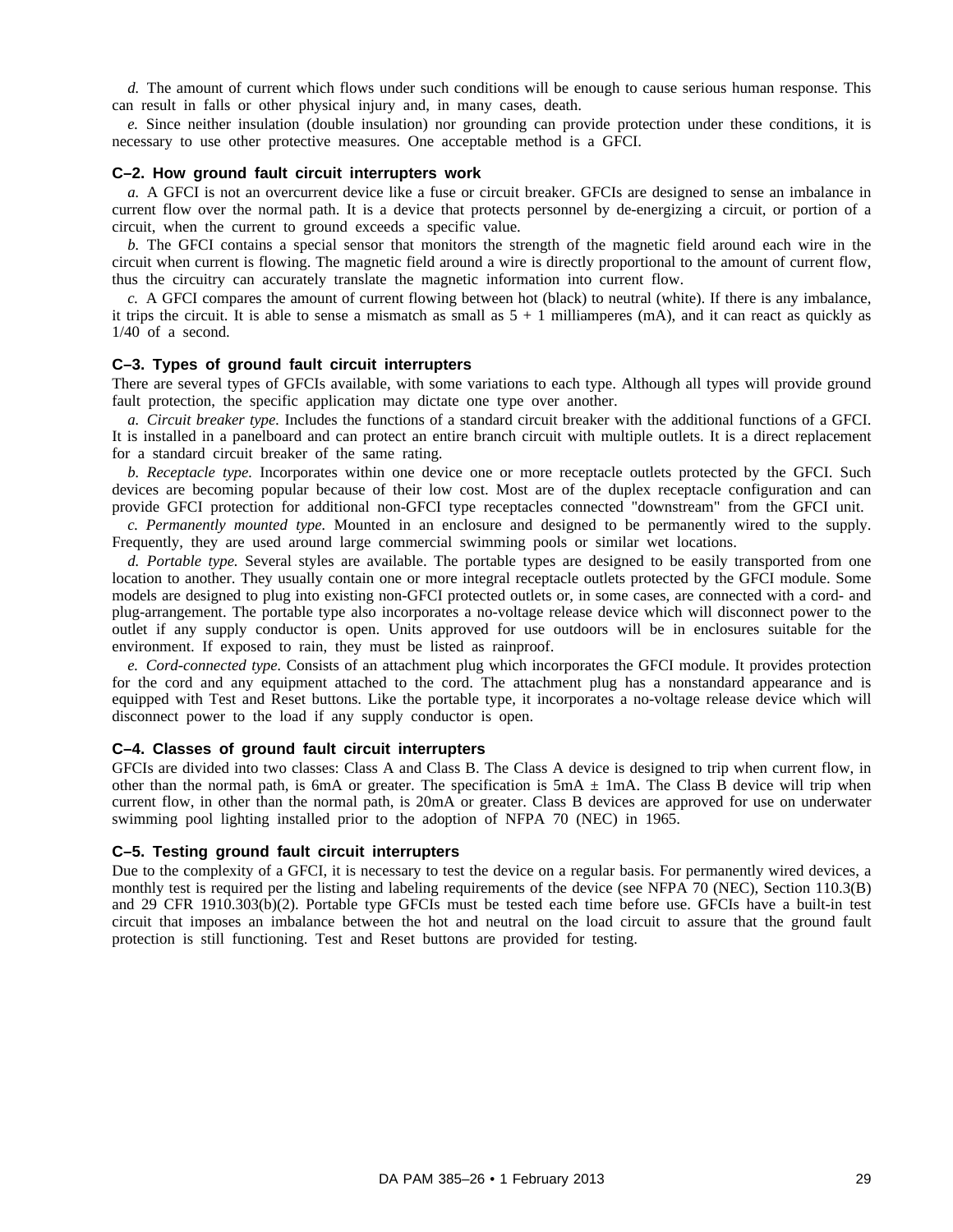

# **Appendix D Polarity of Connections**

# **D–1. Grounding terminals**

*a.* No grounded conductor may be attached to any terminal or lead so as to reverse designated polarity.

*b.* A grounding terminal or grounding-type device on a receptacle, cord connector, or attachment plug may not be used for purposes other than grounding.

*c.* The above two subparagraphs dealing with polarity of connections and use of grounding terminals and devices address one potentially dangerous aspect of AC: many pieces of equipment will operate properly even though the supply wires are not connected in the order designated by design or the manufacturer. Improper connection of these conductors is most prevalent on the smaller branch circuit typically associated with standard 120V receptacle outlets, lighting fixtures, and cord- and plug-connected equipment.

*d.* When plugs, receptacles, and connectors are used in an electrical branch circuit, correct polarity between the ungrounded (hot) conductor, the grounded (neutral) conductor, and the grounding conductor must be maintained.

# **D–2. Reversed polarity**

*a.* Reversed polarity is a condition where the identified circuit conductor (the grounded conductor or neutral) is incorrectly connected to the ungrounded or "hot" terminal of a plug, receptacle, or other type of connector.

*b.* Figure D–1 shows the correct wiring for the common 120V outlet with a portable hand tool attached.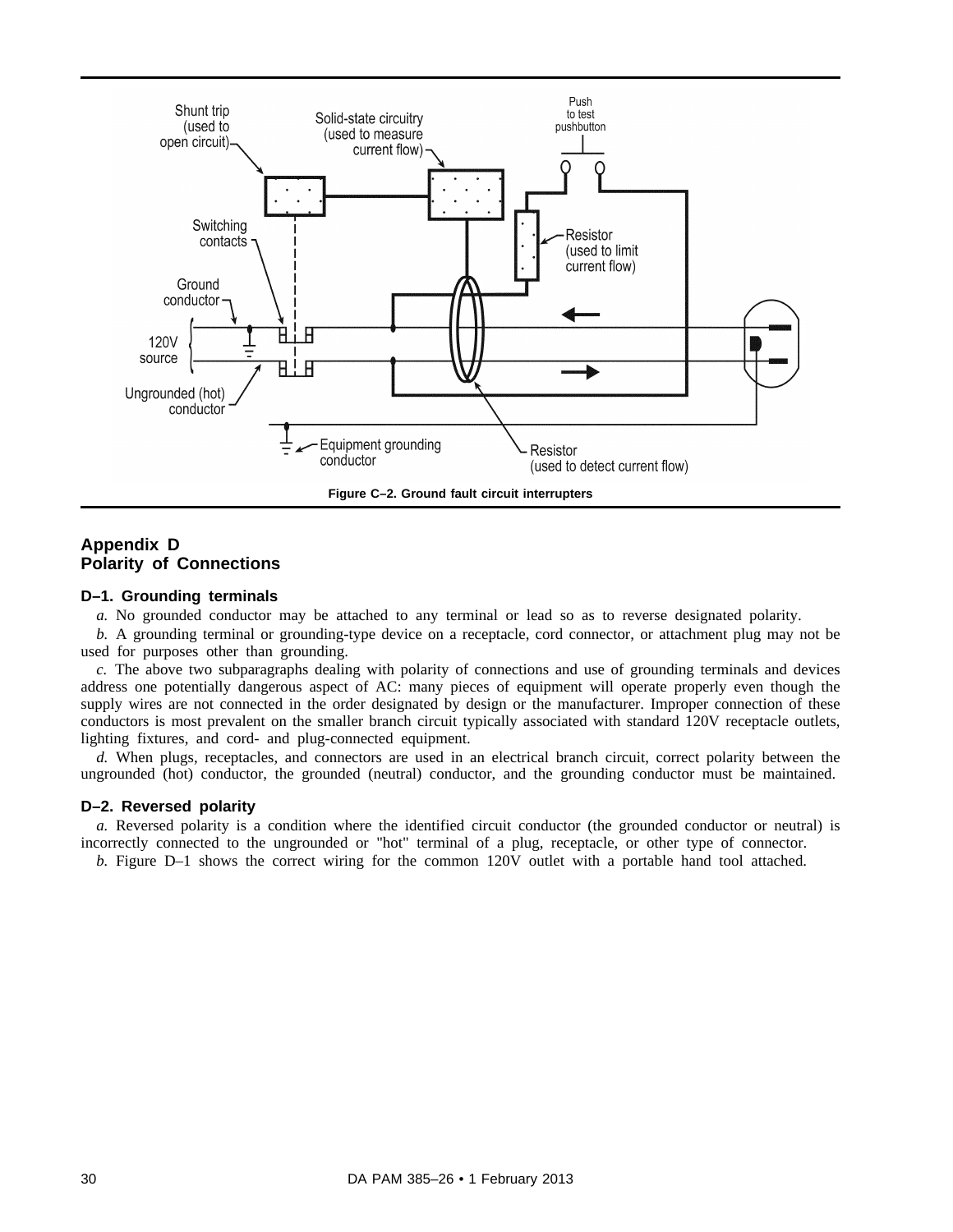

*c.* Figure D–2 shows the black (ungrounded) and white (grounded) conductors reversed. This is the traditional reversed polarity. Although a shock hazard may not exist, there are other mechanical hazards that can occur.



*d.* For example, if an internal fault should occur in the wiring as shown in figure D–3, the equipment would not stop when the switch is released or would start as soon as a person plugs the supply cord into the improperly wired outlet. This could result in serious injury.

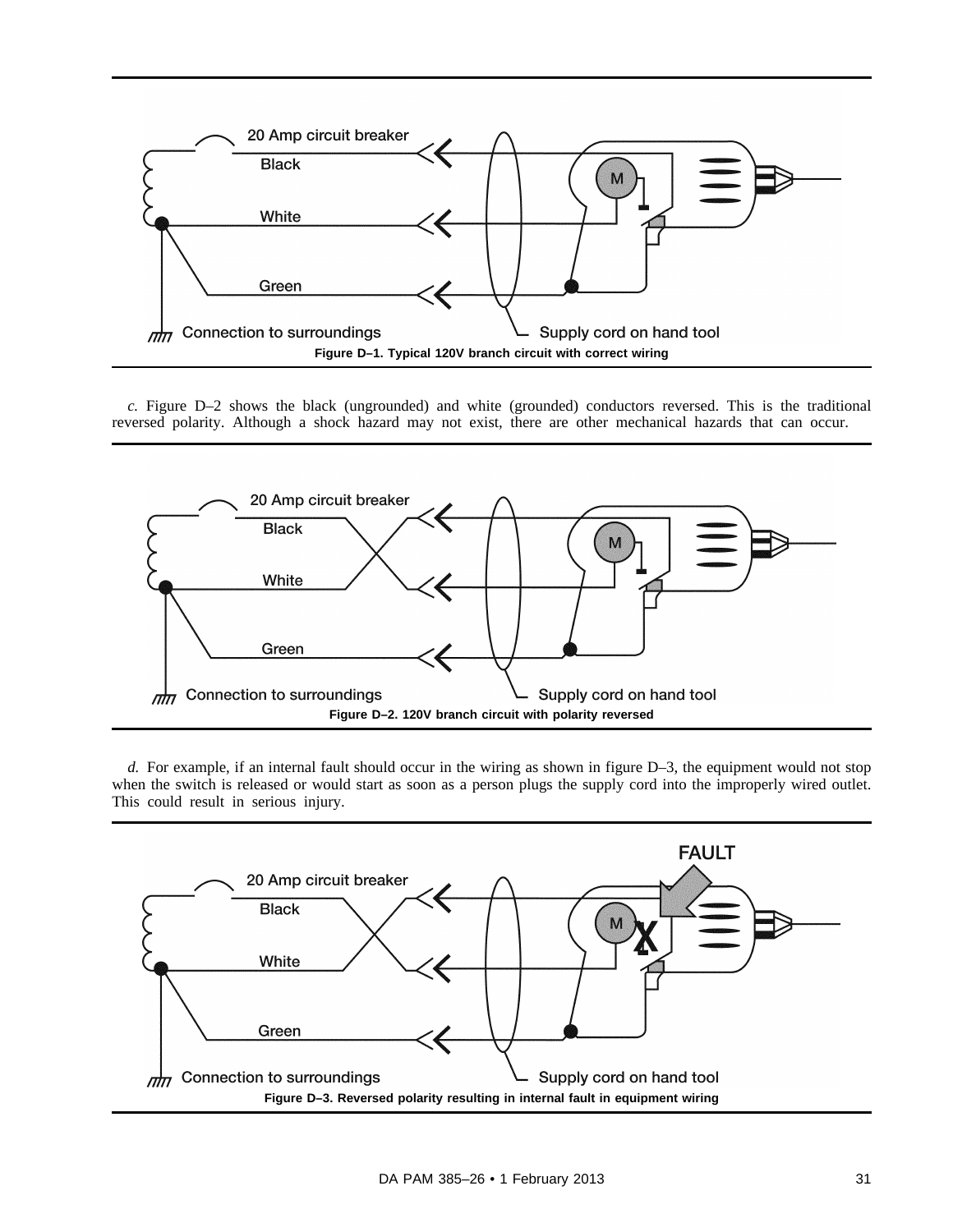*e.* Figure D–4 shows the white (grounded) and green (grounding) conductors reversed. Although per Occupational Safety and Health Administration or code terminology this is not considered reversed polarity, a hazard can still exist. In this case, due to the wiring error, the white (grounded) wire is being used to provide equipment grounding.



*f.* Figure D–5 shows an extremely dangerous situation. In this example, the black (ungrounded) and green (grounding) conductors have been reversed. The metal case of the equipment is at 120V with reference to the surroundings. As soon as a person picks up the equipment and touches a conductive surface in his or her surroundings, he or she will receive a serious or even deadly shock.

*g.* Although the equipment will not work with this wiring error, it would not be unusual for a person to pick up the equipment before realizing this. The person may even attempt to troubleshoot the problem before unplugging the power cord.



*h.* Correct polarity is achieved when the grounded conductor is connected to the corresponding grounded terminal and the ungrounded conductor is connected to the corresponding ungrounded terminal. The reverse of the designated polarity is prohibited. Figure D–6 illustrates a duplex receptacle correctly wired. Terminals are designated and identified to avoid confusion. An easy way to remember the correct polarity is "white to light" — the white (grounded) wire should be connected to the light or nickel-colored terminal; "black to brass" — the black or multi-colored (ungrounded) wire should be connected to the brass terminal; and "green to green" — the green or bare (grounding) wire should be connected to the green hexagonal head terminal screw.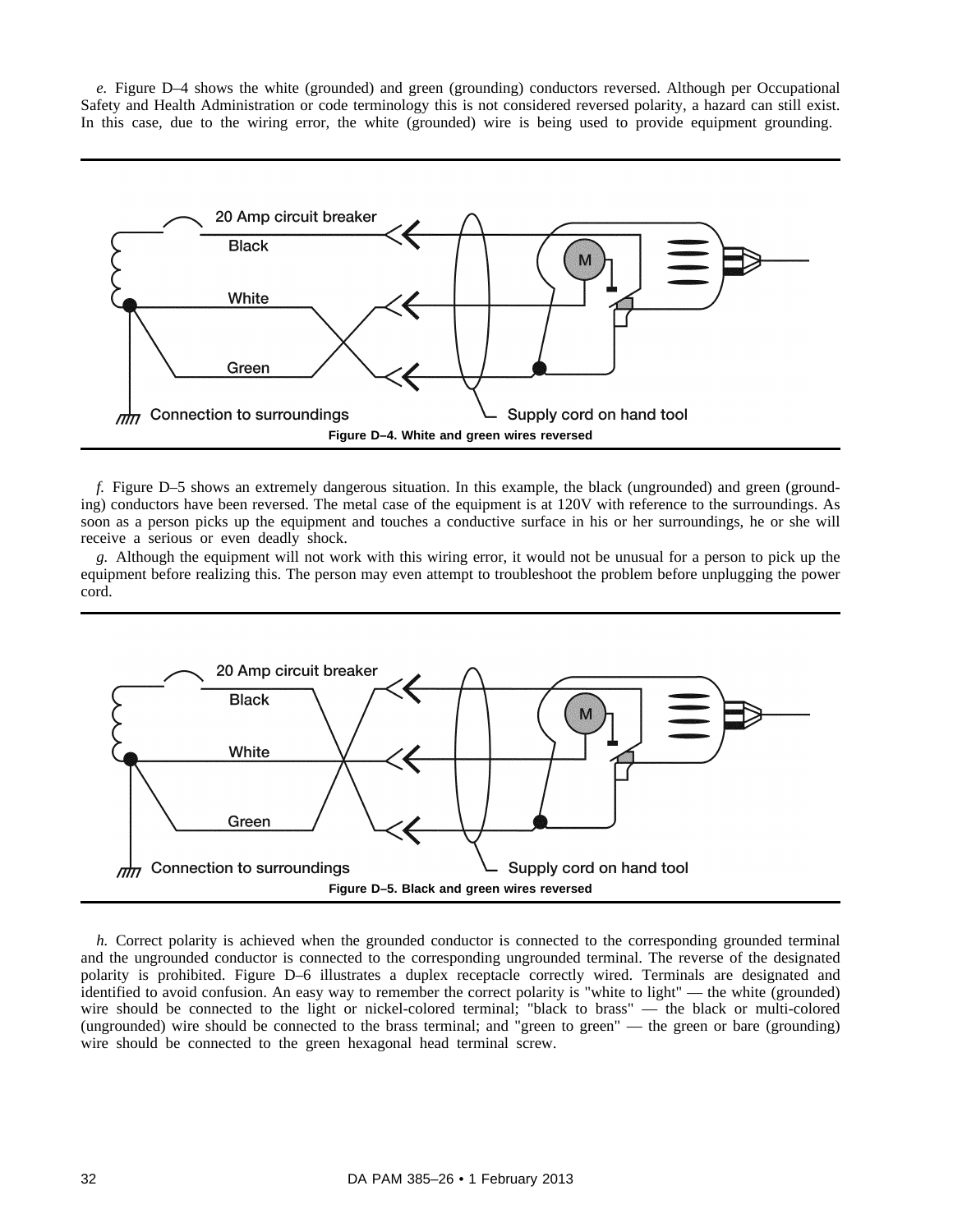

*i.* Figure D–6 is a illustration showing the different parts of a duplex receptacle, which include the following:

- (1) Grounded contact opening.
- (2) Ungrounded contact opening.
- (3) Black wire.
- (4) White wire.
- (5) Grounding contact opening.
- (6) Brass-colored terminal.
- (7) Nickel or light-colored terminals.
- (8) Greer or bare grounding conductor.
- (9) Green hexagonal head terminal screw.

# **Appendix E Grounding**

# **E–1. Requirements**

This section contains grounding requirements for systems, circuits, and equipment. Grounding electrical circuits and electrical equipment is required to protect employees against electrical shock, safeguard against fire, and protect against damage to electrical equipment. There are two kinds of grounding:

*a.* Electrical circuit or system grounding. Electrical system grounding is accomplished when one conductor of the circuit is intentionally connected to earth. This is done to protect the circuit should lightning strike or other high voltage contact occur. Grounding a system also stabilizes the voltage in the system so "expected voltage levels" are not exceeded under normal conditions.

*b.* Electrical equipment grounding. Equipment grounding is accomplished when all metal frames of equipment and enclosures containing electrical equipment or conductors are grounded by means of a permanent and continuous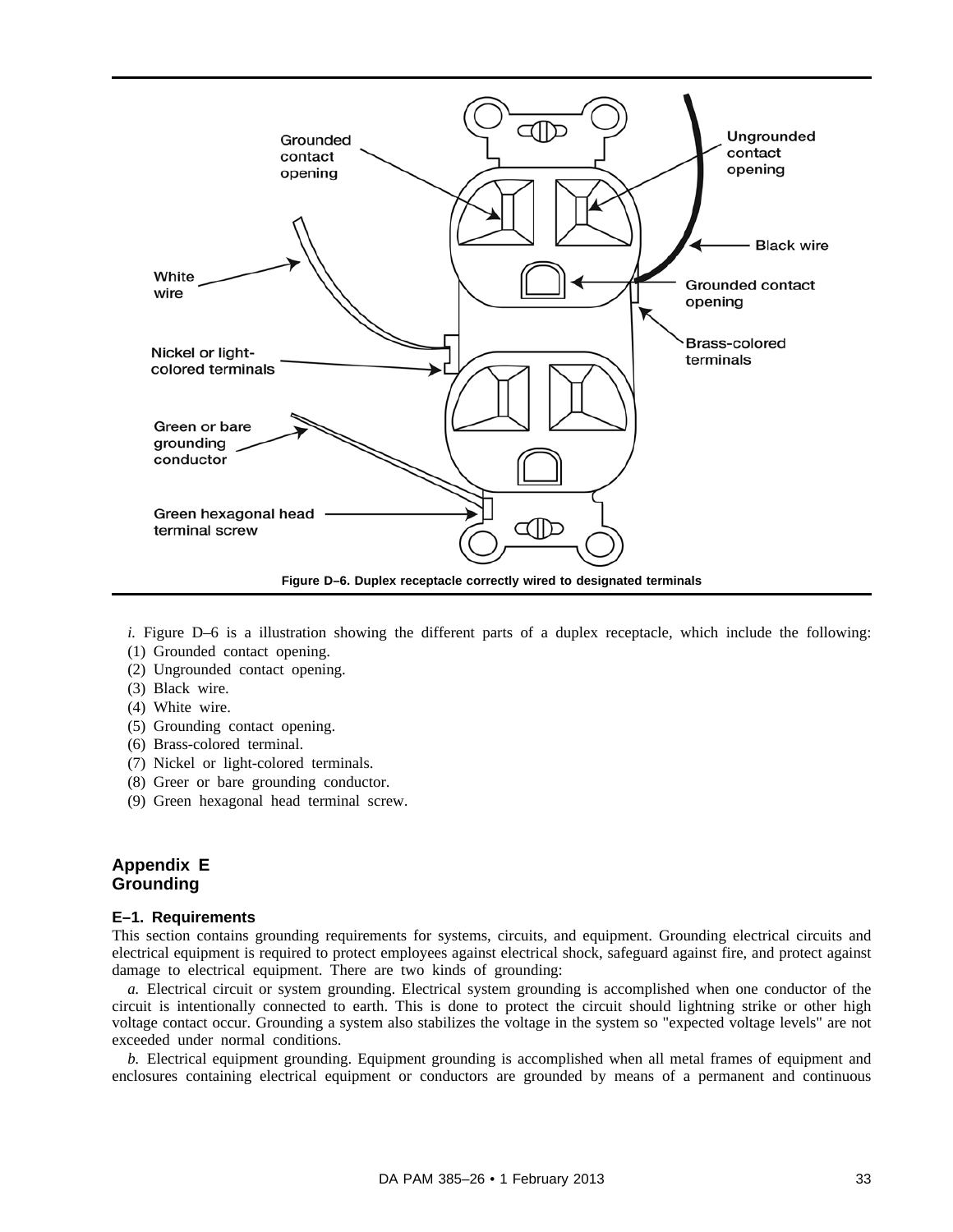connection or bond. The equipment grounding conductor provides a path for dangerous fault current to return to the system ground at the supply source of the circuit should an insulation failure take place. If installed properly, the equipment grounding conductor is the current path that enables protective devices, such as circuit breakers and fuses, to operate when a fault occurs. Figure E–1 illustrates both types of grounding.



# **E–2. Parts of system and equipment grounding**

*a.* Figure E–1 is an illustration showing and describing parts of system and equipment grounding, which include the following:

- (1) Primary (transformer).
- (2) Transformer secondary.
- (3) Grounded conductor or neutral.
- (4) System grounding.
- (5) Service entrance.
- (6) Equipment grounding conductor.
- (7) Equipment grounding.

*b.* Most metallic raceways, cable sheaths, and cable armor which are continuous and utilize proper fittings may serve as the equipment grounding conductor. A separate grounding conductor is needed when plastic conduit, nonmetallic sheathed cable, or other wiring methods are used which are not approved as grounding methods.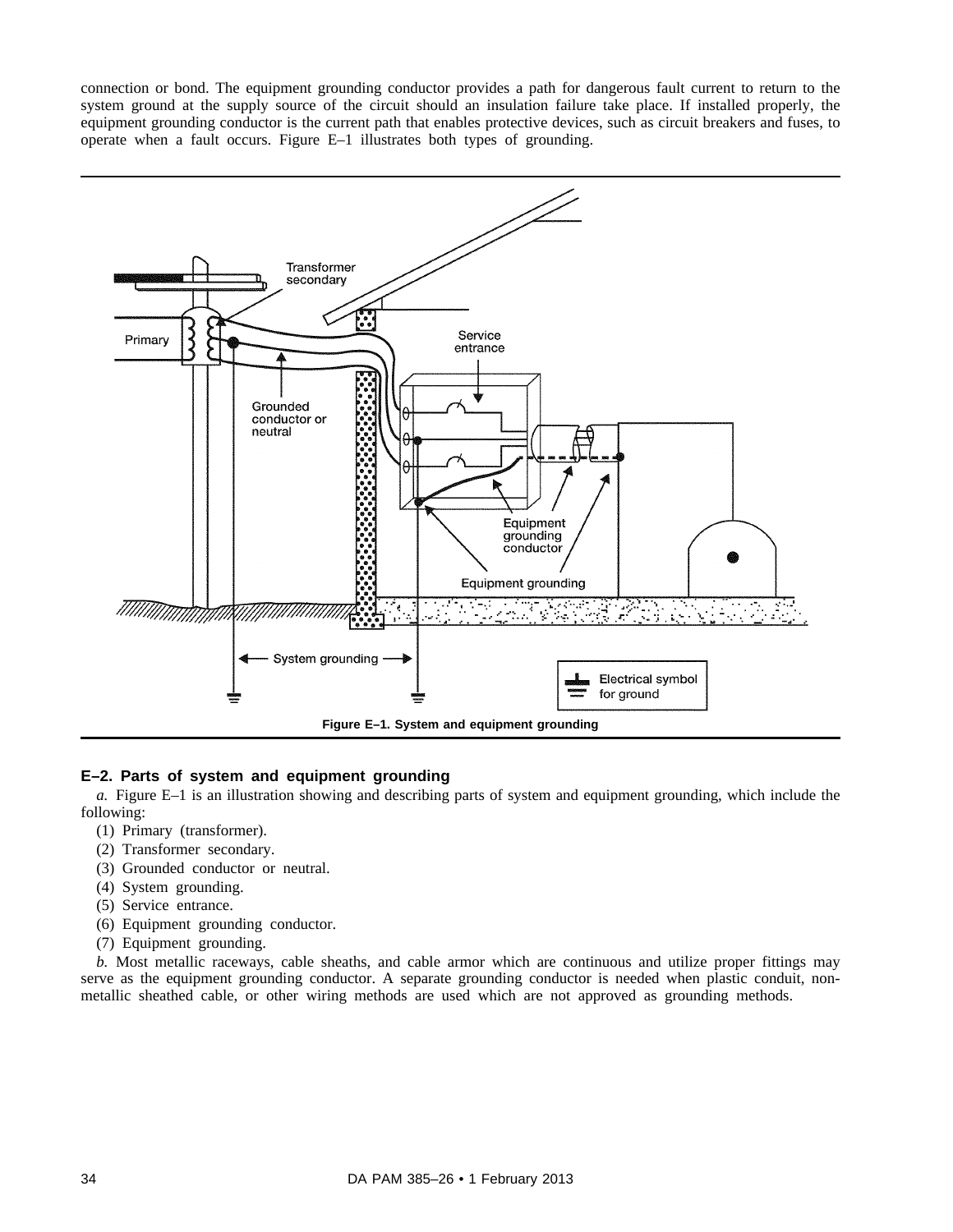# **Appendix F Grounding Path**

The path to ground from circuits, equipment, and enclosures will be permanent and continuous.

# **F–1. Effective grounding path**

Effective grounding path was extracted from NFPA 70 (NEC), Article 250 (Grounding), which is more complete and fundamental to the understanding of electrical safety. It states that the path to ground—

*a.* "Shall be permanent and continuous." (If the path is installed in such a way that damage, corrosion, loosening, or so forth may impair the continuity during the life of the installation, then shock and burn hazards will develop.)

*b.* "Shall have capacity to conduct safely any fault current likely to be imposed on it." (Fault currents may be many times normal currents, and such high currents may melt or burn metal at points of poor conductivity. These high temperatures may be a hazard in themselves, and they may destroy the continuity of the ground fault path.)

*c.* "Shall have sufficiently low impedance to limit the voltage to ground and to facilitate the operation of the circuit protective devices in the circuit." (If the ground fault path has a high impedance, there will be hazardous voltages whenever fault currents attempt to flow. Also, if the impedance is high, the fault current will be limited to some value so low that the fuse or circuit breaker will not operate promptly, if at all.)

# **F–2. Safe grounding paths**

It is important to remember the following regarding safe grounding paths:

*a.* The fault current in AC circuits will be limited by the sum of resistance and reactance, and the only lowreactance path is that which closely follows the circuit conductors.

*b.* If a metallic raceway system is used, make sure that the metallic system is continuous and permanent.

*c.* In cases where a metallic raceway system is not used, provide a green or bare equipment-grounding conductor close to the supply conductors to assure that all enclosures are bonded together and to the source.

# **Appendix G Standards for Electrical Protective Equipment**

# **G–1. Electrical protective equipment**

Table G–1 shows the standards for electrical protective equipment.

| Table G-1<br>Standards for electrical protective equipment |                                                              |                                                                                                                                                                                                                |
|------------------------------------------------------------|--------------------------------------------------------------|----------------------------------------------------------------------------------------------------------------------------------------------------------------------------------------------------------------|
| <b>Subject</b>                                             | <b>Number</b>                                                | <b>Title</b>                                                                                                                                                                                                   |
| Head protection                                            | ANSI/ISEA Z89.1-2009                                         | American National Standard for Industrial Head Protection                                                                                                                                                      |
| Eye and face protection                                    | ANSI/ISEA Z87.1-2010                                         | American National Standard for Occupational and Educational Personal<br>Eye and Face Protection Devices                                                                                                        |
| Gloves - rubber                                            | ASTM D120 -09                                                | Standard Specification for Rubber Insulating Gloves                                                                                                                                                            |
| <b>Sleeves</b>                                             | ASTM D1051 - 08                                              | Standard Specification for Rubber Insulating Sleeves                                                                                                                                                           |
| Gloves and sleeves                                         | ASTM F496 - 08                                               | Standard Specification for In-Service Care of Insulating Gloves and<br>Sleeves                                                                                                                                 |
| Leather protectors                                         | ASTM F696 - 06 (2011)                                        | Standard Specification for Leather Protectors for Rubber Insulating<br>Gloves and Mittens                                                                                                                      |
| Footwear                                                   | ASTM F1117 - 03 (2008)<br>ASTM F2412 - 11<br>ASTM F2413 - 11 | Standard Specification for Dielectric Footwear<br>Standard Test Methods for Foot Protection<br>Standard Specification for Performance Requirements for Protective<br>(Safety) Toe Cap Footwear                 |
| Visual inspection                                          | ASTM F1236 - 96(2012)                                        | Standard Guide for Visual Inspection of Electrical Protective Rubber Prod-<br>ucts                                                                                                                             |
| Apparel                                                    | ASTM F1506 - 10a                                             | Standard Performance Specification for Flame Resistant and Arc Rated<br>Textile Materials for Wearing Apparel for Use by Electrical Workers Ex-<br>posed to Momentary Electric Arc and Related Thermal Hazards |
| Raingear                                                   | ASTM F1891 - 12                                              | Standard Specification for Arc and Flame Resistant Rainwear                                                                                                                                                    |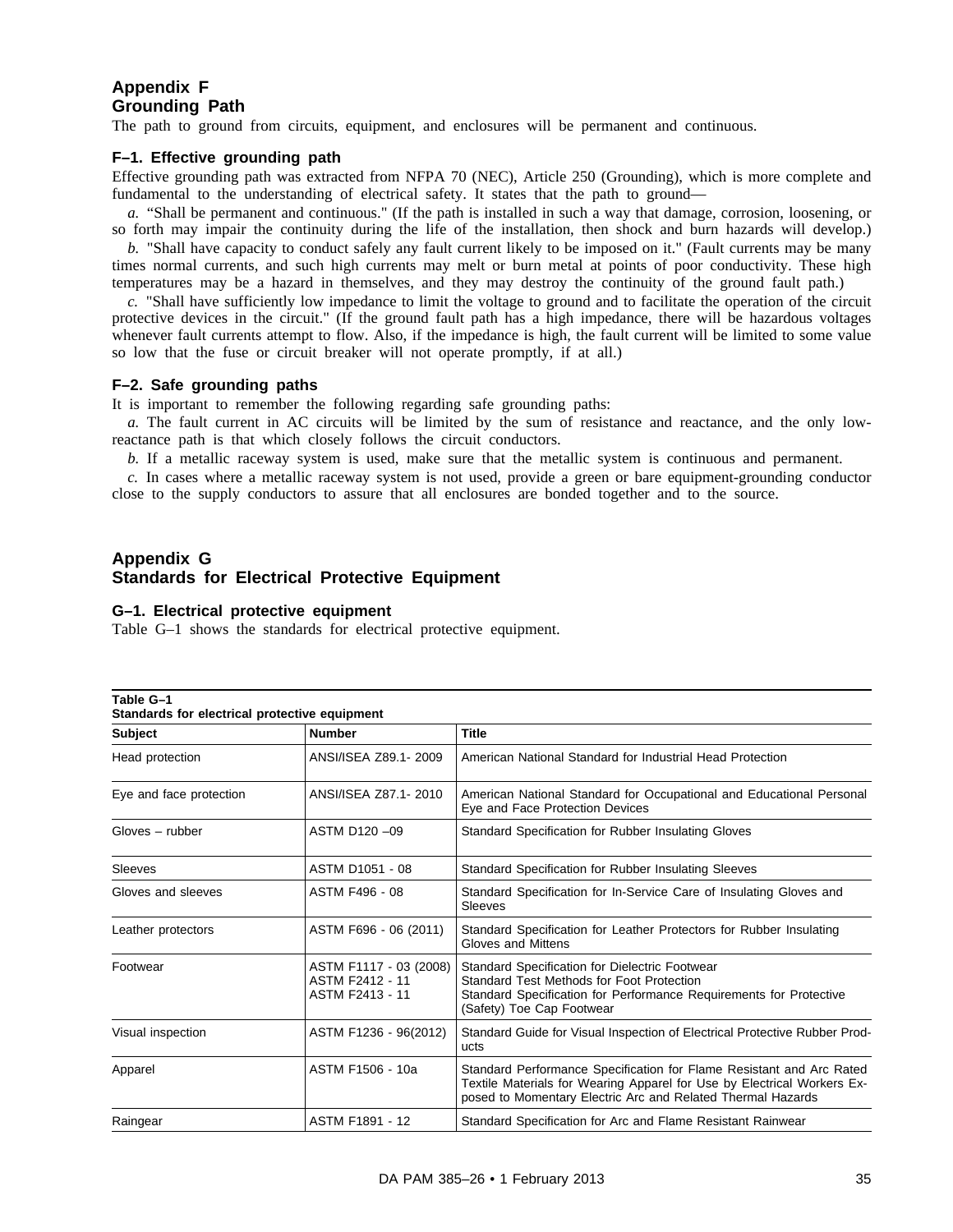# **Table G–1**

| Face protective products | ASTM F2178 - 12  | Standard Test Method for Determining the Arc Rating and Standard<br>Specification for Face Protective Products                              |
|--------------------------|------------------|---------------------------------------------------------------------------------------------------------------------------------------------|
| Fall protection          | ASTM F887 - 12e1 | Standard Specifications for Personal Climbing Equipment                                                                                     |
| ual inspection           |                  | Rubber protective products - vis- ASTM F1236 - 96 (2012) Standard Guide for Visual Inspection of Electrical Protective Rubber Prod-<br>ucts |
| Aprons                   | ASTM F2677-08a   | Standard Specification for Electrically Insulating Aprons                                                                                   |

# **Standards for electrical protective equipment—Continued**

# **G–2. Related protective equipment**

Table G–2 shows the standards for other related protective equipment.

| Table G-2<br><b>Standards for Other Related Protective Equipment</b>       |                        |                                                                                                                                                              |
|----------------------------------------------------------------------------|------------------------|--------------------------------------------------------------------------------------------------------------------------------------------------------------|
| <b>Subject</b>                                                             | <b>Number</b>          | <b>Title</b>                                                                                                                                                 |
| Arc protective blankets                                                    | ASTM F2676 - 09        | Standard Test Method for Determining the Protective Performance of an<br>Arc Protective Blanket for Electric Arc Hazards                                     |
| <b>Blankets</b>                                                            | ASTM D1048 - 12        | Standard Specification for Rubber Insulating Blankets                                                                                                        |
| Blankets - in-service care                                                 | ASTM F479 - 06 (2011)  | Standard Specification for the Service Care of Insulating Blankets                                                                                           |
| Covers                                                                     | ASTM D1049 - 98 (2010) | Standard Specification for Rubber Insulating Covers                                                                                                          |
| Fiberglass rods - live line tools                                          | ASTM F711 - 02 (2007)  | Standard Specification for Fiberglass Reinforced Plastic (FRP) Rod and<br>Tube Used in Live Line Tools                                                       |
| Insulated hand tools                                                       | ASTM F1505 - 10        | Standard Specification for Insulated and Insulating Hand Tools                                                                                               |
| Ladders                                                                    | ANSI ASC A14.1 - 2007  | American National Standard for Ladders - Wood Safety Requirements                                                                                            |
|                                                                            | ANSI ASC A14.3 - 2008  | American National Standard for Ladders - Fixed-Safety Requirements                                                                                           |
|                                                                            | ANSI ASC A14.4 - 2009  | American National Standard Safety Requirements for Job Made Wooden<br>Ladders                                                                                |
|                                                                            | ANSI ASC A14.5 - 2007  | American National Standard for Ladders - Portable Reinforced Plastic-<br><b>Safety Requirements</b>                                                          |
| Line hose                                                                  | ASTM D1050-05 (2011)   | Standard Specification for Rubber Insulating Line Hose                                                                                                       |
| Line hose and covers - in-service<br>care                                  | ASTM F478 - 09         | Standard Specification for In Service Care of Insulating Line Hose and<br>Covers                                                                             |
| Plastic guard                                                              | ASTM F712 - 06 (2011)  | Standard Test Methods and Specifications for Electrically Insulating Plas-<br>tic Guard Equipment for Protection of Workers                                  |
| Polyvinyl chloride (PVC) sheeting                                          | ASTM F1742 - 03 (2011) | Standard Specification for PVC Insulating Sheeting                                                                                                           |
| Safety signs and tags                                                      | ANSI Z535 series       | Safety Color Code (series of standards for safety signs and tags)                                                                                            |
| Shield performance on live line<br>tools                                   | ASTM F2522 - 12        | Standard Test Method for Determining the Protective Performance of a<br>Shield Attached on Live Line Tools or on Racking Rods for Electric Arc<br>Hazards    |
| Temporary protective grounds in- ASTM F2249 - 03 (2009)<br>service testing |                        | Standard Specification for In-Service Test Methods for Temporary Groun-<br>ding Jumper Assemblies Used on De-energized Electric Power Lines and<br>Equipment |
| Temporary protective grounds -<br>test specification                       | ASTM F855 - 09         | Standard Specifications for Temporary Protective Grounds to Be Used on<br>De-energized Electric Power Lines and Equipment                                    |

# **Appendix H Hazard Analysis Factors Prior to Performing Electrical Work**

# **H–1. General**

The following list is not all inclusive, but provides suggestions for factors to consider. Remember that one goal of the pre-job brief is to assure that all workers understand the hazards and controls.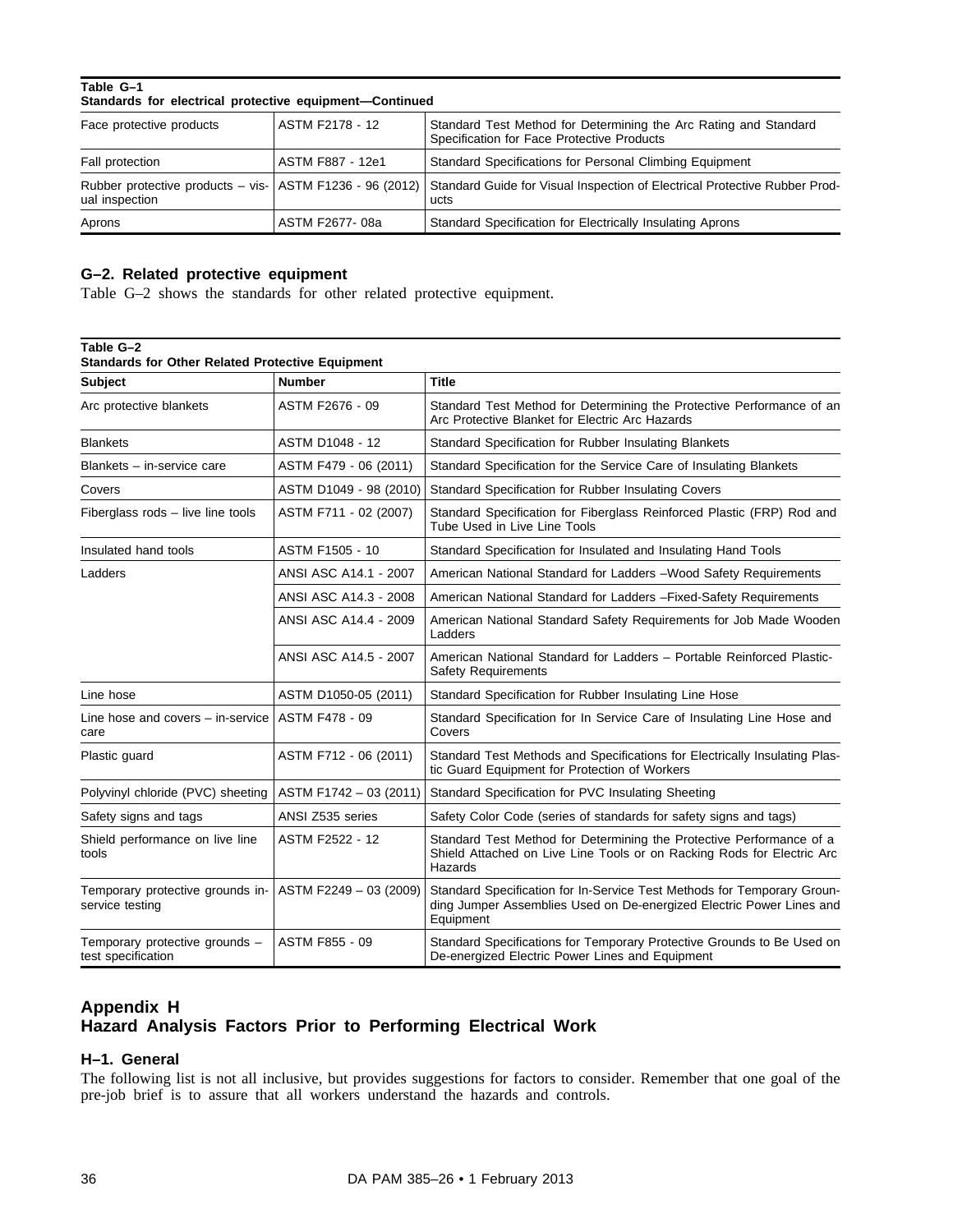# **H–2. Factors**

*a.* Describe the modes of electrical work that will be conducted during this work activity (for example, de-energized work, verification of zero energy, energized work, tuning and adjusting).

*b.* What electrical hazards will the worker encounter, or be exposed to during each step of the work? Examples include shock, thermal burn, and arc flash.

*c.* What are the shock and arc flash boundaries?

d. How close will any portion of the worker(s) body come to exposed electrical conductors? Which of the boundaries, if any, will the worker cross?

*e.* At what steps or phases of this activity is the worker(s) exposed to electrical hazards?

*f.* What can go wrong, or what mistake could be made, that would expose the worker to an electrical hazard? *g.* Is a second person or safety watch required for any steps of this activity?

*h.* If so, what are their specific duties and training and/or knowledge requirements?

*i.* What electrical PPE is required? Does it require certification? If so, is it current?

*j.* Do the workers have training to inspect and use the electrical PPE?

*k.* Are there nonelectrical hazards that have controls that could conflict with the electrical hazard controls? Specific examples include uniforms that contain nylon, clean room coats, or respirators that are not arc flash rated, and chemical or glove box gloves that are not voltage rated. If so, how will this be resolved?

*l.* Is an SOP or EEWP required for this work?

*m.* Is there a point in the work where the electrical hazard(s) have been mitigated and the electrical PPE can be removed?

*n.* Are there multiple groups, contractors, or crafts involved? How is this managed to assure communication and understanding among all groups?

*o.* Does this work require the removal of jewelry, badges, or other dangling objects?

*p.* Can the electrical energy result in a noise hazard?

*q.* What could go wrong that would require a pause or stop work?

*r.* What workers are cardiopulmonary resuscitation and/or automated external defibrillation trained? Where is the nearest automated external defibrillation equipment?

*s.* How would an electrical shock or arc flash injury be handled?

*t.* Where is the nearest phone? How long would it take for emergency response to arrive?

*u.* Are any special tools or test equipment to be used? Are they adequately voltage rated, if necessary?

*v.* How will any electrical energy stored in capacitors be removed?

*w.* Are there other workers in the vicinity that could be endangered by any exposed electrical hazards, such as arc flash, noise, electromagnetic fields, and so forth?

*x.* How will access to the electrical work be controlled?

# **Appendix I Guidelines for Equipment Inspection and Approval by the Authority Having Jurisdiction**

# **I–1. General**

In-house built, other manufacturer, and/or modified NRTL-listed electrical equipment must be examined. Check the items listed below as applicable.

### **I–2. External inspection**

*a. Enclosure.*

- (1) Operator not exposed to any hazard.
- (2) Not damaged.
- (3) Appropriate material.
- (4) Protects contents from operating environment.
- (5) Adequate to protect against shock.
- (6) Contains any arcs, sparks, and electrical explosions.
- *b. Power source.*
- (1) Cords and plugs.
- *(a)* Proper voltage and ampacity rating for cord and plug.
- *(b)* Grounding conductor included, if required.
- *(c)* Not frayed or damaged.
- *(d)* Proper wiring of plug.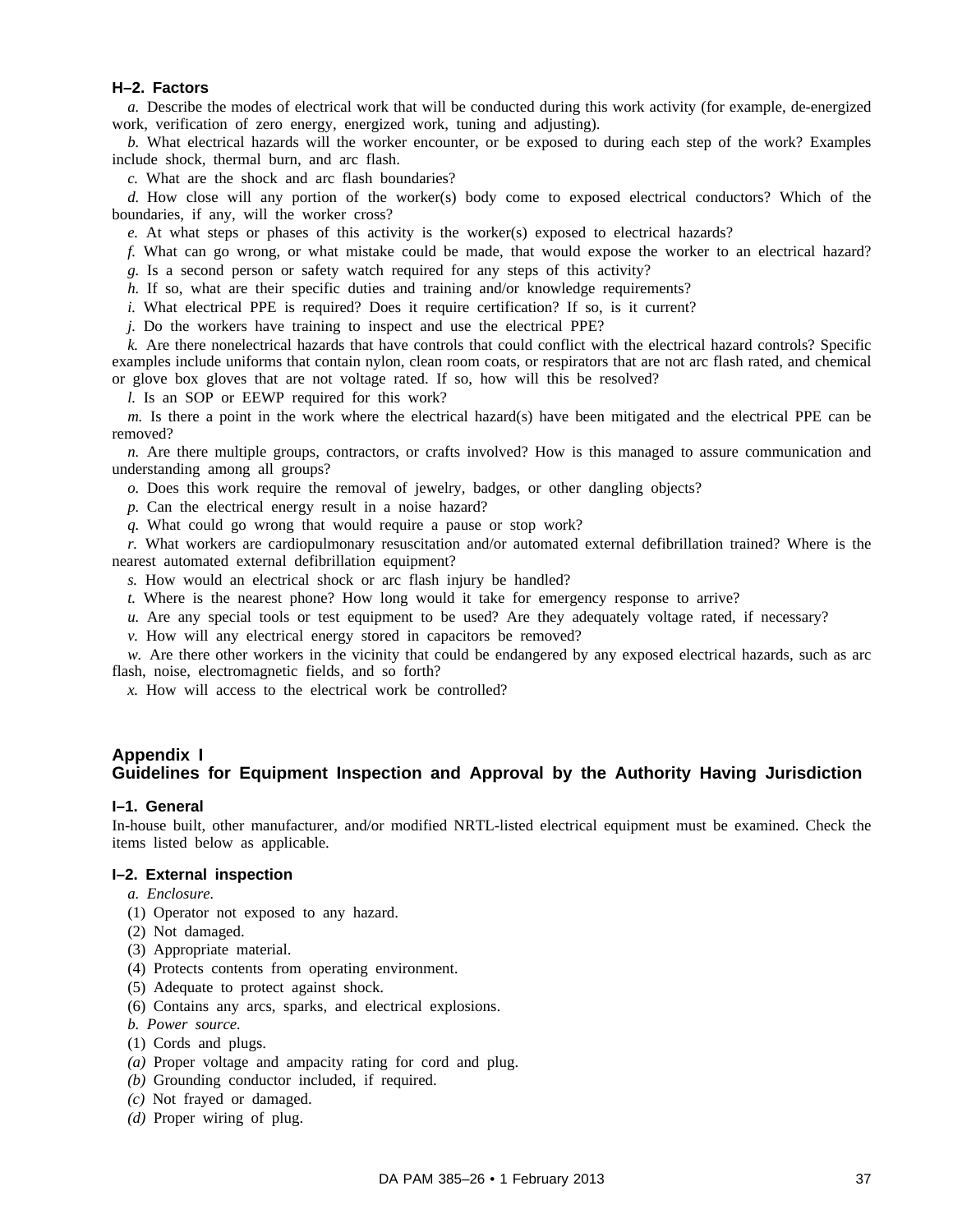- *(e)* Strain relief on cord.
- (2) Direct-wired into facility.
- *(a)* Proper voltage and ampacity rating for wiring method.
- *(b)* Installed in accordance with NFPA 70 (NEC).
- *(c)* Proper loading and overcurrent protection in branch circuit.
- *c. Grounding.*
- (1) Ground from cord or other is terminated properly.
- (2) All noncurrent-carrying exposed metal is bonded properly.
- (3) All noncurrent-carrying internal subsystems are bonded properly.
- (4) Equipment ground is run with circuit conductors.
- (5) Auxiliary ground permitted.
- (6) Termination checked.
- *d. Foreign power supplies and equipment.*
- (1) Connected to facility power with appropriate adapters.
- (2) Correct voltage, frequency, and phasing.
- (3) Correct wire ampacity for use in United States.
- *e. Overcurrent protection.* Overcurrent protection located in equipment or branch circuit.
- *f.* Marking requirements.
- (1) Hazards, including stored energy.
- (2) Power requirements (voltage, current, frequency, power).
- (3) Make, model, and/or drawing number.
- (4) Restrictions and limitations of use.
- *g. Other requirements.*
- (1) Adequate documentation.
- (2) Procedures to use (for example, installation wiring diagram).
- (3) Training and qualifications.
- *h.* Secondary hazards.
- (1) Radio frequency.
- (2) Dielectric or magnetic fields.
- (3) Infrared, visible or ultraviolet.
- (4) X-rays.
- (5) Fire, electrical explosion.

# **I–3. Internal inspection**

- *a. Internal wiring.*
- (1) Polarity.
- (2) Phasing.
- (3) Landing of ground.
- (4) Line voltage and high voltage separate from low voltage.
- (5) Wiring terminals and leads.
- (6) Wire size.
- (7) Proper dielectric.
- (8) Clearance/creepage distances for high voltage.
- (9) Listed conductors, if applicable.
- *b. Other internal issues.*
- (1) Neat workmanship.
- (2) Listed components used, if applicable.
- (3) Proper management of conductors.
- (4) Free of sharp edges.
- (5) Proper cooling.
- (6) Automatic discharge of high-voltage capacitor.
- *c. Tests performed.*
- (1) Ground continuity (less than 1 ohm).
- (2) Polarization of cord and plug.
- (3) Auto discharge of high-voltage capacitor.
- (4) Functional tests (for example, GFCI and emergency shut-off).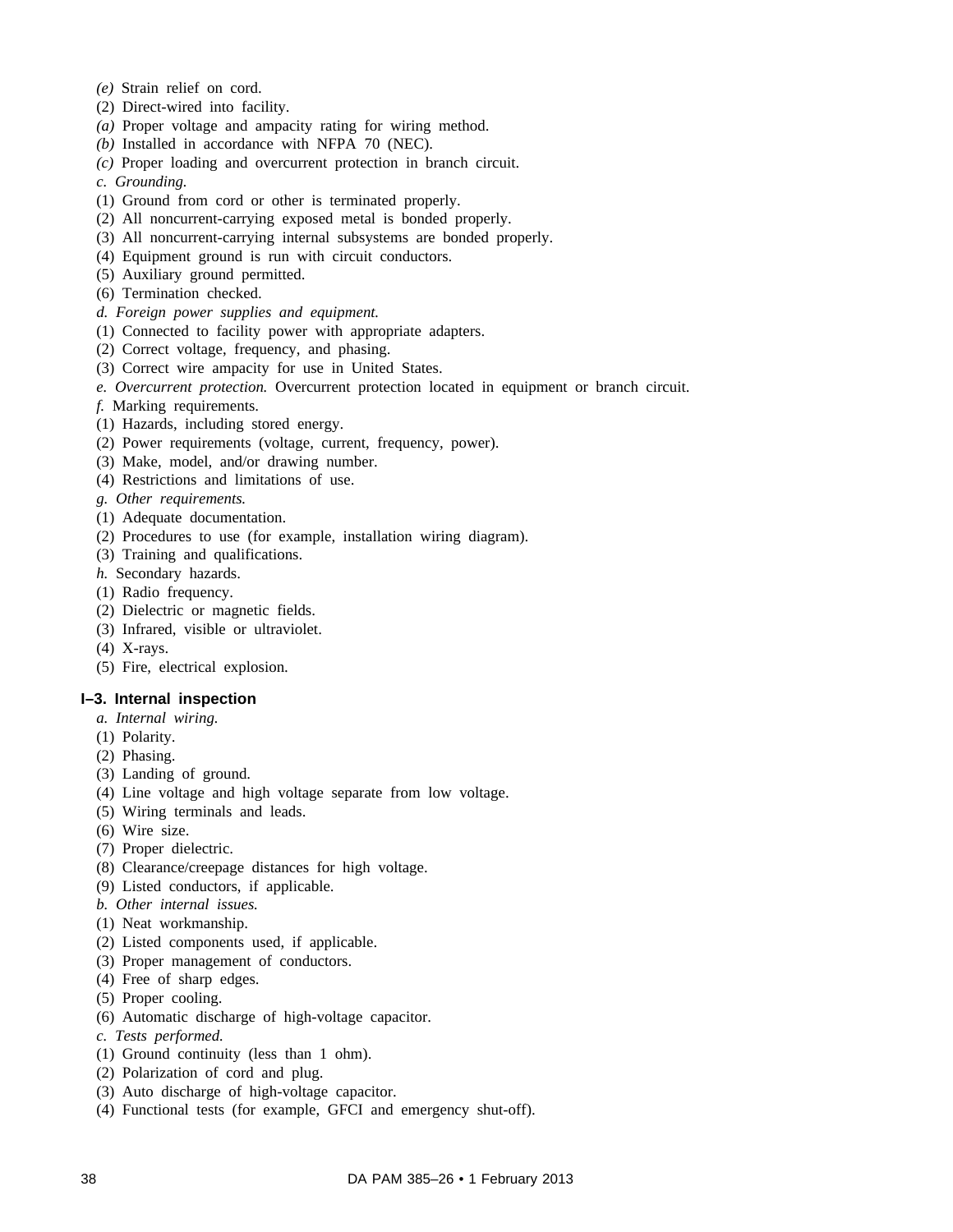- *d. Failure analysis.*
- (1) Effect of ground fault.
- (2) Effect of short circuit.
- (3) Effect of interlock failure.
- (4) Effect of overload.
- (5) Effect of incorrect setting.
- *e. Maintenance.* Any safety issues with access and maintenance.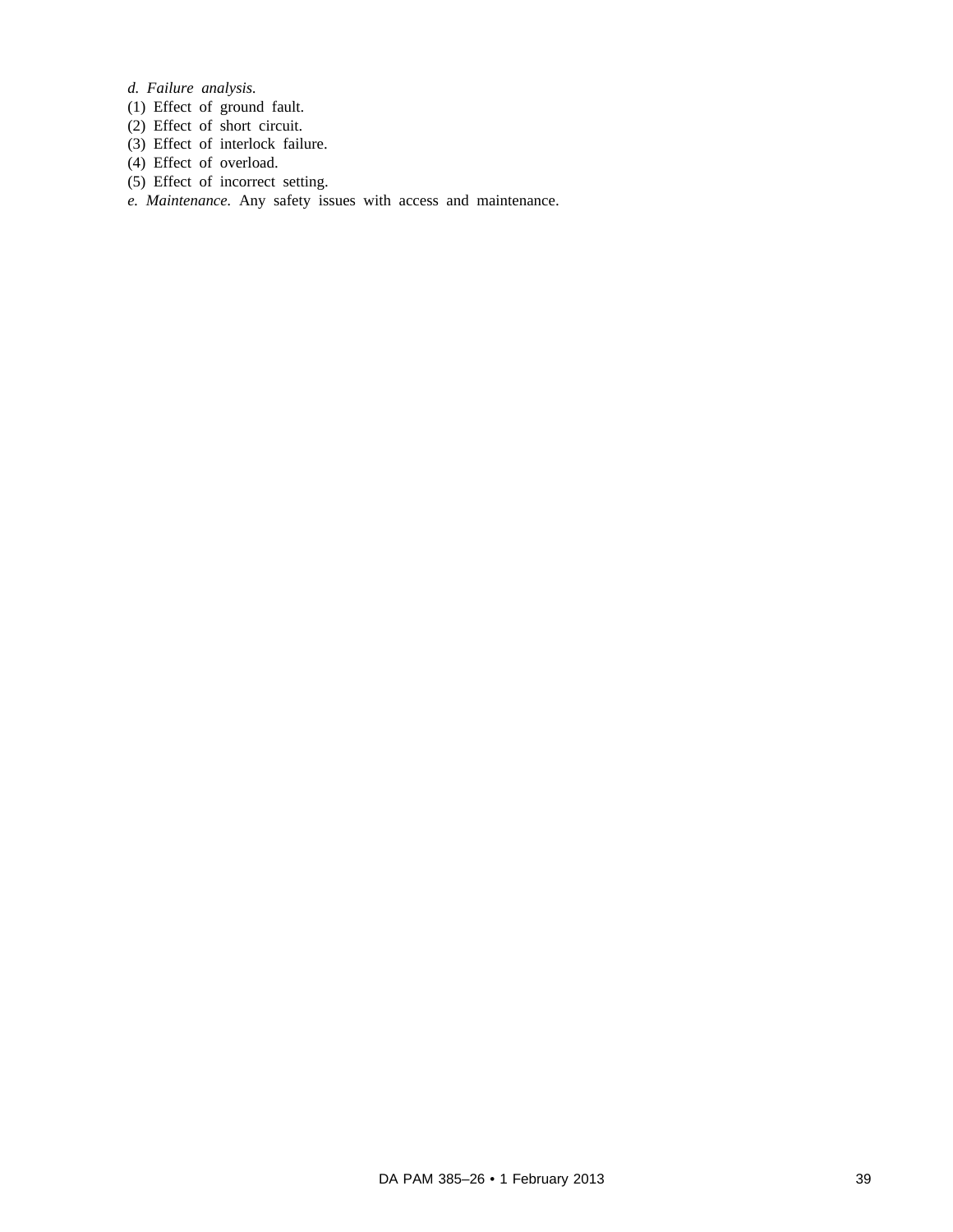# **Glossary**

**Section I Abbreviations**

**AC** alternating current

**AHJ** authority having jurisdiction

**ANSI** American National Standards Institute

**AR** Army regulation

**ASTM** American Society for Testing and Materials International

**BS** British Standard

**CE** European Conformity

**CFR** Code of Federal Regulations

**cal/cm^2** calories/square centimeters

**cm** centimeter

**DA** Department of the Army

**DC** direct current

**EEWP** Energized Electrical Work Permit

**EU** European Union

**ft** foot (feet)

**FPE** force provider expeditionary

**FR** fire-resistant

**FRP (publication)** fiberglass-reinforced plastic

**GFCI** ground fault circuit interrupter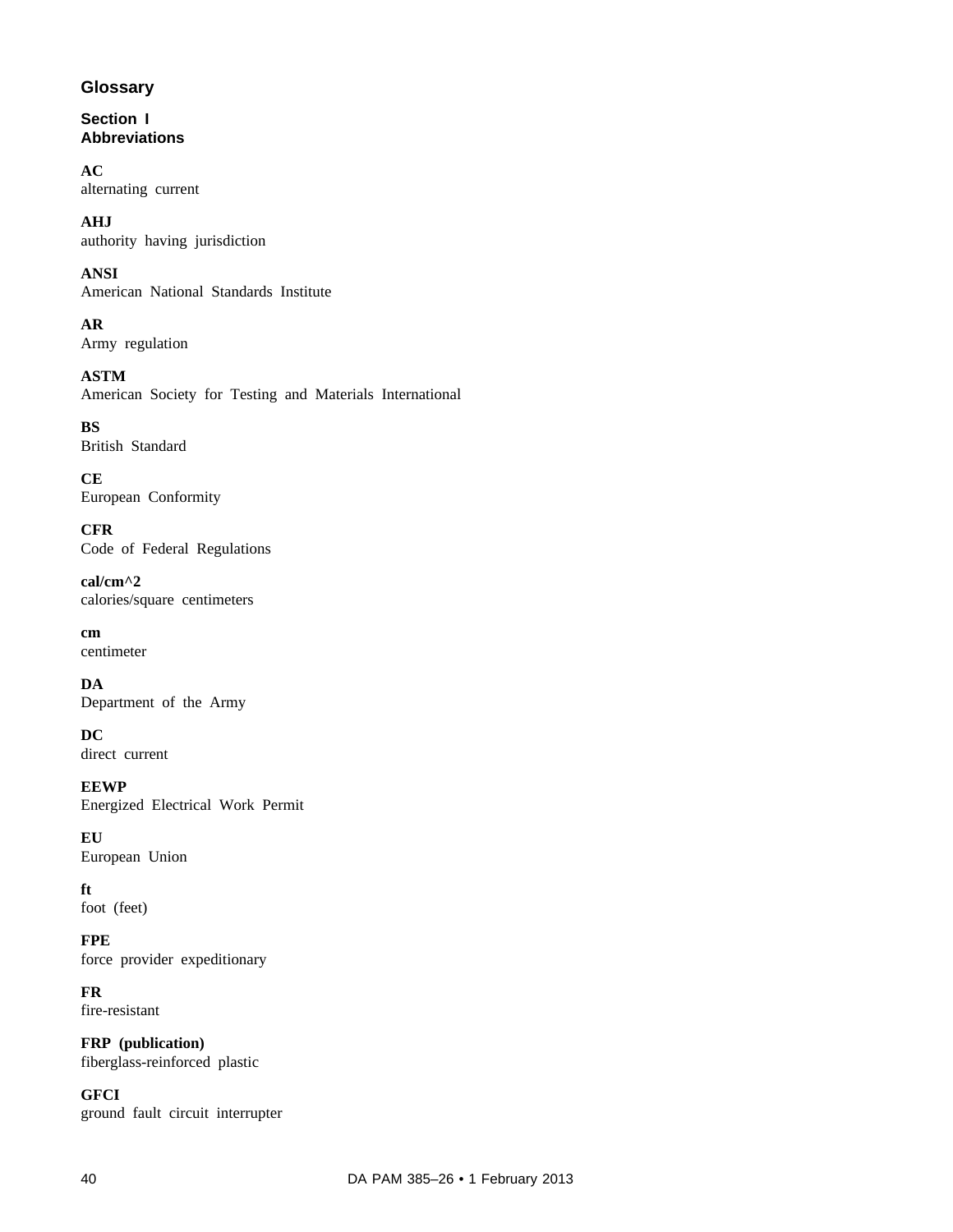# **Hz**

hertz

# **in** inch

**ISEA** International Safety Equipment Association

# **kV**

kilovolt

# **m**

meter(s)

**mA** milliamperes

**mm** millimeter

**NEC** National Electrical Code

**NFPA** National Fire Protection Association

**NRTL** Nationally Recognized Testing Laboratory

# **O&M (publication)** operation and maintenance

**Pam (publication)** pamphlet

**PPE** personal protective equipment

**PVC** polyvinyl chloride

**SOP** standard operating procedure

**TSEWG** Tri-Service Electrical Working Group

**U.S.** United States

**UFC** Unified Facilities Criteria

**USC** United States Code

**V** volt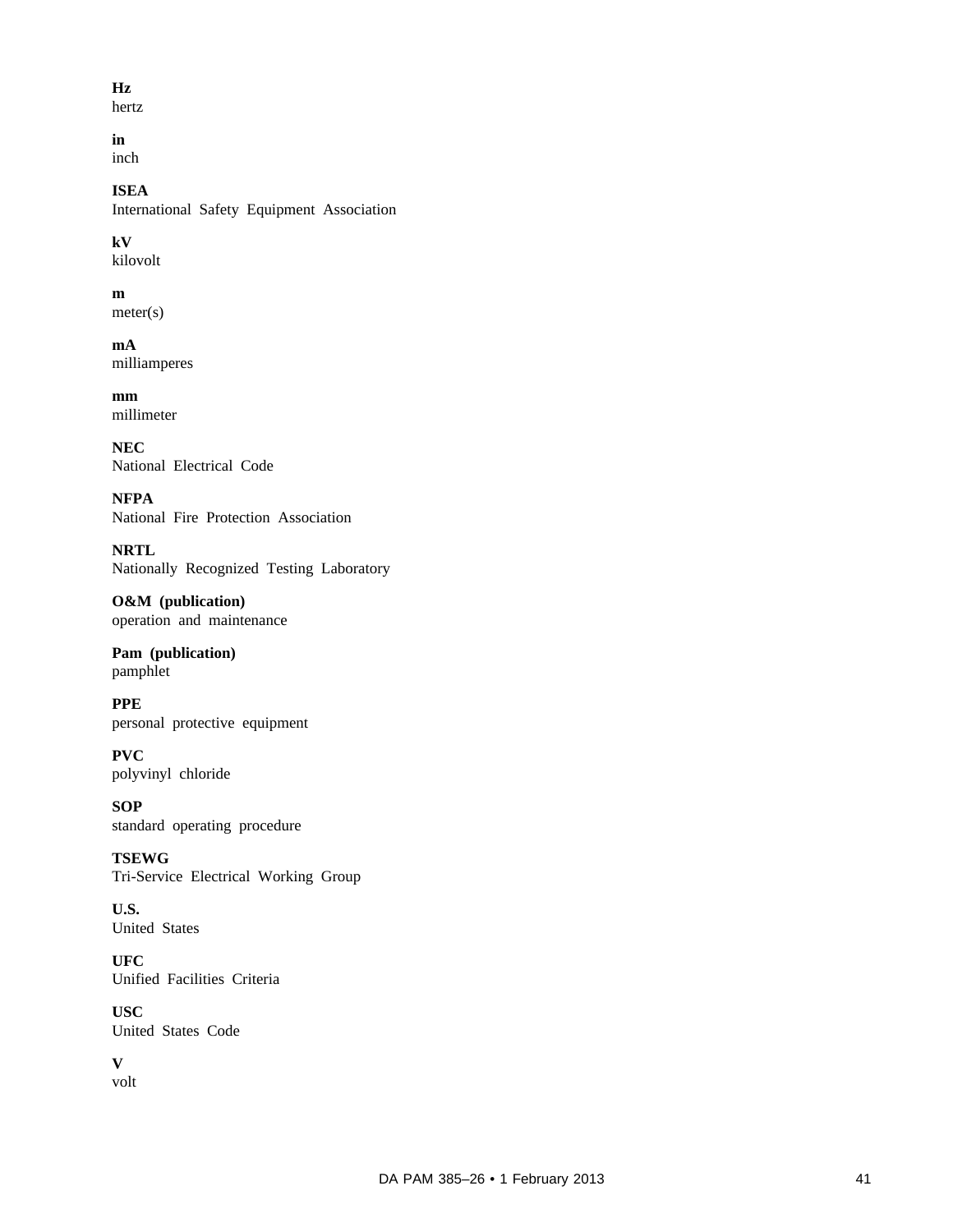# **Section II Terms**

# **Ampacity**

The current, in amperes, that a conductor can carry continuously under the conditions of use without exceeding its temperature rating.

# **Appliance**

Utilization equipment, generally other than industrial, that is normally built in standardized sizes or types and is installed or connected as a unit to perform one or more functions such as clothes washing, air conditioning, food mixing, deep frying, and so forth.

# **Arc flash hazard**

A dangerous condition associated with the possible release of energy caused by an electric arc.

# **Arc flash hazard analysis**

A study investigating a worker's potential exposure to arc flash energy, conducted for the purpose of injury prevention and the determination of safe work practices, arc flash protection boundary, and the appropriate levels of PPE.

# **Arc flash suit**

A complete fire-rated clothing and equipment system that covers the entire body, except for the hands and feet. This includes pants, jacket, and beekeeper-type hood fitted with a face shield.

# **Attachment plugs**

A device that, by insertion in a receptacle, establishes a connection between the conductors of the attached flexible cord and the conductors connected permanently to the receptacle.

# **Authority having jurisdiction**

The organization, office, or individual responsible for approving equipment, materials, an installation, or a procedure.

# **Barricade**

A physical obstruction such as tapes, cones, or A-frame-type wood or metal structures intended to provide a warning about and to limit access to a hazardous area.

### **Barrier**

A physical obstruction that is intended to prevent contact with equipment or energized electrical conductors and circuit parts or to prevent unauthorized access to a work area.

# **Branch circuits**

The circuit conductors between the final overcurrent device protecting the circuit and the outlet(s).

### **Boundary, arc flash protection**

When an arc flash hazard exists, an approach limit at a distance from a prospective arc source within which a person could receive a second degree burn if an electrical arc flash were to occur.

### **Boundary, limited approach**

An approach limit at a distance from an exposed, energized electrical conductor or circuit part within which a shock hazard exists.

### **Boundary, prohibited approach**

An approach limit at a distance from an exposed, energized electrical conductor or circuit part within which work is considered the same as making contact with the electrical conductor or circuit part.

# **Boundary, restricted approach**

An approach limit at a distance from an exposed, energized electrical conductor or circuit part within which there is an increased risk of shock, due to electrical arc over combined with inadvertent movement, for personnel working in close proximity to the energized electrical conductor or circuit part.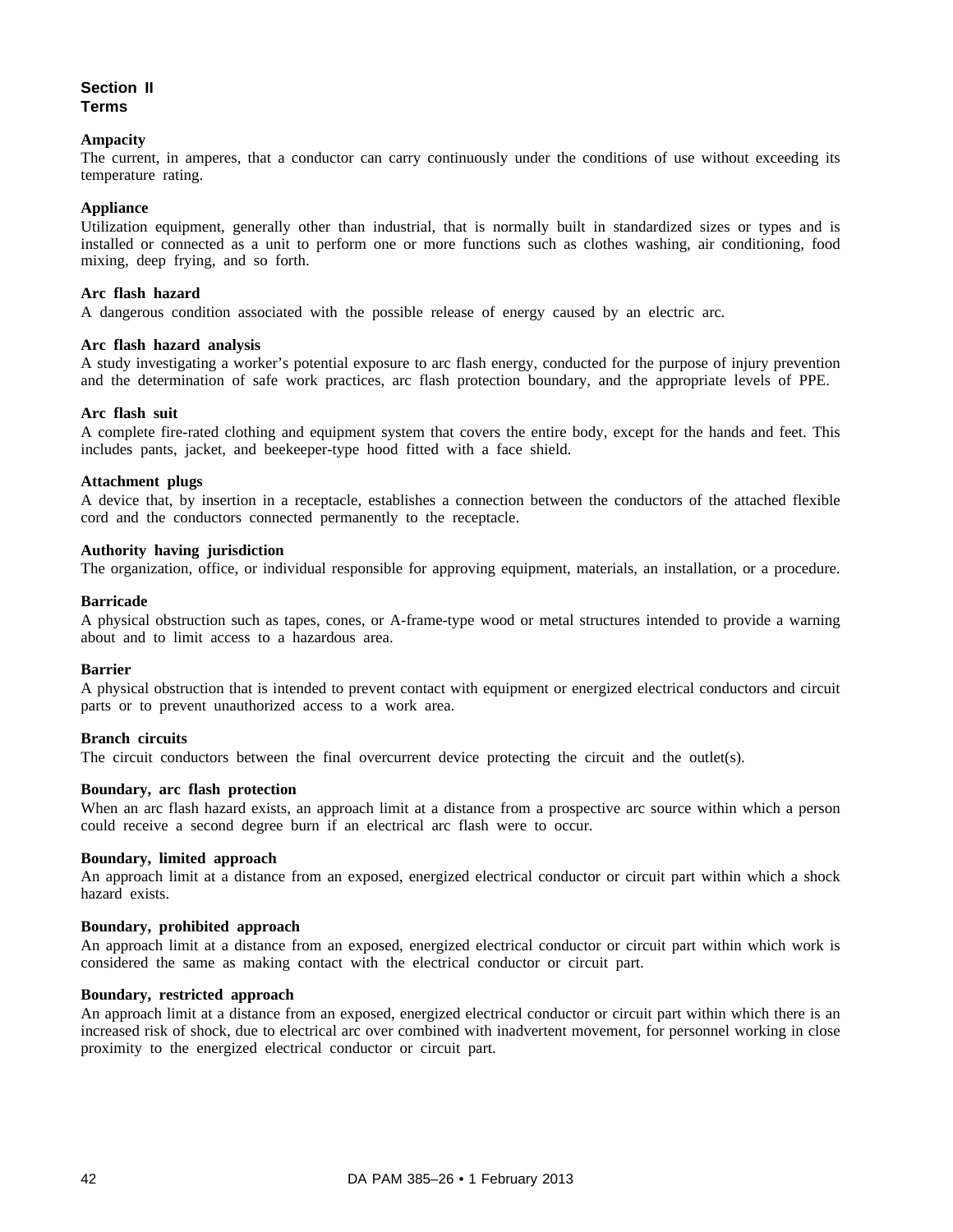# **Circuit breaker**

A device designed to open and close a circuit by nonautomatic means and to open the circuit automatically on a predetermined overcurrent without damage to itself when properly applied within its rating.

# **Conductor-A**

Material (usually a wire, cable, or bus bar) for carrying an electric current.

### **De-energized**

Free from any electrical connection to a source of potential difference and from electrical charge; not having a potential different from that of the earth.

### **Device**

A unit of an electrical system that carries or controls electric energy as its principal function.

# **Electrical hazard**

A dangerous condition such that contact or equipment failure can result in electric shock, arc flash burn, thermal burn, or blast.

# **Electrical safety**

Recognizing hazards associated with the use of electrical energy and taking precautions so that hazards do not cause injury or death.

### **Electrical safe work condition**

A state in which an electrical conduct or circuit part has been disconnected from energized parts, locked and/or tagged in accordance with established standards, tested to ensure the absence of voltage, and grounded, if determined necessary.

# **Energized**

Electrically connected to or having a source of voltage.

# **Exposed (as applied to live parts)**

Circuit is in such a position that, in case of failure of supports or insulation, contact with another circuit may result. Capable of being inadvertently touched or approached nearer than a safe distance by a person. It is applied to parts that are not suitably guarded, isolated, or insulated.

### **Fuses**

An overcurrent protective device with a circuit-opening fusible part that is heated and severed by the passage of overcurrent through it.

### **Grounded**

Connected to ground or to a conductive body that extends the ground connection.

### **Ground conductor**

A system or circuit conductor that is intentionally grounded.

### **Ground fault**

An unintentional, electrically conducting connection between an ungrounded conductor of an electrical circuit and the normally noncurrent-carrying conductors, metallic enclosures, metallic raceways, metallic equipment, or earth.

### **Ground fault circuit interrupter**

A device intended for the protection of personnel that functions to de-energize a circuit or portion thereof within an established period of time when a current to ground exceeds the values established for a Class A device.

# **Insulated**

Separated from other conducting surfaces by a dielectric (including air space) offering a high resistance to the passage of current.

# **Live parts**

Energized conductive components.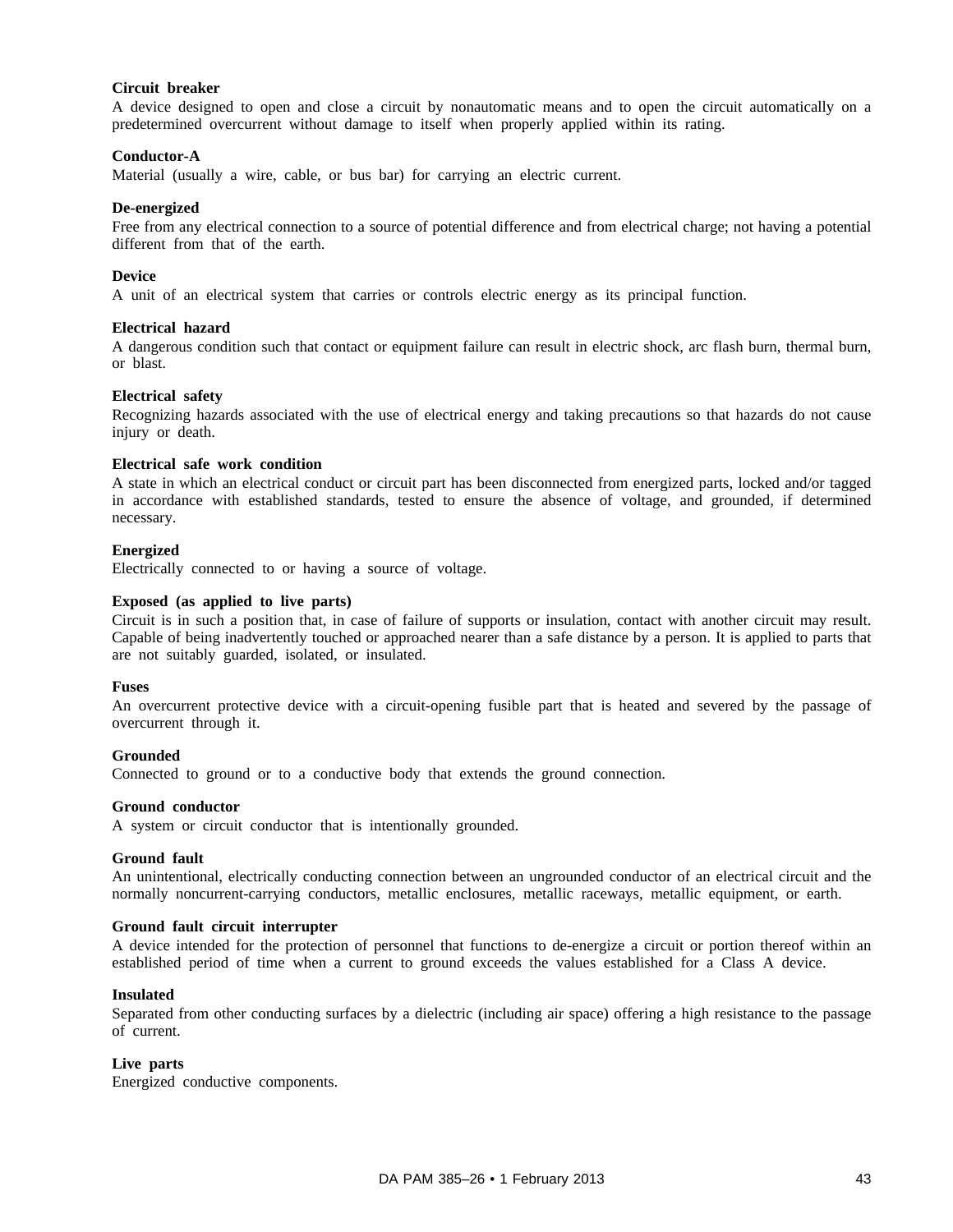# **Outlet**

A point on the wiring system at which current is taken to supply utilization equipment.

# **Overcurrent**

Any current in excess of the rated current of equipment or the ampacity of a conductor. It may result from overload, short circuit, or ground fault.

# **Panelboard**

A single panel or group of panel units designed for assembly in the form of a single panel, including buses and automatic overcurrent devices, and equipped with or without switches for the control of light, heat, or power circuits; designed to be placed in a cabinet or cutout box placed in or against a wall, partition, or other support; and accessible only from the front.

# **Qualified person**

One who has skills and knowledge related to the construction and operation of electrical equipment and installations and has received safety training to recognize and avoid the hazards involved.

# **Receptacle**

A contact device installed at the outlet for the connection of an attachment plug. A single receptacle is a single contact device with no other contact device on the same yoke. A multiple receptacle is two or more contact devices on the same yoke.

# **Service**

The conductors and equipment for delivering electric energy from the serving utility to the wiring system of the premises served.

# **Service conductors**

The conductors from the service point to the service disconnecting means.

# **Service drop**

The overhead service conductors from the last pole or other aerial support to, and including, the splices, if any, connecting to the service entrance conductors at the building or other structure.

### **Shock hazard**

A dangerous condition associated with the possible release of energy caused by contact or approach to energized electrical conductors or circuit parts.

### **Switchboard**

A large single panel, frame, or assembly of panels on which are mounted, on the face, back, or both, switches, overcurrent and other protective devices, buses, and, usually, instruments. Switchboards are generally accessible from the rear as well as from the front and are not intended to be installed in cabinets.

### **Switching device**

A device designed to close, open, or both, one or more electric circuit(s).

# **Unqualified person**

A person who is not a qualified person.

# **Voltage (of a circuit)**

The greatest root-mean-exposure (effective) difference of potential between any two conductors of the circuit concerned.

### **Voltage, nominal**

A nominal value assigned to a circuit or system for the purpose of conveniently designating its voltage class (for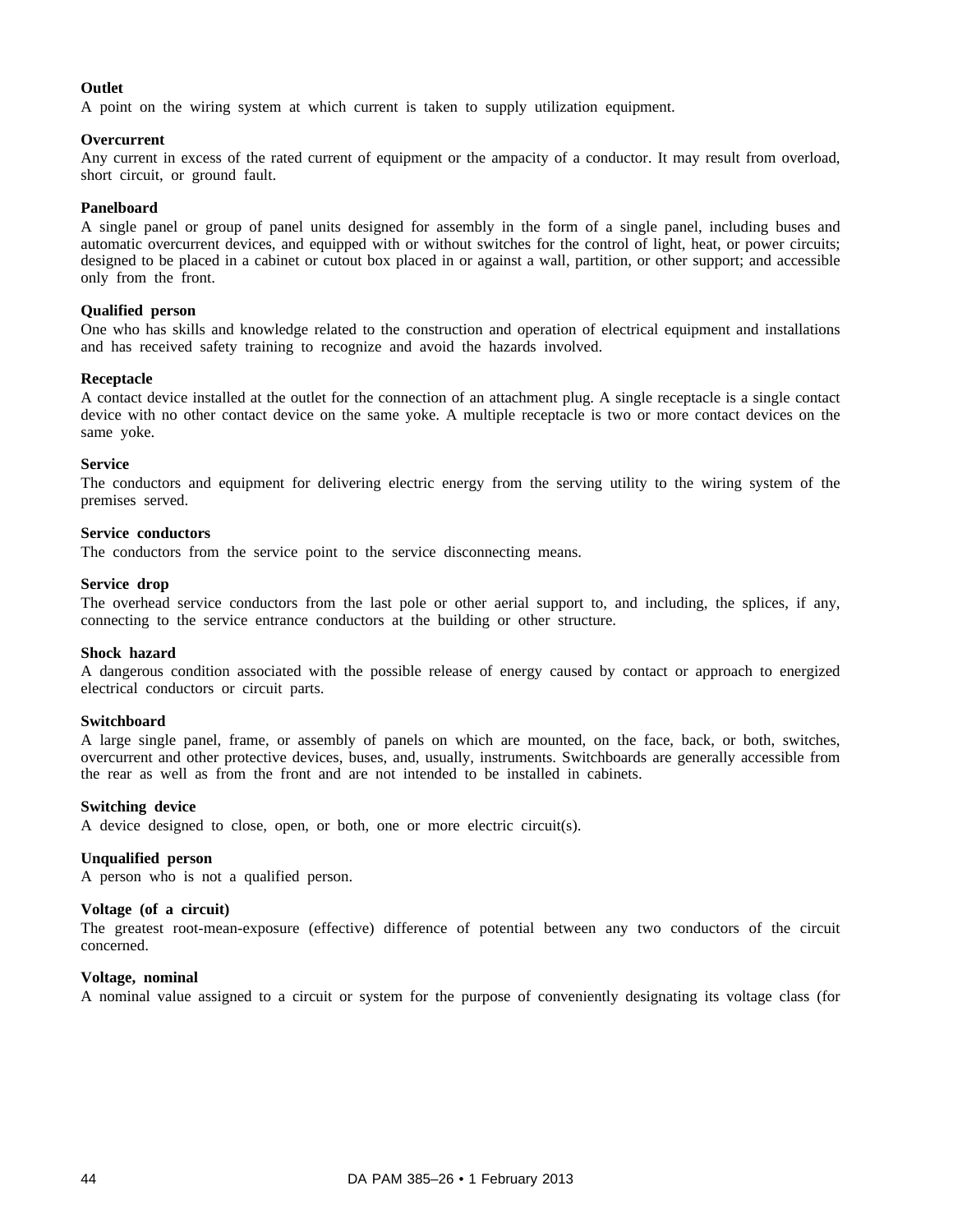example, 120/240V, 480Y/277V, or 600V). The actual voltage at which a circuit operates can vary from the nominal within a range that permits satisfactory operation of equipment.

# **Voltage to ground**

For grounded circuits, the voltage between the given conductor and that point or conductor of the circuit that is grounded; for ungrounded circuits, the greatest voltage between the given conductor and any other conductor of the circuit.

# **Section III**

# **Special Abbreviations and Terms**

This section contains no entries.